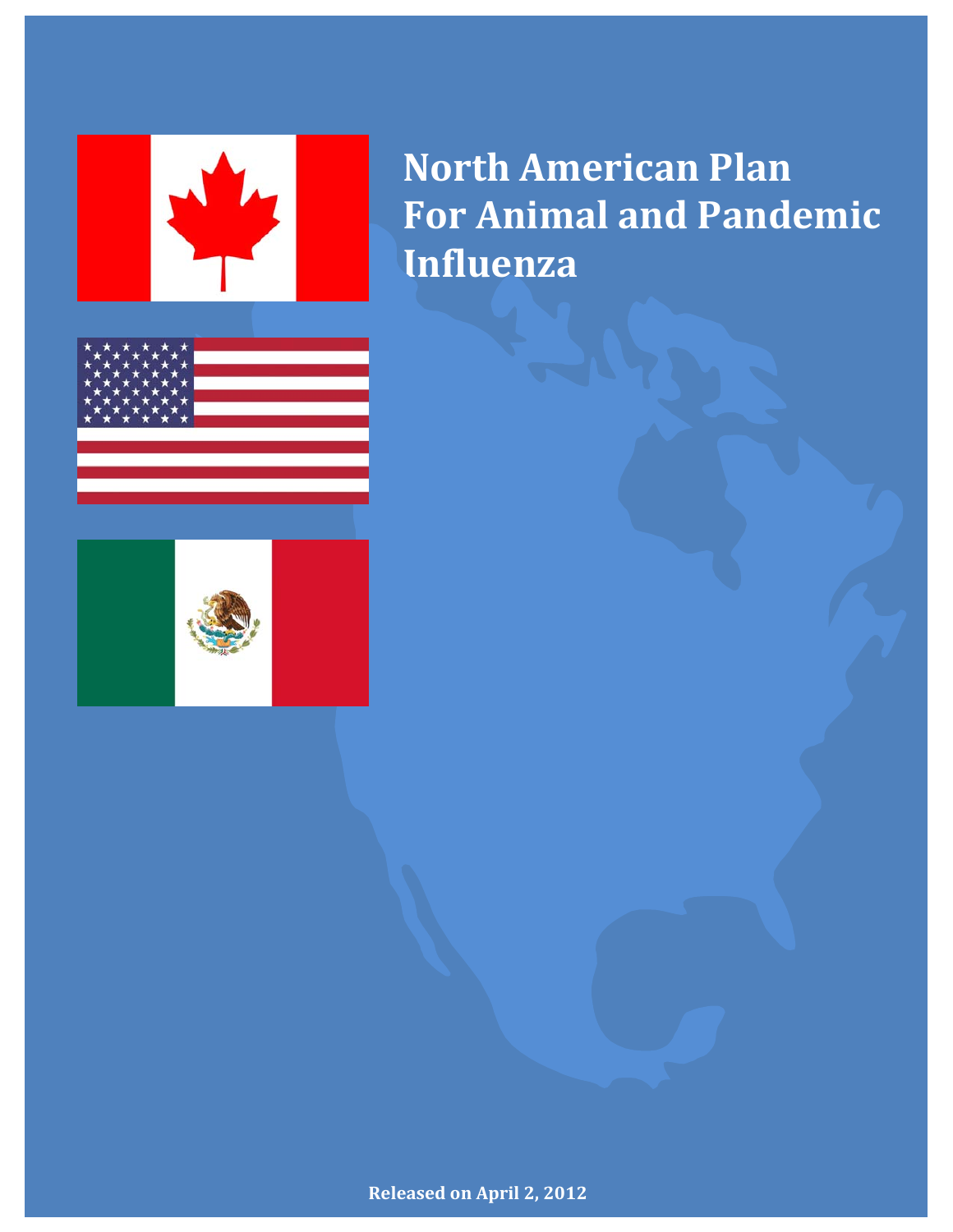# TABLE OF CONTENTS

| CURRENT FRAMEWORK FOR MANAGING LIVESTOCK AND POULTRY DISEASES OF NATIONAL IMPORTANCE<br>MOVING TOWARDS A FRAMEWORK FOR ANIMAL INFLUENZA: A NORTH AMERICAN PHASED APPROACH25 |  |
|-----------------------------------------------------------------------------------------------------------------------------------------------------------------------------|--|
|                                                                                                                                                                             |  |
|                                                                                                                                                                             |  |
|                                                                                                                                                                             |  |
|                                                                                                                                                                             |  |
|                                                                                                                                                                             |  |
|                                                                                                                                                                             |  |
|                                                                                                                                                                             |  |
|                                                                                                                                                                             |  |
|                                                                                                                                                                             |  |
|                                                                                                                                                                             |  |
|                                                                                                                                                                             |  |
|                                                                                                                                                                             |  |
|                                                                                                                                                                             |  |
|                                                                                                                                                                             |  |
|                                                                                                                                                                             |  |
|                                                                                                                                                                             |  |
|                                                                                                                                                                             |  |
|                                                                                                                                                                             |  |
|                                                                                                                                                                             |  |
|                                                                                                                                                                             |  |
|                                                                                                                                                                             |  |
|                                                                                                                                                                             |  |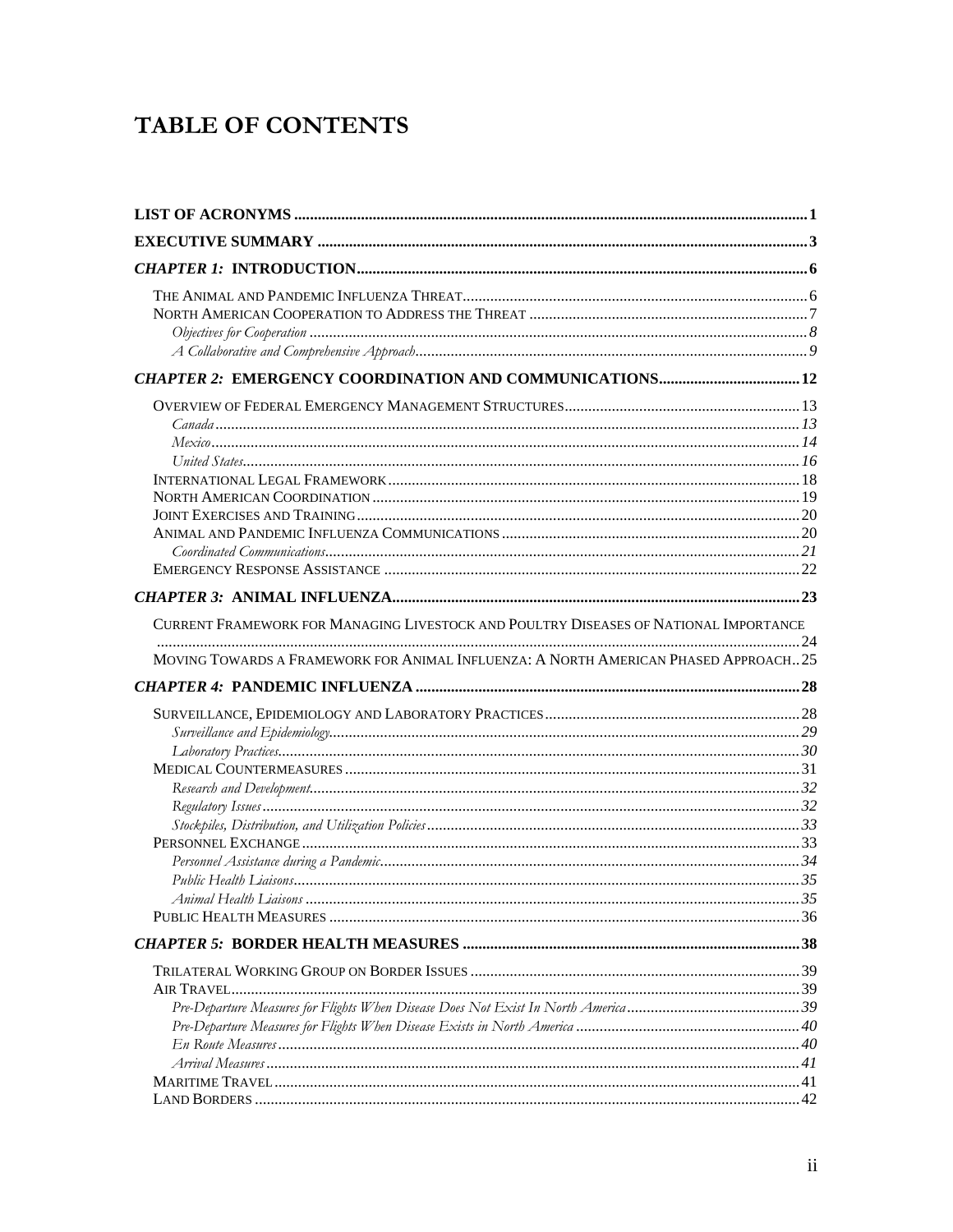| PANDEMIC PREPAREDNESS AND RESPONSE MANAGEMENT FOR CRITICAL INFRASTRUCTURE 51 |  |
|------------------------------------------------------------------------------|--|
| ANNEX I: TERMS OF REFERENCE FOR THE NORTH AMERICAN SENIOR COORDINATING       |  |
|                                                                              |  |
|                                                                              |  |
|                                                                              |  |
|                                                                              |  |
|                                                                              |  |
|                                                                              |  |
|                                                                              |  |
|                                                                              |  |
|                                                                              |  |
|                                                                              |  |
|                                                                              |  |
|                                                                              |  |
|                                                                              |  |
|                                                                              |  |
|                                                                              |  |
|                                                                              |  |
| BORDER CONTROL MEASURES ASSOCIATED WITH NOTIFIABLE AVIAN INFLUENZA 60        |  |
|                                                                              |  |
|                                                                              |  |
|                                                                              |  |
|                                                                              |  |
|                                                                              |  |
|                                                                              |  |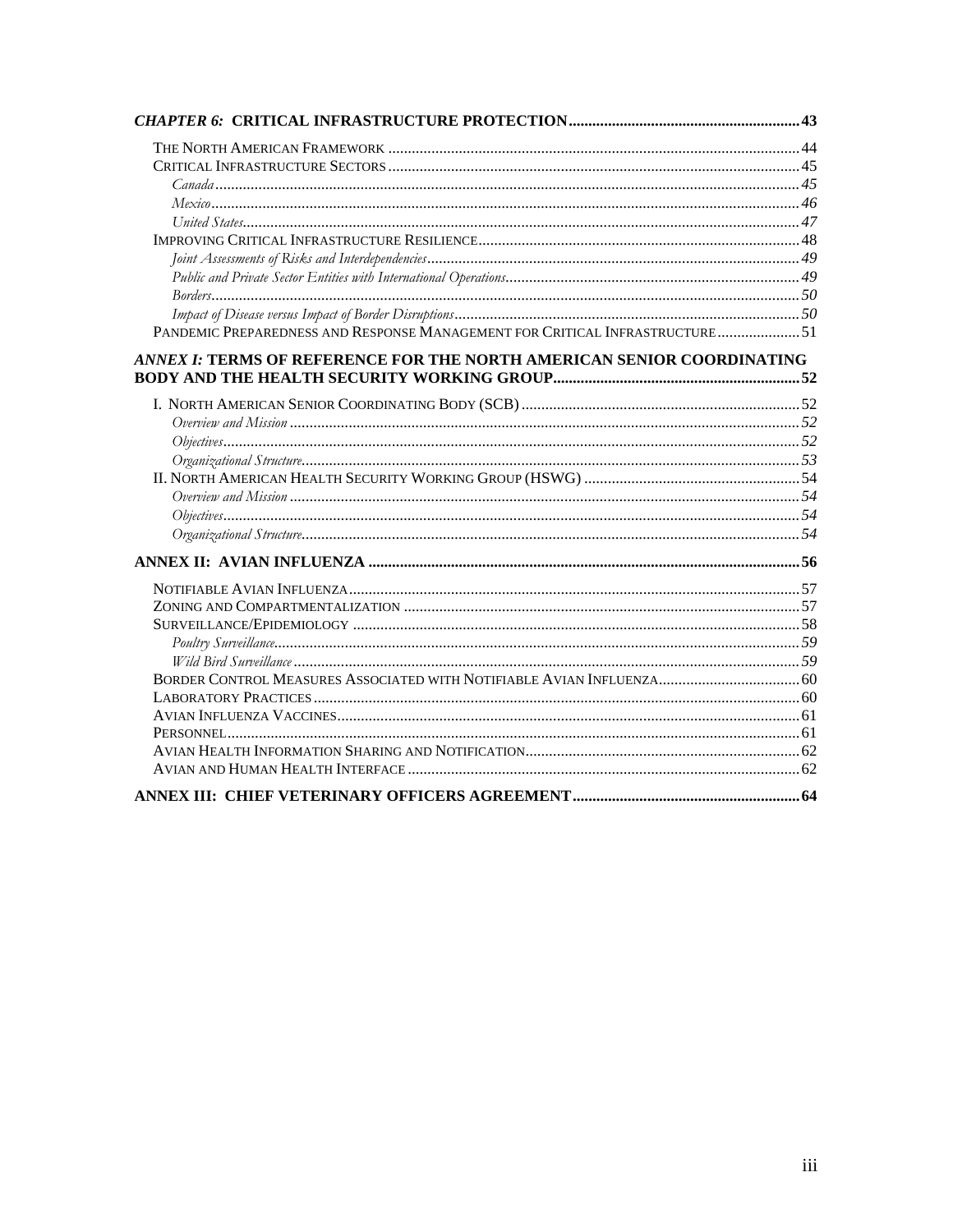# **LIST OF ACRONYMS**

| AI            | Avian influenza                                                     |
|---------------|---------------------------------------------------------------------|
| <b>ANI</b>    | Animal influenza                                                    |
| <b>APHIS</b>  | Animal and Plant Health Inspection Service                          |
| <b>CBSA</b>   | Canada Border Services Agency                                       |
| <b>CFIA</b>   | Canadian Food Inspection Agency                                     |
| CGPC-SEGOB    | General Coordination for Civil Protection of the Secretariat of     |
|               | Governance (Mexico)                                                 |
| <b>CIKR</b>   | Critical infrastructure Key resource                                |
| <b>CIP</b>    | Critical infrastructure protection                                  |
| <b>CISEN</b>  | Center for Investigation and National Security (Mexico)             |
| <b>CNSS</b>   | National Committee for Health Security (Mexico)                     |
| <b>CONOPS</b> | Concept of operations                                               |
| <b>CSG</b>    | General Health Council (Mexico)                                     |
| <b>CVO</b>    | Chief Veterinary Officer                                            |
| <b>DFAIT</b>  | Department of Foreign Affairs and International Trade (Canada)      |
| <b>DHS</b>    | Department of Homeland Security (United States)                     |
| <b>DOD</b>    | Department of Defense (United States)                               |
| <b>DOS</b>    | Department of State (United States)                                 |
| DOT           | Department of Transportation (United States)                        |
| EOC           | Emergency operations center                                         |
| FAA           | Federal Aviation Administration (United States)                     |
| <b>FAO</b>    | Food and Agriculture Organization                                   |
| <b>GATT</b>   | General Agreement on Tariffs and Trade                              |
| GDP           | Gross domestic product                                              |
| GOC           | Government Operations Centre (Canada)                               |
| <b>HHS</b>    | Department of Health and Human Services (United States)             |
| <b>HSWG</b>   | Health Security Working Group                                       |
| <b>ICAO</b>   | International Civil Aviation Organization                           |
| ICH           | International Conference on Harmonization of Technical Requirements |
|               | for Registration of Pharmaceuticals for Human Use                   |
| <b>IHR</b>    | International Health Regulation                                     |
| <b>IVPI</b>   | Intravenous pathogenicity index                                     |
| <b>LPAI</b>   | Low pathogenic avian influenza                                      |
| NAFTA         | North American Free Trade Agreement                                 |
| NAI           | Notifiable avian influenza                                          |
| <b>NALS</b>   | North American Leaders Summit                                       |
| <b>NAPAPI</b> | North American Plan for Animal and Pandemic Influenza               |
| <b>NGO</b>    | Non-governmental organization                                       |
| NOC           | National Operations Center (United States)                          |
| NRF           | National Response Framework (United States)                         |
| OFFLU         | OIE FAO network on animal influenza                                 |
| OIE           | World Organization for Animal Health                                |
| PAHO          | Pan American Health Organization                                    |
| <b>PHAC</b>   | Public Health Agency of Canada                                      |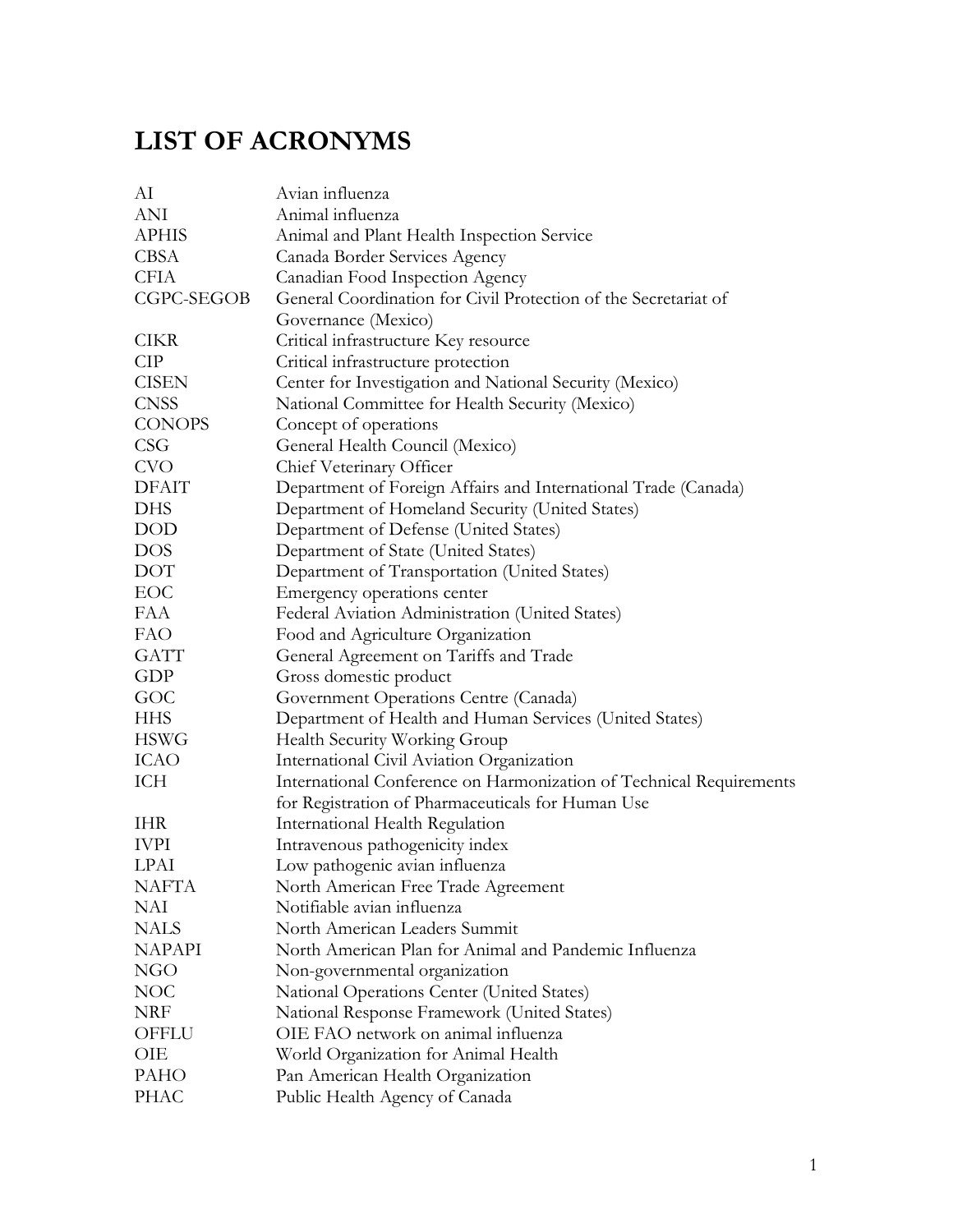| PHEIC            | Public health emergency of international concern                        |
|------------------|-------------------------------------------------------------------------|
| PROCINORTE       | Cooperative Program in Agriculture Research and Technology for the      |
|                  | Northern Region                                                         |
| <b>PS</b>        | Public Safety Canada                                                    |
| SAGARPA          | Secretariat of Agriculture, Livestock, Rural Development, Fisheries and |
|                  | Food (Mexico)                                                           |
| <b>SCB</b>       | Senior Coordinating Body                                                |
| SCT              | Secretariat of Communications and Transportation (Mexico)               |
| <b>SEGOB</b>     | Secretariat of Governance (Mexico)                                      |
| <b>SEMARNAT</b>  | Secretariat of Environment and Natural Resources (Mexico)               |
| <b>SENER</b>     | Secretariat of Energy (Mexico)                                          |
| <b>SNPC</b>      | National System of Civil Protection (Mexico)                            |
| <b>SPP</b>       | Security and Prosperity Partnership of North America                    |
| <b>SRE</b>       | Secretariat of Foreign Affairs (Mexico)                                 |
| SS.              | Secretariat of Health (Mexico)                                          |
| <b>UN</b>        | United Nations                                                          |
| <b>USD</b>       | United States dollars                                                   |
| <b>USDA</b>      | United States Department of Agriculture                                 |
| <b>WHO</b>       | World Health Organization                                               |
| <b>WTO</b>       | World Trade Organization                                                |
| WTO SPS          | Agreement on the Application of Sanitary and Phytosanitary Measures     |
| <b>WTO TRIPS</b> | Agreement on Trade Related Aspects of Intellectual Property Rights      |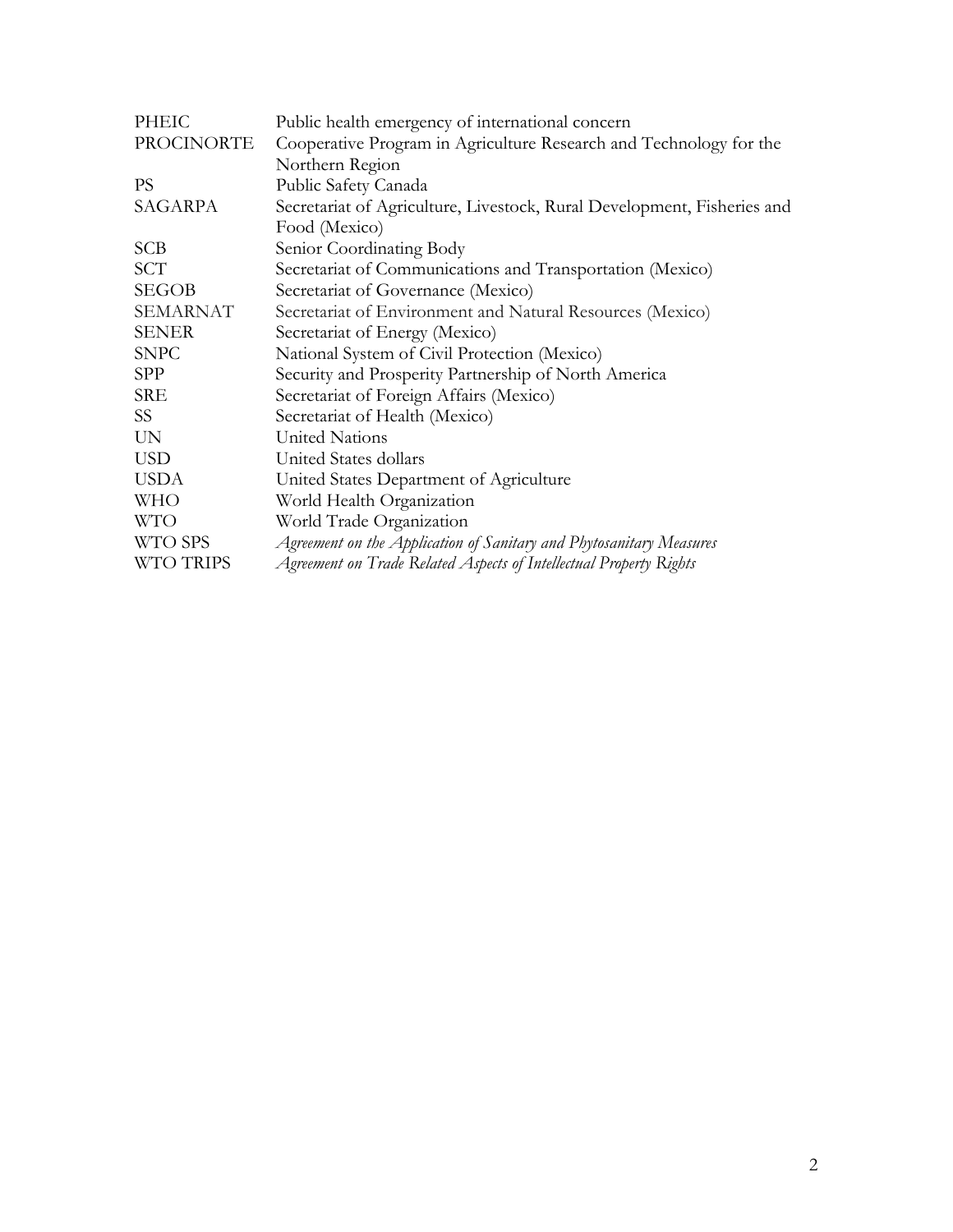# **EXECUTIVE SUMMARY**

Pandemic (H1N1) 2009 was the first public health emergency of international concern (PHEIC) declared under the International Health Regulations (2005) [IHR (2005)] and the first influenza pandemic in more than 40 years. Canada, Mexico, and the United States recognize that the risk of another pandemic has not diminished and that the world faces an ongoing threat posed by the emergence and spread of influenza viruses with the potential to cause a human influenza pandemic. The three countries continue to work together to strengthen their preparedness in anticipation of a highly contagious influenza virus or other pandemic either originating in or spread to this continent.

The 2007 *North American Plan for Avian and Pandemic Influenza*<sup>1</sup> resulted from the commitment made by the leaders of the three countries under the Security and Prosperity Partnership of North America (SPP). The plan included a comprehensive approach to prepare for avian and pandemic influenza in North America based on the assumption that a pandemic was likely to start outside of the region and focused on avian influenza because of the re-emergence of highly pathogenic avian influenza H5N1 virus in humans in 2003.

Superseding the SPP, the North American Leaders Summit (NALS) provides a renewed collaborative framework among the governments of Canada, Mexico, and the United States. During the first NALS, held in August 2009 in Guadalajara, Mexico, the three leaders highlighted North America's coordinated response to Pandemic (H1N1) 2009 as a global example of cooperation. The Leaders also reaffirmed their commitment to a continued and deepened cooperation on pandemic influenza preparedness.

The *North American Plan for Animal and Pandemic Influenza* (NAPAPI) retains the key elements of the 2007 version, while incorporating the lessons learned from the North American response to Pandemic (H1N1) 2009, including recognizing that a pandemic influenza virus may emerge in our region and expanding the focus on animal influenza viruses to incorporate both avian and non-avian species. The NAPAPI outlines how the three countries intend to strengthen their emergency response capacities as well as our trilateral and cross-sectoral collaborations and capabilities in order to assist each other and ensure a faster and more coordinated response to future outbreaks of animal influenza or an influenza pandemic.

The NAPAPI complements national emergency management plans in each of the three countries and builds upon the core principles of the International Partnership on Avian and Pandemic Influenza, the standards and guidelines of the World Organization for Animal Health (OIE), the World Health Organization (WHO) – including the IHR (2005), as well as the rules and provisions of the World Trade Organization (WTO) agreement – and the North American Free Trade Agreement (NAFTA).

 $\overline{a}$ influenza.pdf 1 http://www.spp-psp.gc.ca/eic/site/spp-psp.nsf/vwapj/pandemic-influenza.pdf/\$FILE/pandemicinfluenza.pdf 3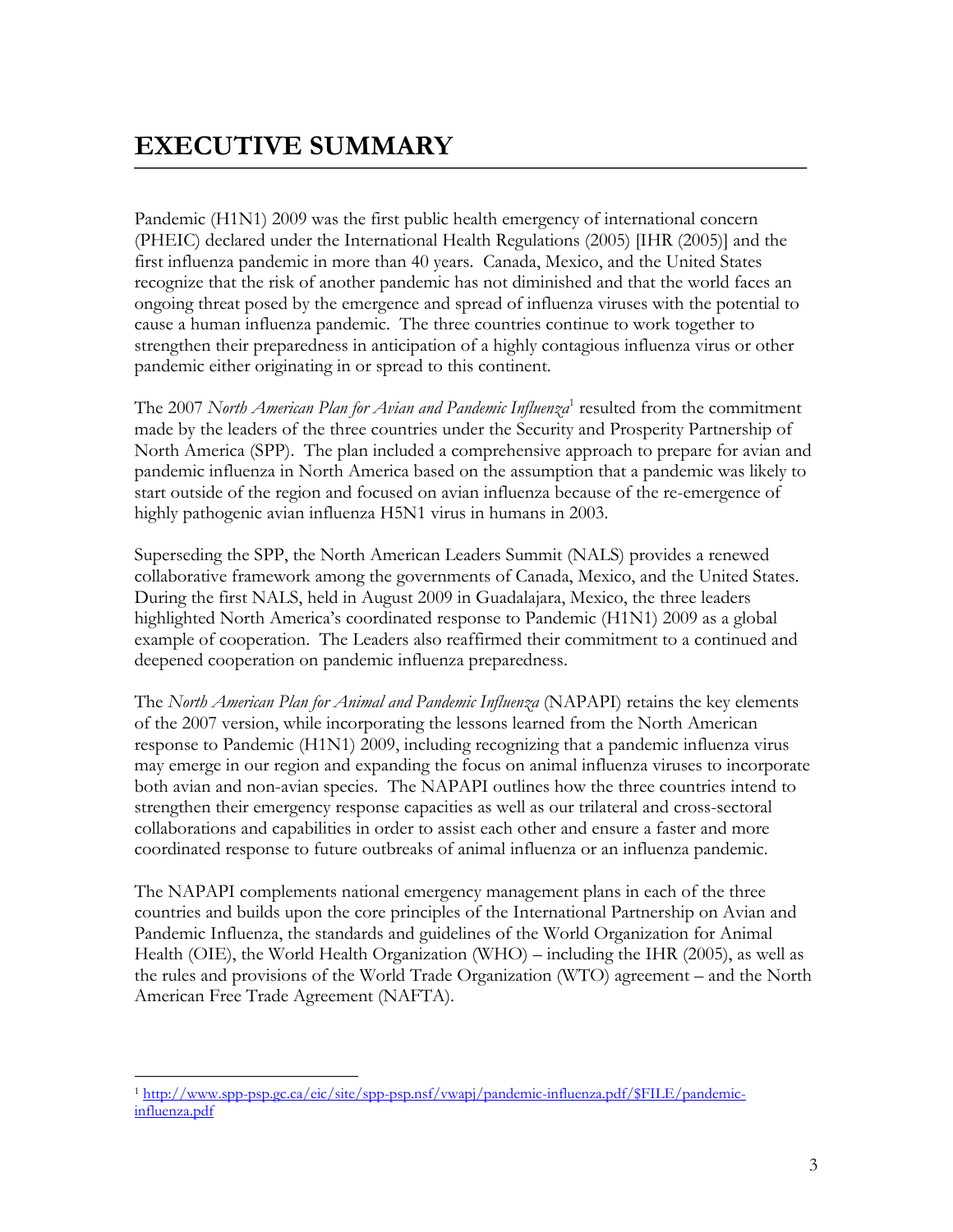The NAPAPI provides a policy framework to enhance trilateral collaboration to:

- Detect, monitor, and control influenza outbreaks and attempt to limit transmission between animals and humans as well as human to human transmission;
- Facilitate communication among relevant authorities of the three countries in order to react and cooperate expediently in the case of an outbreak or a pandemic;
- Prevent or slow the entry of a novel strain of human influenza into North America and the propagation of the virus whether it emerges within or outside North America;
- Minimize illness and deaths; and
- Sustain infrastructure and mitigate social and economic impact.

The NAPAPI addresses both animal and public health issues including early notification and surveillance, joint outbreak investigation, epidemiology, laboratory practices, medical countermeasures, personnel sharing, and public health measures.

It also addresses border and transportation issues, including containment measures for air and maritime travel along with land border crossings. A series of layered, collaborative measures among the three countries, consistent with the IHR (2005), could slow the spread of a novel strain of influenza, providing valuable time to mobilize resources, coordinate responses, and mitigate morbidity and mortality, all while avoiding unnecessary interference with travel and trade.

The NAPAPI recognizes the importance of working together with international organizations, such as WHO, Food and Agriculture Organization (FAO), and OIE, to develop guidance for surveillance systems for selected animal species that can host influenza viruses with zoonotic potential. These guidelines should consider the value of the surveillance from a public health perspective while recognizing the complexity of the food production systems, as well as the costs associated with the implementation of regulatory programs.

Maintaining critical infrastructure and services have proven to be essential during a pandemic. While influenza cannot physically damage critical infrastructure, a pandemic could weaken it by diverting essential resources or removing essential personnel from the workplace. This Plan, therefore, extends beyond the health sector to include a coordinated approach to critical infrastructure protection, including the importance of business continuity planning and recognition of interdependencies among sectors.

Under the NAPAPI, the three countries have established the North American Senior Coordinating Body (SCB)<sup>2</sup> formed by members of the health, agriculture, security and foreign affairs sectors to facilitate high level discussions on policy, planning and response activities for pandemic influenza. Under the direction of the SCB, the trilateral Health Security Working Group (HSWG) is composed of policy and technical subject matter experts for the three countries. This group is expected to develop and execute, in close coordination with federal

 $\overline{a}$ 2 The Security and Prosperity Partnership Coordinating Body has been renamed and the updated Terms of Reference for the North American Senior Coordinating Body can be found in Annex I.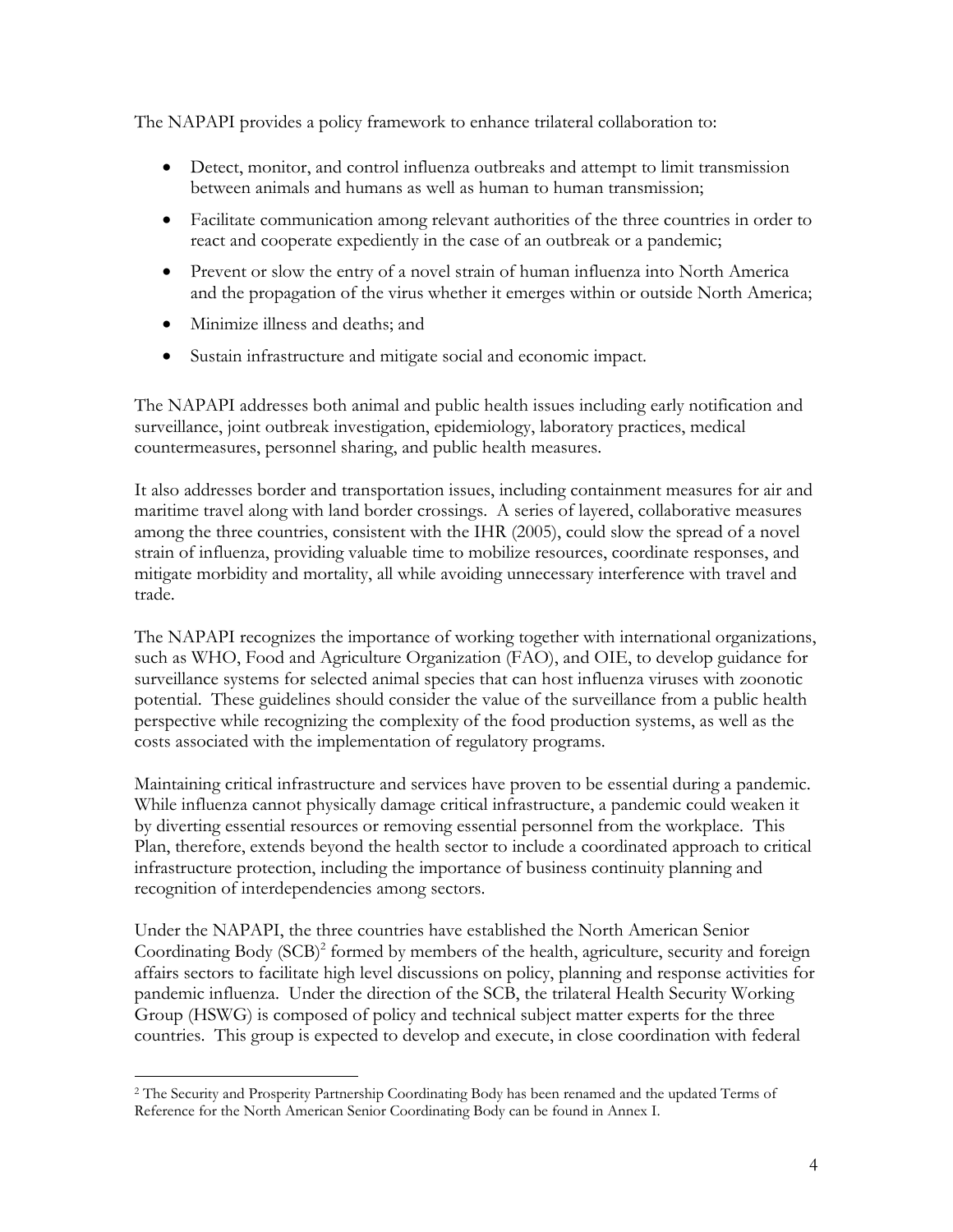partners, subject matter experts and, as appropriate, other stakeholders with Canada, Mexico, and the United States, comprehensive, coordinated, and evidence-based implementation actions guided by the principles established in this document. The *NAPAPI Implementation Actions* constitutes the first expected deliverable of the NAPAPI.

In brief, the NAPAPI is a comprehensive cross-sectoral regional health security framework developed mainly with the input of the health, agriculture, security, and foreign affairs sectors to protect against, control and provide a public health response to animal and pandemic influenza in North America, while avoiding unnecessary interference with international travel and trade.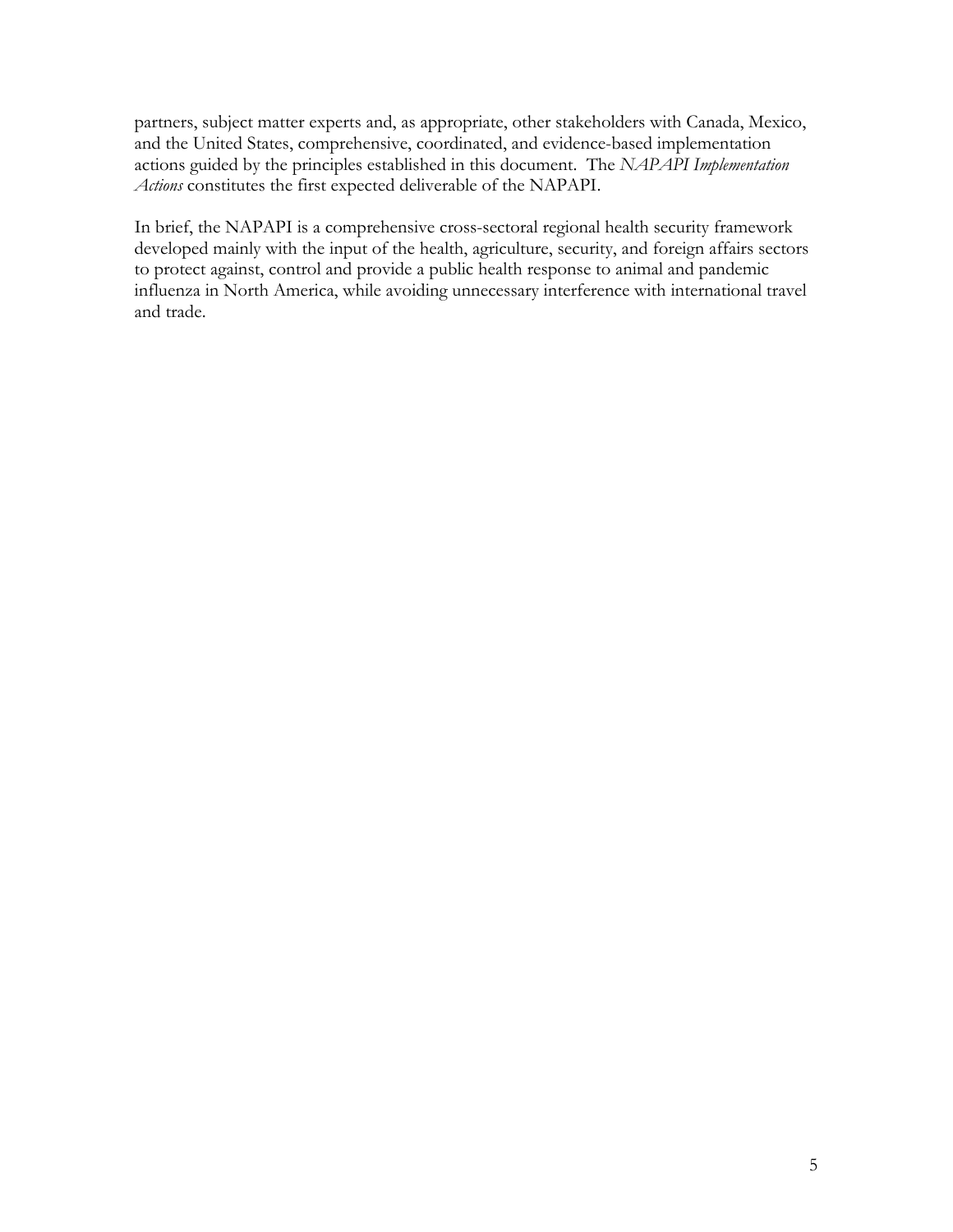# **CHAPTER 1: INTRODUCTION**

Pandemic (H1N1) 2009 was the first PHEIC declared under the revised IHR (2005), and the first influenza pandemic in more than 40 years. The pandemic was also the first significant test of both the IHR (2005) and global pandemic preparedness efforts, and challenged global and individual country assumptions regarding likely influenza pandemic scenarios. For example, Pandemic (H1N1) 2009 demonstrated that a new strain of influenza virus with pandemic potential emerging within North America and arising from a non-avian species origin, was entirely possible.

Canada, Mexico, and the United States recognize the risk of another pandemic has not diminished and that the global community faces an ongoing threat posed by the emergence and spread of other influenza viruses with the potential to cause another influenza pandemic. The emergence of a human pandemic strain may depend on the evolutionary development of that strain within an animal host. However, the complex evolutionary dynamics of viral reassortment between animal and human influenza strains is not fully known. Pandemic (H1N1) 2009, a *prima facie* swine virus, resulted after multiple reassortment events between swine, avian, and human strains but how the virus initially became established in human populations is still being studied. Highly pathogenic avian influenza H5N1 virus re-emerged in Asia in late 2003 and spread to Europe, the Middle East, and Africa causing serious or fatal infections in humans. Although highly pathogenic avian influenza H5N1 has not achieved sustained transmission in humans, virulent genetic material from this virus may contribute to another influenza virus that has potential to cause a pandemic.

The NAPAPI outlines how the three partner countries intend to work together to prepare for and manage animal and pandemic influenza, recognizing that controlling the spread of animal influenza or a novel strain of human influenza, with minimal economic and other social disruptions, is in the best interest of all three countries. Canada, Mexico, and the United States intend to develop implementation actions, in coordination with appropriate federal partners and other stakeholders within their respective countries*.* Once constituted these implementation actions are to serve as the first deliverable of the NAPAPI and include comprehensive, coordinated, and science-based actions designed to enhance our collective preparedness and response capabilities for animal and pandemic influenza.

### **The Animal and Pandemic Influenza Threat**

An influenza pandemic occurs when a new influenza virus against which the majority of the human population has no immunity and which spreads easily from person to person emerges and sweeps across a country and around the world.

Although a pandemic influenza virus, by definition, causes disease in humans, it may arise from mutations in an animal virus, such as swine influenza viruses. This process may also transpire in a human co-infected with both human and animal origin viruses. Pandemic strains may also arise through direct transfer from one species to another with little obvious change. Despite species barriers, interchange of influenza viruses among avian species, swine,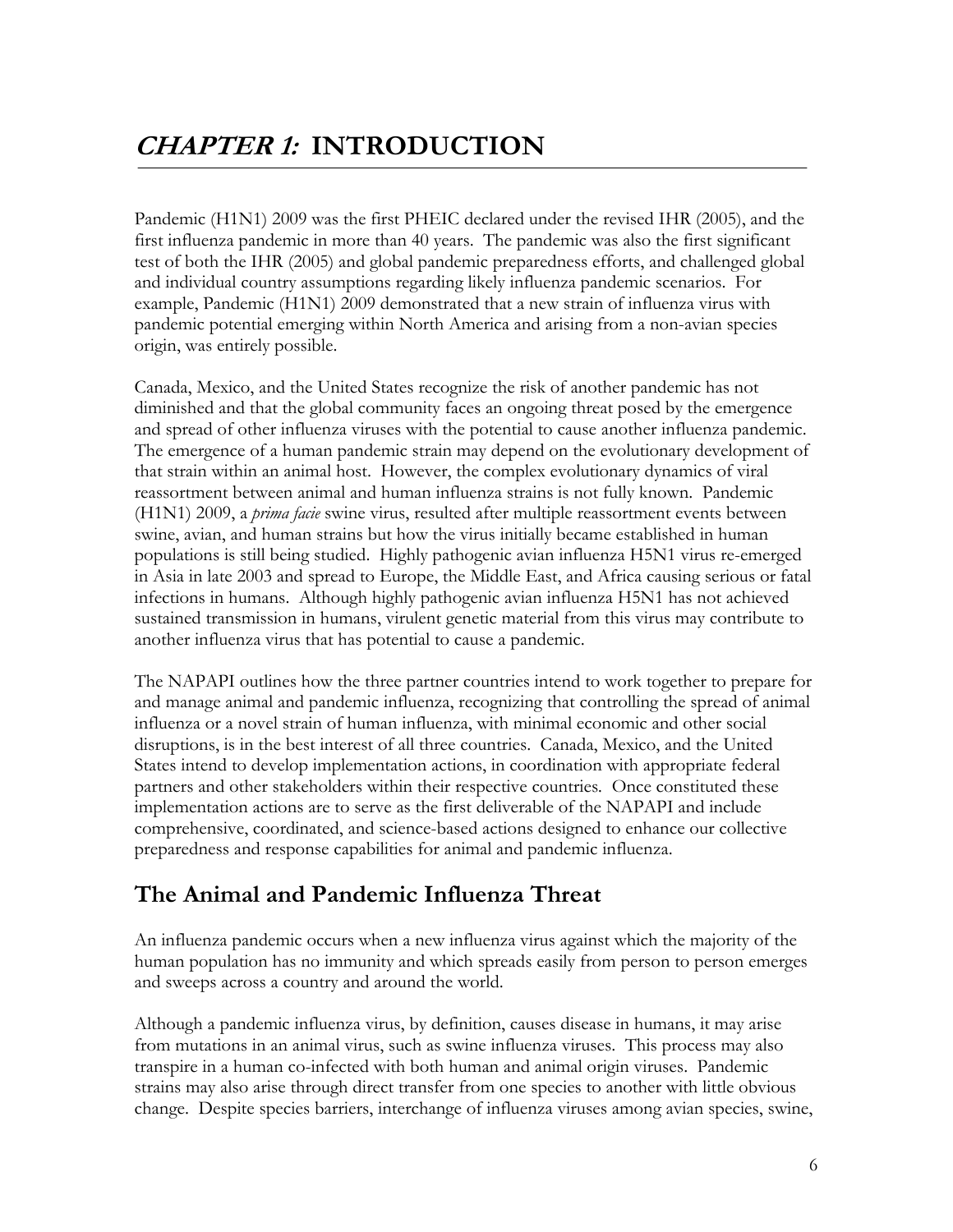and humans does occur. Genetic reassortment events in animals or humans could lead to sustained human transmission with or without increased human pathogenicity.

Swine, similar to humans and a number of other species, are susceptible to infection by both avian and human influenza viruses. A pig that is already infected with a swine influenza virus could be co-infected with either an avian influenza virus or a human influenza virus possibly leading to a double-reassortant influenza A virus. Further, co-infection of a swine influenza infected pig with both an avian influenza virus and a human influenza virus could result in the production of a triple-reassortant influenza A virus. A chimeric virus whose genetic lineage included swine, avian, and human viruses, caused Pandemic (H1N1) 2009, further illustrating the high mutability of influenza viruses and their diverse origins.

Although avian and swine origin subtypes are the only animal influenza viruses known to have been associated with human pandemic strains, this fact does not preclude other animal influenzas from playing a role in the generation of a pandemic virus. Changes in an influenza virus that promote efficient human-to-human transmission and/or increase pathogenicity are difficult to predict. Furthermore, factors influencing the transmission from one species to another and then efficient replication are poorly understood and difficult to anticipate. Therefore, a holistic approach to understanding influenza viral dynamics must be considered with an emphasis on assessing and attempting to limit reassortments and interspecies transmission among human, swine, and avian strains of influenza.

Since November 2003, more than 500 cases of human infection with highly pathogenic avian influenza (HPAI) H5N1 viruses and more than 300 deaths have been reported by more than a dozen countries in Asia, Africa, the Pacific, and Europe. Approximately 92% of confirmed cases and deaths occurred in five countries—China, Egypt, Indonesia, Thailand, and Vietnam. While overall mortality in these HPAI H5N1 cases is approximately 60%, to date there have been very few documented cases of human-to-human transmission.

Over the last 100 years, the world has experienced four influenza pandemics: 1918, 1957 1968, and 2009. These pandemics have resulted in worldwide mortality of approximately 40 million, two million, and one million, respectively, for the  $20<sup>th</sup>$  century pandemics, and an as yet unknown number of people who died as a result of the 2009 pandemic. Even though Pandemic (H1N1) 2009 was a recent event, the risk of another pandemic has not diminished. Neither the timing nor the possible severity of an influenza pandemic can be accurately predicted. The possibility exists that future influenza pandemics could result in considerable morbidity and mortality as well as social and economic disruption. The ongoing risk and the experience with Pandemic (H1N1) 2009 highlights the importance of trilateral cooperation to successfully address trans-border public health emergencies in North America.

### **North American Cooperation to Address the Threat**

In March 2005, the Prime Minister of Canada, the President of Mexico and the President of the United States announced the establishment of the SPP to increase security and enhance prosperity among the three countries through greater cooperation and information sharing. The leaders met again in March 2006 to assess the progress of the SPP and to reaffirm their commitment towards enhancing the security, prosperity and quality of life of citizens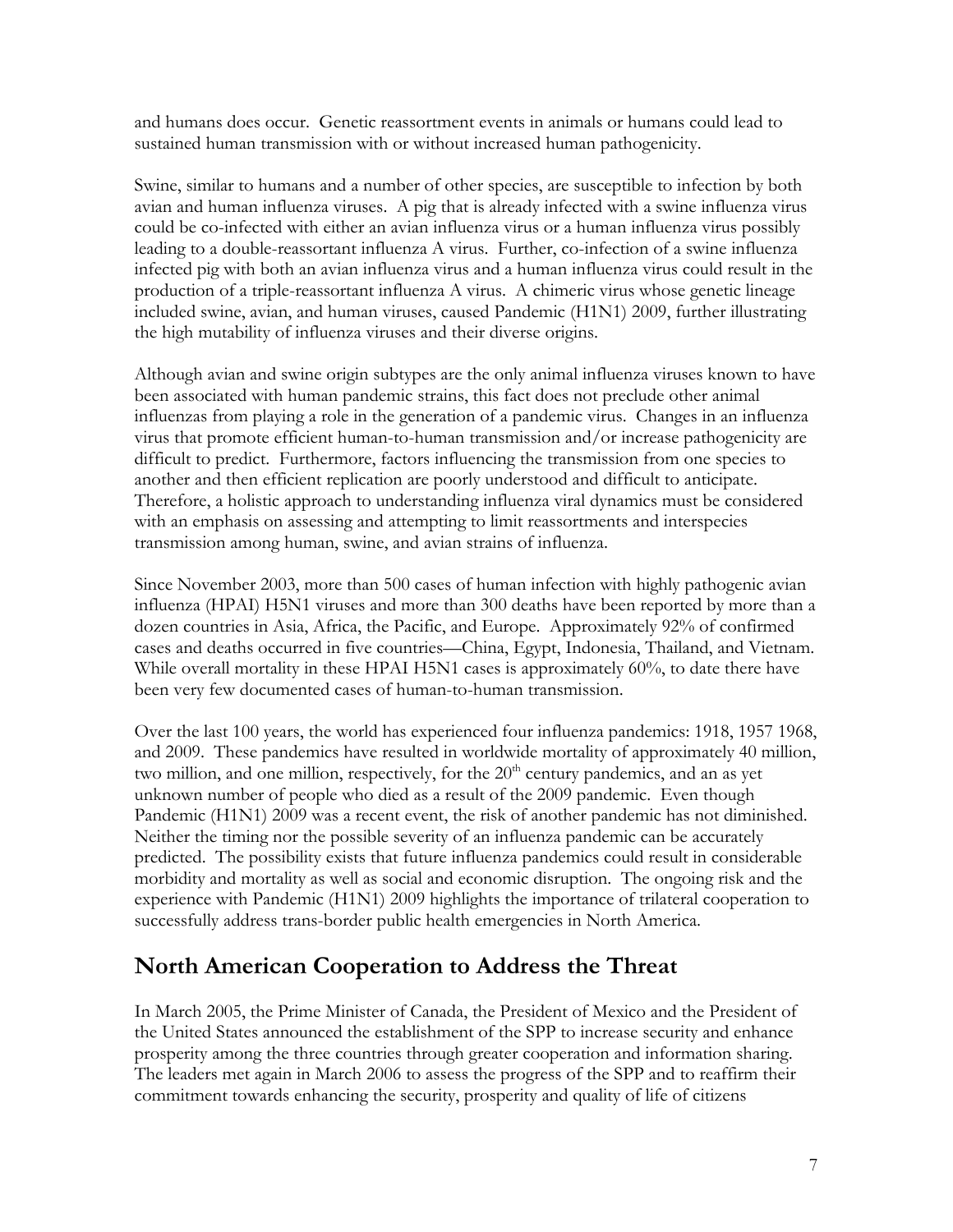throughout North America. During this meeting, the three leaders agreed to advance the agenda of the SPP by addressing the threat of avian and pandemic influenza. The product of this high-level commitment was the *North American Plan for Avian and Pandemic Influenza*.

The NALS superseded the SPP and provides an updated and vibrant collaborative framework among the governments of Canada, Mexico, and the United States. During the first NALS held in August 2009 in Guadalajara, Mexico, the three leaders highlighted North America's coordinated response to Pandemic (H1N1) 2009 as a global example of cooperation. They also reaffirmed their commitment to a continued and deepened cooperation on pandemic influenza preparedness, including enhancing public health capabilities and facilitating routine and efficient information sharing among the three countries. In follow up to this high-level commitment, senior policymakers and subject matter experts from the health, agriculture, foreign affairs, and security sectors from the three countries reviewed and revised the *North American Plan for Avian and Pandemic Influenza* taking into account the lessons learned from Pandemic (H1N1) 2009, developing the NAPAPI.

### **Objectives for Cooperation**

At the inaugural NALS in 2009 in Guadalajara, Mexico, the leaders of Canada, Mexico and the United States identified three broad categories for North American cooperation: the economy; health and security; and energy, the environment and climate change. In addressing health and security, the NAPAPI is built upon a set of objectives designed to guide collaboration at all stages of an influenza pandemic. These guiding objectives are:

- Share information among our governments in a timely and transparent manner to improve coordination of preparedness and response;
- Adopt a collaborative and comprehensive approach that incorporates animal and public health aspects in managing animal influenza outbreaks and influenza pandemics;
- Coordinate actions and leverage our respective capacities to ensure that rapid and effective steps are taken to deal with animal influenza outbreaks or a human influenza pandemic in North America;
- Explore the need for mutual assistance protocols recognizing that an influenza outbreak in one of the North American countries will spread to the others potentially affecting the health security of the region;
- Advise one another in advance of implementing any public health measure that could impact or influence the pandemic response activities of the other two countries;
- Base actions on the best available science and evidence-based decision making;
- Strive to ensure that the imposition and removal of veterinary or public health measures on the movement of people, animals and goods, under our national laws and international obligations, are not more restrictive or maintained for a longer period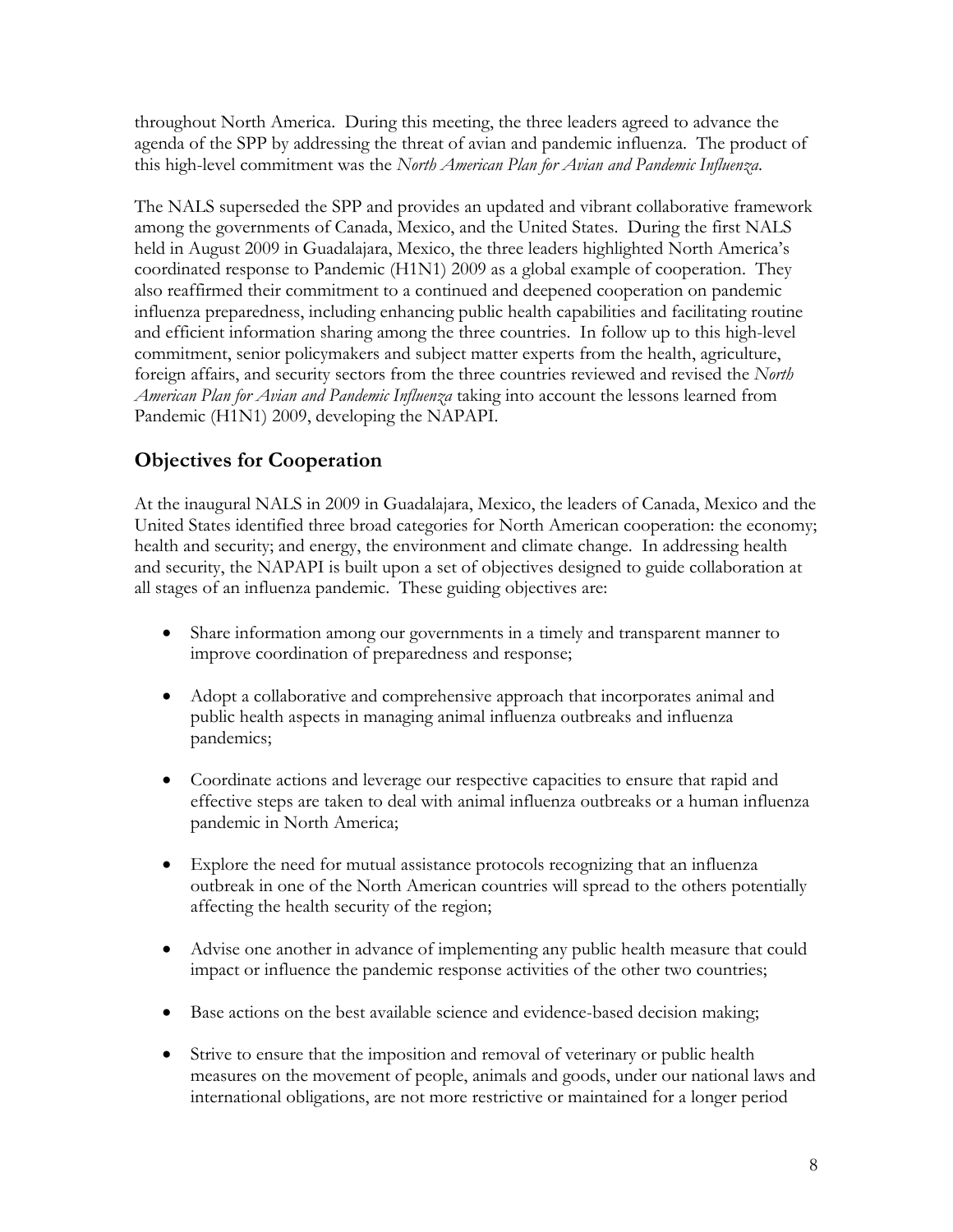than necessary to achieve the veterinary or public health objective;

- Ensure that the business continuity plans of our respective governments consider the highly interconnected nature of our economies; and
- Strive to utilize clear and consistent messaging to national and international public and animal health organizations in a proactive, timely and accurate manner.

### **A Collaborative and Comprehensive Approach**

Given the broad health, social and economic impacts of an influenza pandemic, the three countries recognize the need for a comprehensive, cross-sectoral approach. Preparing for such an emergency may require the commitment of and cooperation among all segments of society: government, the private sector, local communities, and international partners. The purpose of the NAPAPI is to enhance collaboration mainly among the health, agriculture, security, and foreign affairs sectors of Canada, Mexico and the United States in order to:

- Detect, monitor, and control influenza outbreaks and attempt to limit transmission between animals and humans;
- Facilitate the communication between relevant cross-sectoral authorities of the three countries to react and cooperate expediently in the case of an outbreak;
- Prevent or slow the entry of a novel strain of human influenza to North America and the propagation of the virus whether it emerges within or outside North America;
- Minimize illness and deaths; and
- Sustain infrastructure and mitigate the social and economic impacts of a pandemic.

Although influenza will not physically damage critical infrastructure, systems may be weakened by the absence of essential personnel in the workplace or the diversion of resources. The NAPAPI, therefore, extends beyond the health and medical sectors to include provisions related to critical infrastructure and the cross border movement of goods and services.

In the context of movement of goods and services across our borders, the Pandemic (H1N1) 2009 experience has shown the dramatic effect that non-science based decisions can have on international trade. When the Pandemic (H1N1) 2009 virus appeared to have originated in animals some countries implemented various bans on swine and pork products, contrary to the statements by relevant international organizations – OIE, WHO and FAO.

The NAPAPI provides a framework for:

- The basic structure and mechanisms for trilateral emergency coordination and communication;
- Collaboration on the detection, prevention, control, and possible elimination of potentially zoonotic strains of animal influenza;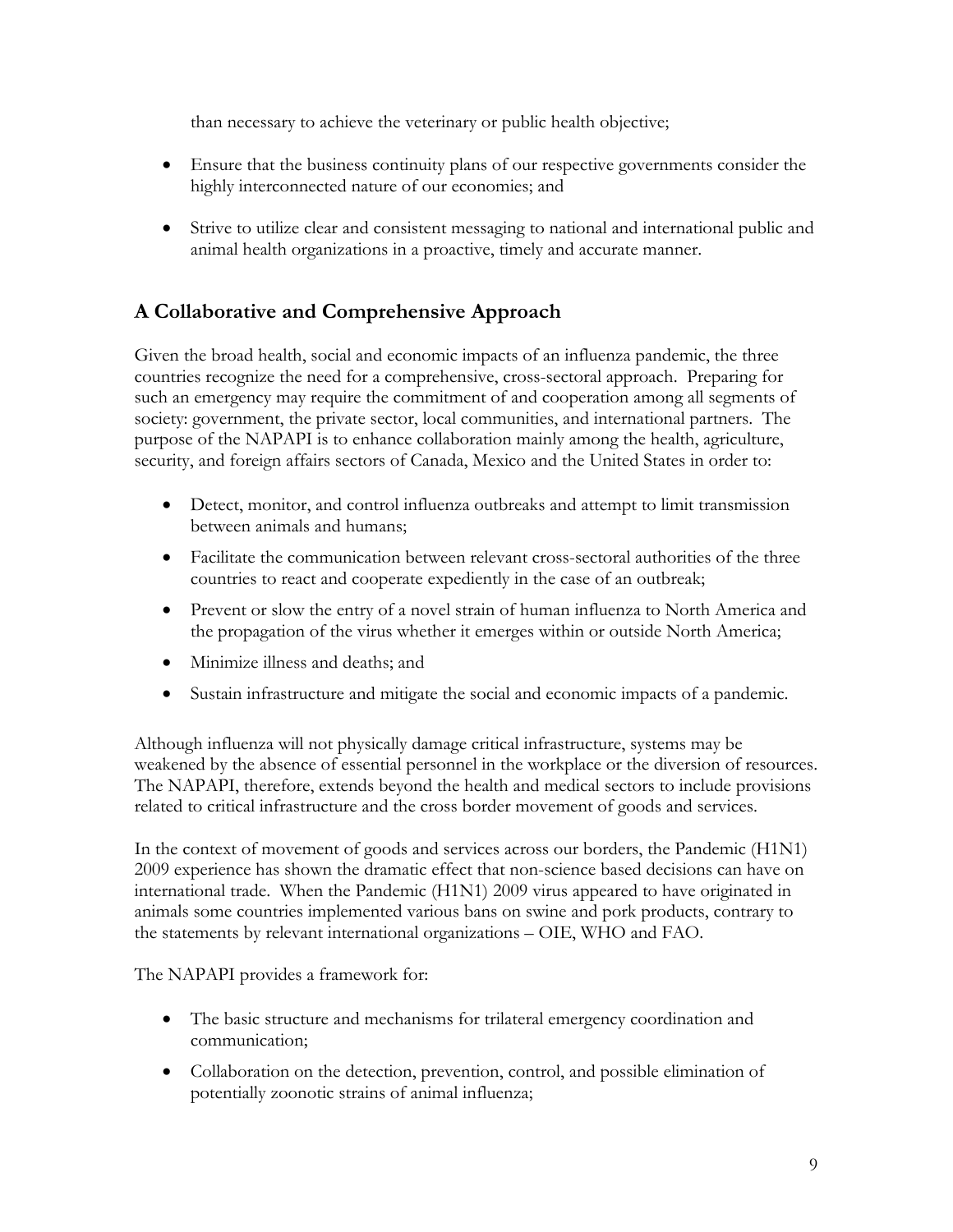- Collaboration on border management based on the best scientific evidence and information and which avoids unnecessary interference with travel and trade, consistent with the IHR (2005); and
- Collaboration on a North American approach to keeping critical infrastructure and essential systems functioning properly in the event of an influenza pandemic.

The NAPAPI recognizes and intends to build upon the core principles of key international frameworks, agreements, and organizations dealing with animal and pandemic influenza issues.

The WHO developed international guidance on pandemic preparedness and response, including *Pandemic Influenza Preparedness and Response: A WHO Guidance Document* with a series of six pandemic phases, released just before Pandemic (H1N1) 2009.<sup>3</sup> These WHO efforts were intended to improve international collaboration, coordination, transparency and management of risk in responding to pandemic influenza threats. The WHO's international guidance formed much of the basis for the three countries' planning for North American pandemic preparedness and response. This guidance is meant to be revised based on the findings of the IHR Review Committee and the lessons learned from the Pandemic (H1N1) 2009 response.

The OIE provides guidelines, advice and standards to prevent, diagnose, and respond to outbreaks of notifiable avian influenza (NAI) within the *Terrestrial Animal Health Code* (2010) and the *Manual of Diagnostic Tests and Vaccines for Terrestrial Animals* (2008). These documents also provide standards and guidelines outlining how countries should provide international notification and continue or resume trade in animal commodities prior to, during, and following an outbreak.

Similarly, FAO's role in combating highly pathogenic avian influenza is to facilitate direct technical and resource assistance to help national governments align their prevention, control and response efforts with OIE guidelines. The FAO coordinates support to affected countries to assist their efforts to control the disease and provides assistance to countries at risk of introduction of the disease. These efforts are now augmented by a rapid response capability through the FAO/OIE Crisis Management Center. Also, the OIE FAO Network on Animal Influenza (OFFLU)<sup>4</sup> works to reduce the negative impact of animal influenza viruses through the promotion of collaboration between animal and human health authorities and provides the current scientific foundation for the promulgation of animal health regulations and regulatory guidelines.

Engaging the agriculture sectors of the three countries, the Cooperative Program in Agriculture Research and Technology for the Northern Region (PROCINORTE)<sup>5</sup> facilitates cooperative actions of mutual interest to the three countries on food security, control of pests and diseases and other issues related to food import and export. This organization also has a task force devoted to animal health issues including influenza.

 $\overline{a}$  $3 \text{ http://www.who.int/csr/disease/influenza/PIPGuidance09.pdf}$ 

<sup>&</sup>lt;sup>4</sup> http://www.offlu.net/index.html<br><sup>5</sup> http://www.procinorte.net/Pages/Default.aspx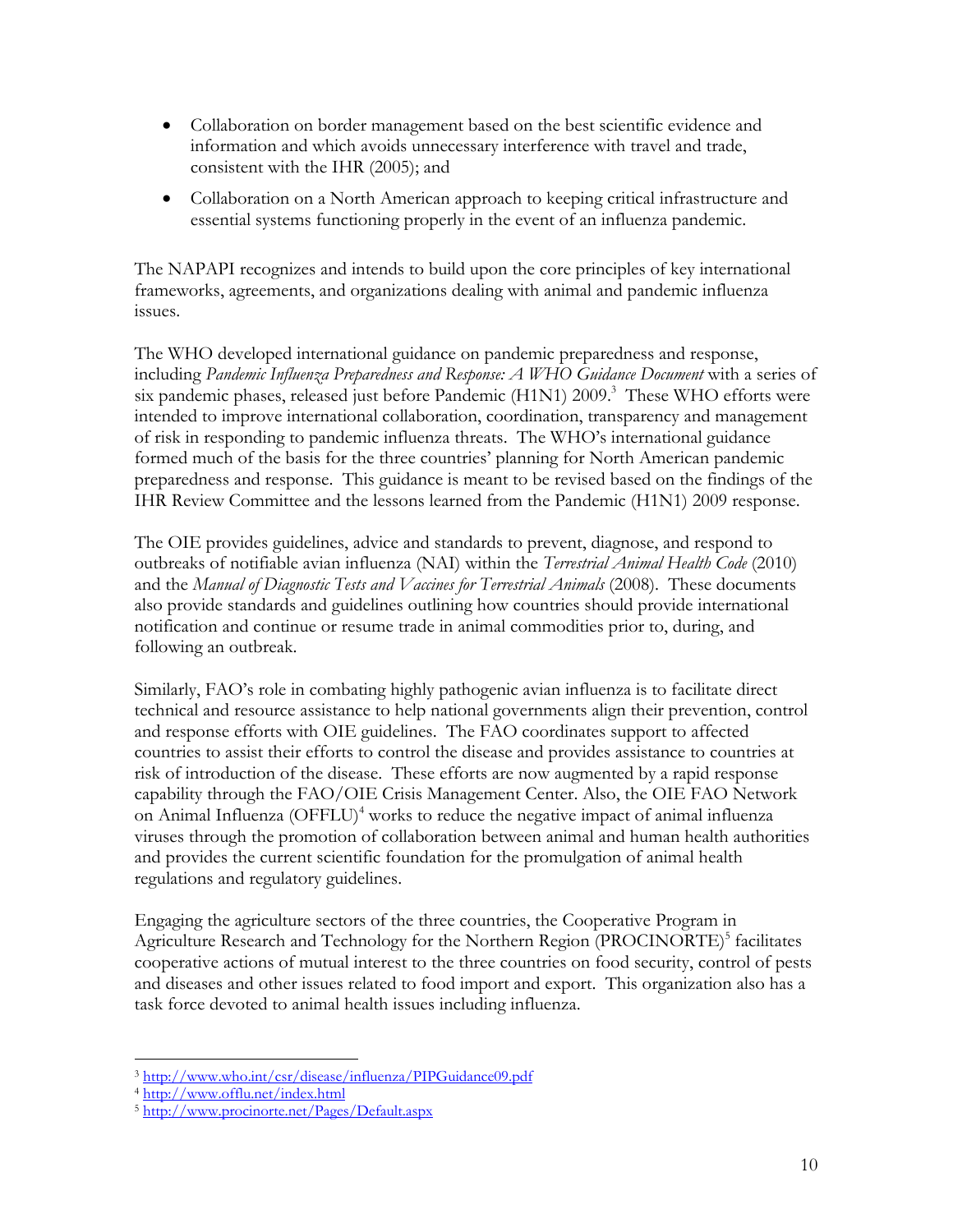The NAPAPI also builds on the core principles of other international organizations and agreements including the International Partnership on Avian and Pandemic Influenza, the WTO, and NAFTA.

The NAPAPI is not intended to replace or contradict existing arrangements or agreements. Each country's laws are to be respected, and this Plan is to be subordinate and complementary to domestic response plans, existing arrangements and bilateral or multilateral agreements. This Plan reflects strong commitments by our North American leaders but is not legally binding.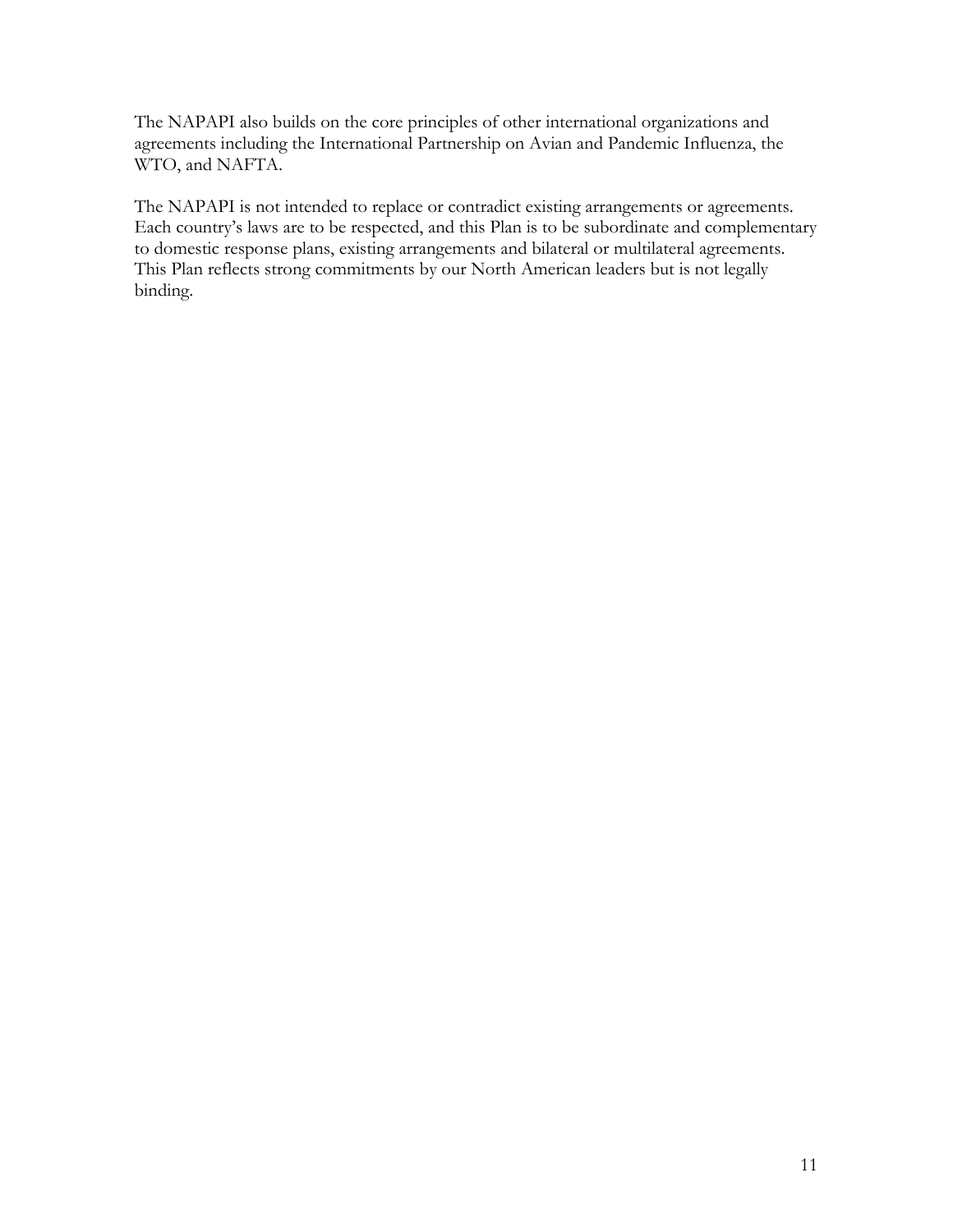# **CHAPTER 2: EMERGENCY COORDINATION AND COMMUNICATIONS**

Canada, Mexico and the United States intend to coordinate their emergency management activities, including public communications. The three countries share a common approach based on the four pillars of emergency management: prevention and mitigation, preparedness, response and recovery. The three partner countries intend to explore options for collaborating in each of these areas to manage the threat of animal and pandemic influenza.

- **Prevention and mitigation** activities are to be directed at minimizing the effects of an influenza pandemic, including direct outcomes (e.g., illness and death) and indirect associated effects (e.g., economic and social impacts). The three countries intend to implement these activities in a series of steps that should be coordinated to the greatest extent possible.
- **Preparedness** may require that national and regional contingency plans be in place for activities associated with an outbreak, including surveillance, detection, containment, mitigation, and response efforts. Protocols for mutual assistance (as permitted), training and regular joint exercises with stakeholders to practice and test these plans are essential. Trilateral preparedness requires that the three countries develop permanent mechanisms to share their updated national influenza preparedness plans, including their risk assessment and communication strategies. The three countries should establish detailed standard operating procedures to ensure relevant information exchange through predetermined, institutional points of contact.
- **Response** activities are to depend on the characteristics of the pandemic virus (virulence, attack rate, groups at highest risk, patterns of transmission), which cannot be known in advance. Uncertainty may prevail at early phases of an emerging event that can affect North America. Joint efforts among the three nations to facilitate information exchange on risk assessment, management and communication are key during this initial period before the threat is characterized and a course of action is established. If necessary, the three countries intend to implement activities such as animal or public health measures, information sharing and implementation of nonpharmaceutical interventions (e.g. hand washing, isolation of the sick, school closures), apply them consistently and regularly, and assess their efficacy to determine whether adjustments to a planned response are necessary. If necessary, and when the health security of the regions demands it, countries intend to explore mutual assistance.
- **Recovery** activities enable the restoration of "normal" or pre-pandemic service levels. The three countries intend to initiate these post-event activities as soon as possible, recognizing that they may start at different times across the continent as the pandemic waves move through geographic areas.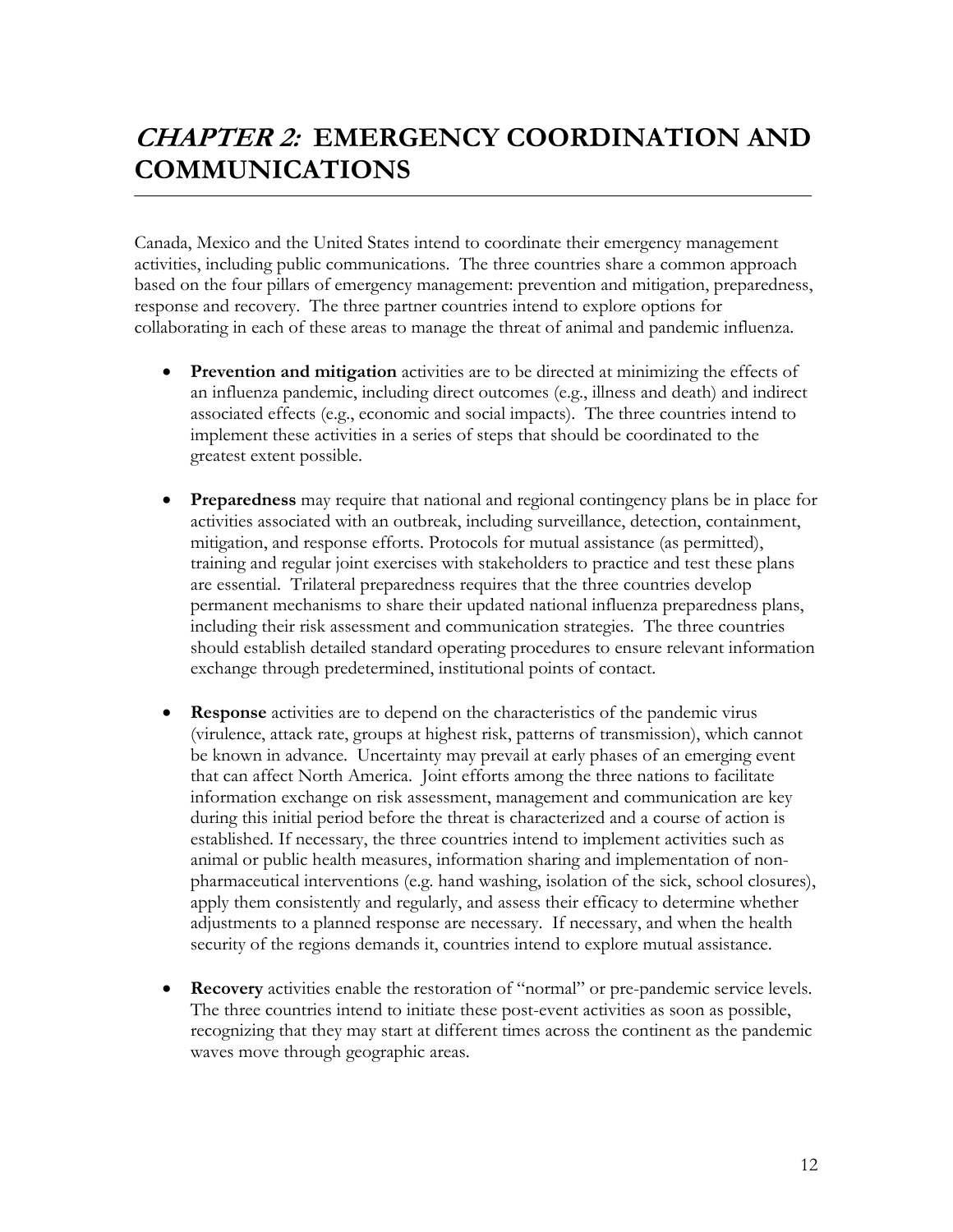## **Overview of Federal Emergency Management Structures**

Canada, Mexico and the United States each have designated organizations, plans and facilities in place, consistent with their governmental structures and authorities, to manage these activities during an outbreak of animal influenza or an influenza pandemic.

#### **Canada**

Emergency management responsibilities in Canada are shared by federal, provincial and territorial governments and their partners, including individual citizens who have a responsibility to be prepared for disasters. Provincial and territorial governments have responsibility for emergency management within their respective jurisdictions. The federal government exercises leadership at the national level relating to emergency management responsibilities in its exclusive fields of jurisdiction and on lands and properties under federal responsibility.

#### **Key Organizations**

- **Public Safety Canada (PS)** is the federal department that coordinates the overall federal government's domestic response efforts and provides support to government and key national players in responding to events of national significance. Within PS, the **Government Operations Centre (GOC)** operates around the clock as a mechanism to communicate and coordinate with federal, provincial and territorial emergency operations centers.
- The **Canadian Food Inspection Agency (CFIA)** is mandated to take the lead role in responding to animal health emergencies and has developed many detailed plans and procedures in collaboration with the Public Health Agency of Canada (PHAC), WHO and others. The CFIA is the primary agency responsible for prevention, preparation and response to an animal influenza outbreak, supported by PS. The CFIA has collaborative agreements with federal and provincial government partners that outline roles and responsibilities prior to and during an animal influenza outbreak.
- The **Public Health Agency of Canada (PHAC)** monitors the international and domestic influenza situation and has developed *The Canadian Pandemic Influenza Plan for the Health Sector* in collaboration with provincial/territorial representatives. PHAC is the primary federal agency addressing pandemic influenza preparedness and response, supported by PS and Health Canada. PHAC also engages and coordinates efforts among domestic and international health partners. The IHR National Focal Point for Canada is located in the Centre for Emergency Preparedness and Response within PHAC.
- **Health Canada** is responsible for supporting preparedness and response efforts in First Nations on reserve and Inuit communities; ensuring regulatory preparedness, including accelerated approval of a pandemic influenza vaccine; and spearheading federal workplace health initiatives.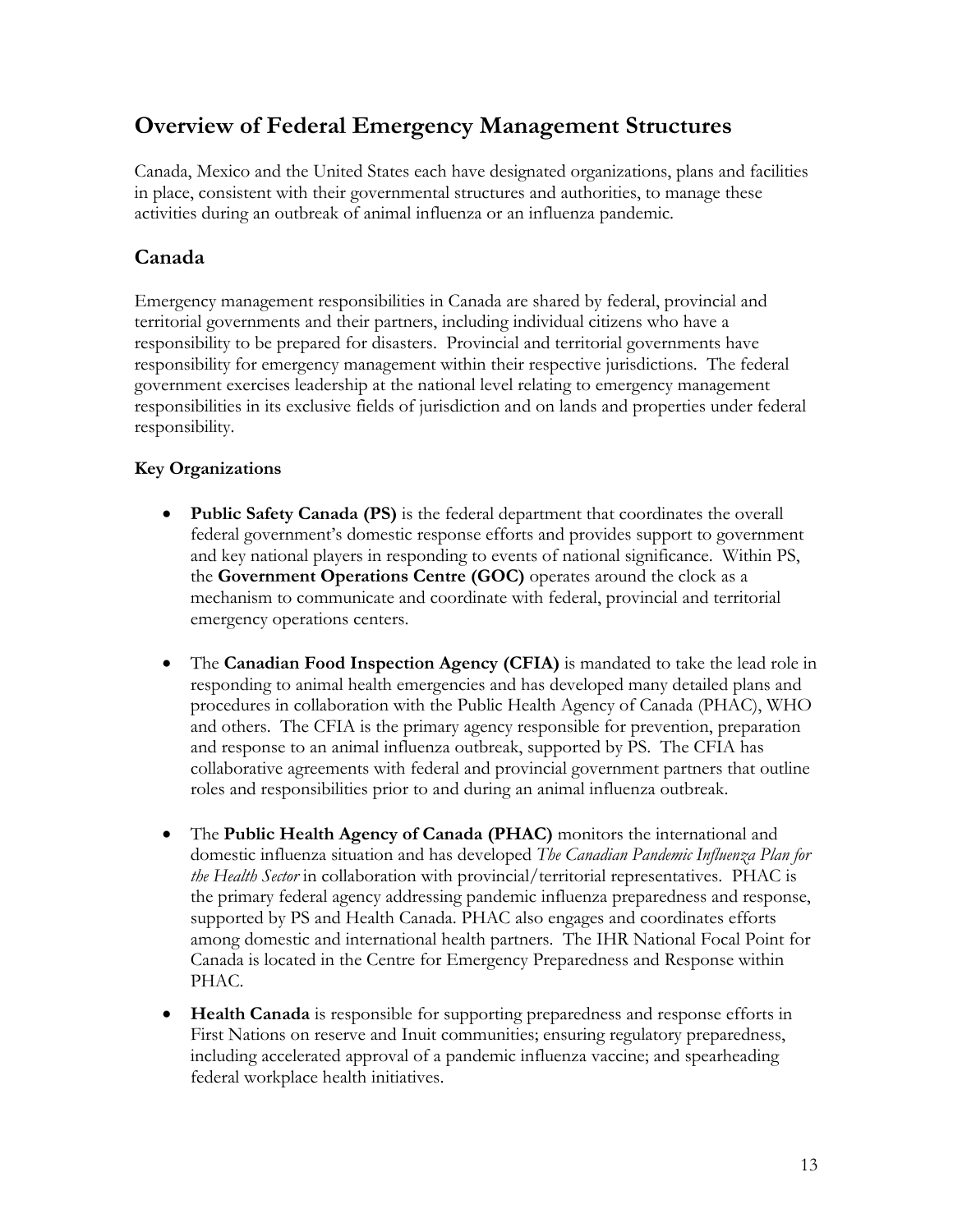The **Department of Foreign Affairs and International Trade (DFAIT)** is responsible for the coordination of Canada's international response, including international efforts to contain the spread of a pandemic virus; communicating with foreign governments and international organizations; and managing foreign offers of assistance. DFAIT is also responsible for providing travel advice and responding to the consular needs of Canadians in distress.

#### **Emergency Plans**

*The Canadian Pandemic Influenza Plan for the Health Sector*. The aim of this guidance document is to support health sector planning at the facility, local, regional, provincial/territorial and federal level. It covers prevention, preparedness and response activities including surveillance, vaccine programs, use of antivirals, health services, public health measures and communications.

*Notifiable Avian Influenza Hazard Specific Plan*. This plan outlines the response to be undertaken by the CFIA when there is suspicion of a developing outbreak of NAI or when an outbreak occurs.

*The Federal Emergency Response Plan*. The aim of this whole of government, all hazards plan is to harmonize emergency response efforts by the federal and provincial/territorial Governments, non-governmental organizations, and the private sector. The *Federal Emergency Response Plan*  applies to domestic emergencies and to international emergencies with a domestic impact.

*An Emergency Management Framework for Canada*. This Framework document establishes a common approach for the various federal, provincial and territorial emergency management initiatives. The Framework aims to enable consolidation of federal, provincial and territorial collaborative work and ensure more coherent, complementary actions among the different federal, provincial and territorial governmental initiatives.

*Health Portfolio Emergency Response Plan*. This is an all-hazards plan that has been developed to coordinate federal health portfolio emergency response activities. This plan describes the use of an Incident Management System and the Health Portfolio Emergency Operations Centre which, when active during public health emergencies, become important contact points between Canada and the international health community.

#### **Mexico**

#### **Key Organizations**

- The **General Health Council (CSG)** is a body of the Mexican State directly dependent from the President of Mexico, chaired by the Secretary of Health, assigned to issue mandatory provisions in public health. The Council is the second health authority in the country, preceded only by the President.
- The **Secretariat of Health (SS)** is the federal agency head of the health sector. It has normative and steward functions and is also responsible for providing specialized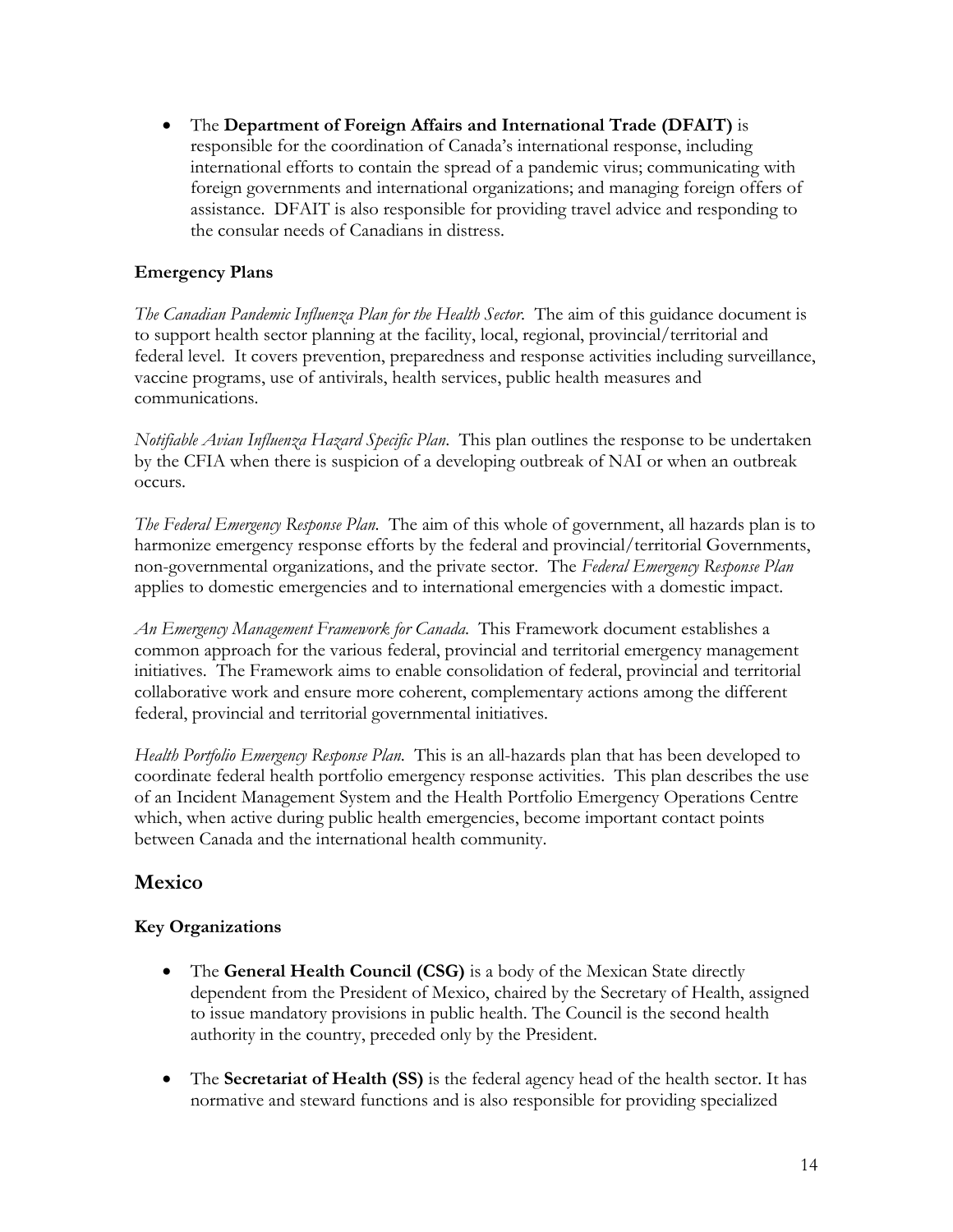health care and financing. SS coordinates and conducts national surveillance, laboratory diagnosis, and disease prevention and control. Specific measures of preparedness and response for an influenza pandemic are stated in the *National Preparedness and Response Plan for Pandemic Influenza*, first published in September 2005. Within the SS lies the Directorate General of Epidemiology which serves as the IHR National Focal Point.

- The **National Committee for Health Security (CNSS)** includes federal agencies of all areas relevant to the response to a pandemic (the health sector, civil protection, armed forces, agriculture, environment, communications, transportation, and law enforcement). CNSS coordinates national preparedness and response activities related to public health emergencies such as an influenza pandemic, supporting the development and implementation of plans at the federal, state and local levels. The SS directly carries out epidemiological surveillance and laboratory confirmation, as well as health care services organization, regulation and provision. The preparedness and response activities to an influenza pandemic are stated in the *National Preparedness and Response Plan for Pandemic Influenza*, first published in September 2005.
- **SEGOB)**. The CGPC is an agency of the Secretariat of Governance and distributes Emergency management of any kind in Mexico is coordinated by The **General Coordination for Civil Protection of the Secretariat of Governance (CGPC**available resources for coordination of all branches – civil and military, of the federal, state and local governments – for deploying emergency response personnel. It also operates resources through a network of civil protection agencies at the municipal and state levels. In the case of an influenza pandemic, the CNSS and the **National System of Civil Protection (SNPC)** work together to address the threat. CGPC-SEGOB supports the response efforts lead by the Secretariat of Health.
- wild bird populations that could endanger the poultry industry. SAGARPA also The **Secretariat of Agriculture, Livestock, Rural Development, Fisheries and Food (SAGARPA)** is the federal agency responsible for the regulation, administration and promotion of sanitary measures for protecting the overall animal production as well as reducing health risks associated with food. SAGARPA works closely with the Secretariat of Environment and Natural Resources (SEMARNAT), which is responsible for monitoring disease activity in and surveillance of migratory and other conducts disease surveillance in livestock, laboratory diagnosis, inspection of farms and other facilities, and regulation of importation and exportation among activities related to food processing facilities.
- The **Secretariat of Foreign Affairs (SRE)** is responsible for coordinating Mexico's diplomatic relations with foreign governments and international organizations at senior levels. It also directs international cooperative efforts. Furthermore, it provides assistance and guidance to ensure consular protection to the Mexican population living or traveling abroad during a pandemic.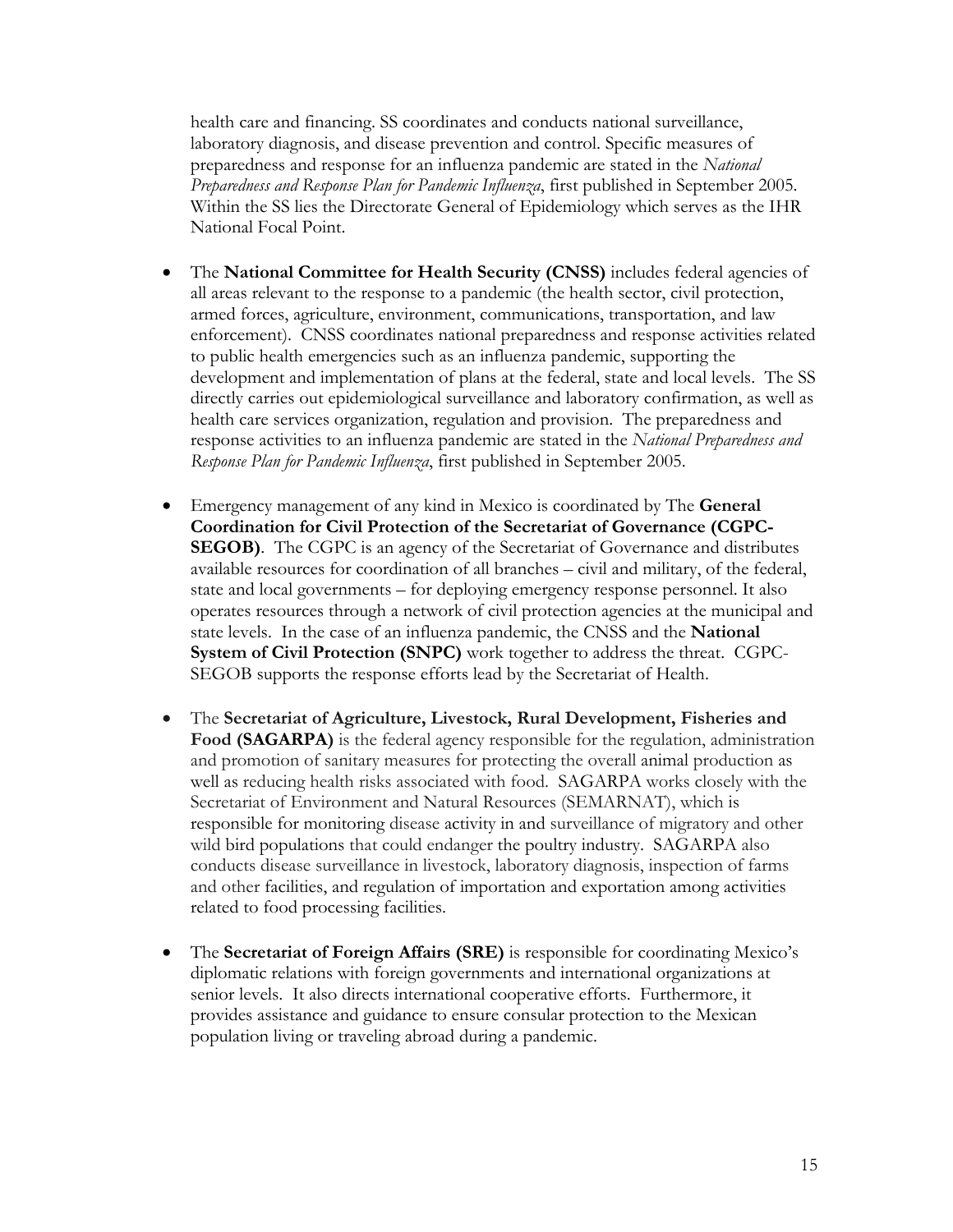#### **Emergency Plans**

The first edition of the *National Preparedness and Response Plan for Pandemic Influenza*, published in 2005, establishes the general principles of organization and response for mitigating the impact of a pandemic in the country and serves as guidelines for the multi-sectoral approach to pandemic response. This Plan defines the roles of all institutions represented at the CNSS before, during and after an influenza pandemic and models the development of state, local and institutional preparedness plans. The Plan contemplates six lines of action: health promotion and risk communications, coordination, epidemiological and laboratory surveillance, health care provision, strategic stockpile, and research and development.

In 1995, SAGARPA led an eradication campaign against HPAI H5N2 under regulations that establish guidelines to detect, control, and eradicate the viral strain. These measures remain in place to regulate HPAI H5N2 and other avian influenza strains. The regulation of this current campaign will be substituted by the official "*Agreement that addresses the sanitary measures that are to be applied to diagnosis, prevention, control, and eradication of notifiable avian influenza where this disease may be present in the zones of the Mexico.*"

In addition, SAGARPA has developed the *Procedure Manual to Prevent, Control and Eradicate Highly Pathogenic Avian Influenza* and a Task Force "DINESA" which integrates 47 Emergency Groups, of trained veterinarians in emergency response. These groups are distributed all over the country and capable of addressing any health emergency at any time.

#### **United States**

#### **Key Organizations**

- The **Department of Health and Human Services (HHS)** leads the federal government's public health and medical response efforts to an influenza pandemic. Domestically, the HHS Secretary is the principal federal spokesperson for public health and medical issues, coordinating closely with the Department of Homeland Security (DHS) on public messaging pertaining to a pandemic. Internationally, HHS is a leader in public health programs and partnerships, providing essential assistance to governments and international organizations to help improve global health and build sustainable capacity worldwide, including influenza pandemic preparedness and response capacities. HHS, in coordination with other United States Government agencies, responds to requests for assistance from foreign countries and international organizations by contributing available HHS expertise and assets, including personnel and medical countermeasures (e.g. vaccines, antivirals and diagnostics). HHS shares responsibility with the Department of Agriculture (USDA) in the regulation of foods imported and processed domestically for consumption. The HHS Secretary's Operation Center, an around the clock communications hub for coordinating United States public health and medical response, serves as the United States Government IHR National Focal Point.
- The **Department of Homeland Security (DHS)** leads the nation's efforts to prepare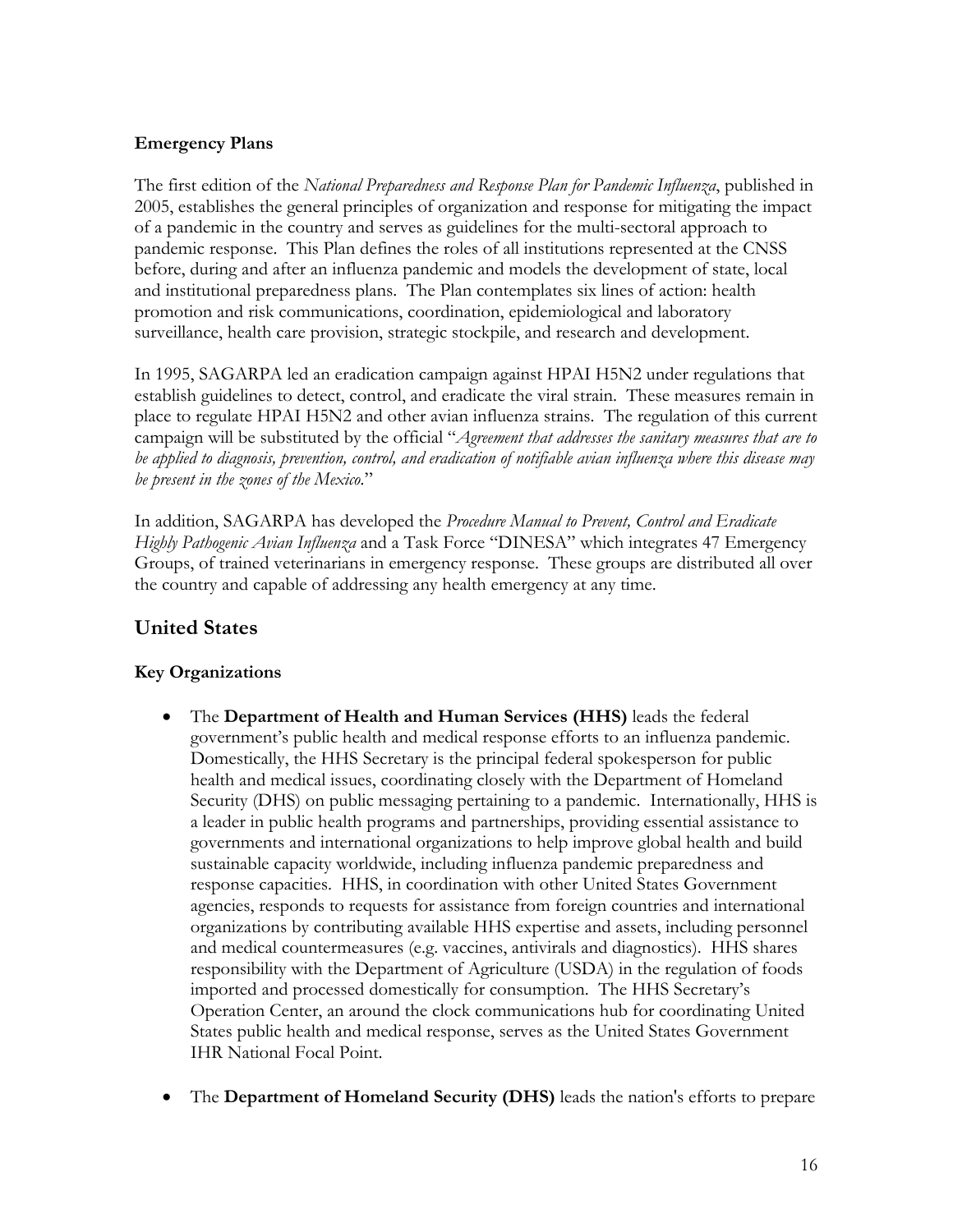for, protect against, respond to, recover from, and mitigate the risk of domestic natural and man-made disasters. DHS is also the federal agency responsible for controlling the movement of people and material through borders and ports of entry. In the context of a pandemic, as with any other domestic incident in which more than one department is involved, the Secretary of Homeland Security is responsible for providing overall coordination as the Principal Federal Official, in accordance with the *National Response Framework*. DHS coordinates actions with regard to overall nonmedical support and response and ensures necessary support to public health and medical emergency response efforts coordinated by HHS. Within DHS, the **National Operations Center** (NOC), a standing 24-hour, seven-days-per-week interagency organization that fuses law enforcement, national intelligence, emergency response and private sector reporting, is the primary national hub for domestic incident management, operational coordination and situational awareness. The NOC facilitates homeland security information sharing and operational coordination with other federal, state, local, tribal and non-governmental emergency operations centers.

- The **Department of State (DOS)** provides leadership and guidance on international activities to promote and support the federal government's international efforts to prepare for and respond to an influenza pandemic. Through United States embassies abroad, DOS serves as the primary interlocutor with host governments on United States assistance and engagement and works to ensure the timely flow of information to and from United States missions abroad and the relevant United States Government agencies. DOS works to foster diplomatic engagement and communication with foreign governments, international organizations, foreign nongovernmental entities, United States citizens abroad and others on behalf of the federal government and conducts international public messaging on behalf of the federal government.
- The **Department of Agriculture (USDA)** works together with federal, state and industry partners to protect the United States against the rapid spread of highly pathogenic avian influenza and other influenzas of animal origin that may pose a threat to animal or public health. Activities include the development and distribution of emergency response guidelines for reportable animal diseases; oversight of response effort; provision of personnel, resources, and support for response efforts in cooperation with state and industry stakeholders; and ensuring compliance with OIE Terrestrial Code (2010). Safeguards include trade controls; wild bird monitoring; federal, state and industry pre-market testing of poultry; federal inspection procedures at slaughter and processing plants; and rapid response plans. The Department engages in surveillance for a wide variety of reportable livestock diseases including avian influenza. USDA participates in coordinated efforts to slow the spread of highly pathogenic avian influenza in poultry. It shares the responsibility to regulate food with HHS, and enforces sanitary and other measures on regulated products being imported or prepared for export.
- The **Department of Defense (DOD)** supports primary federal departments (DHS, HHS, and DOS) and state governments in limiting the impact of pandemic influenza. DOD works with the Canadian Department of National Defence and the Mexican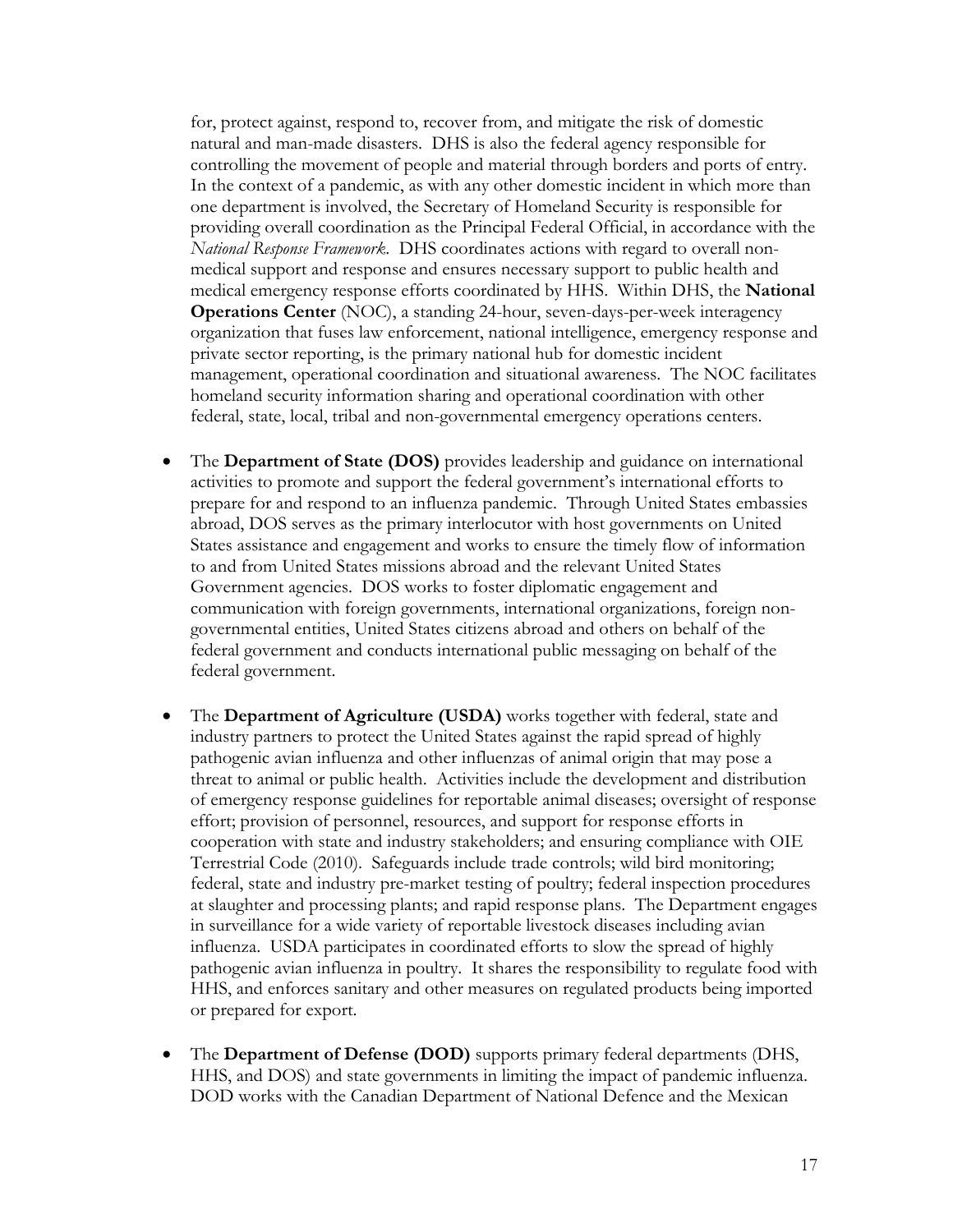Ministry of Defense and military organizations to ensure a cooperative effort in applying military resources to prepare for and mitigate an influenza pandemic. In coordination with DOS and other agencies, DOD responds to requests for assistance from the United States Government and applies available resources with approval of the Secretary of Defense.

 The **Department of Transportation (DOT)** in cooperation with other key domestic (e.g., HHS, DHS and DOS) and international partners (e.g., Transport Canada and Mexico's Secretariat of Communications and Transportation), is responsible for the coordinated development and implementation, to the extent consistent with its legal authorities, of transportation-focused plans to slow the spread of an animal influenza outbreak or influenza pandemic. DOT works with these key stakeholders on preparedness, prevention, response, mitigation and recovery efforts intended to sustain the United States transportation system, and where appropriate, may work with its partners in Canada and Mexico on these efforts and similar efforts to sustain their transportation systems. DOT's Federal Aviation Administration (FAA), through the Air Traffic Organization, operates a critical infrastructure as the nation's air navigation service provider.

#### **Emergency Plans**

HHS published a *Pandemic Influenza Plan* in November 2005 and the *HHS Pandemic Influenza Implementation Plan* in November 2006, both of which serve as blueprints for HHS pandemic influenza preparedness planning and response activities. The White House *National Strategy for Pandemic Influenza* and the subsequent *Implementation Plan* for the strategy served to guide the United States Government's efforts to prepare for and respond to avian and pandemic influenza.

The *National Response Framework* (NRF), administered by DHS, is the core plan for managing domestic incidents. It details the federal coordinating structures and processes used during natural and man-made disasters, including the federal pandemic response. It also defines federal departmental responsibilities for sector-specific responses and provides the structure and mechanisms for effective coordination among federal, state, local and tribal authorities, the private sector and non-governmental organizations (NGOs).

## **International Legal Framework**

Canada, Mexico and the United States are States Parties to the IHR (2005)<sup>6</sup> and, as members of the World Organization for Animal Health (OIE), they observe the guidelines and standards provided in the OIE *Terrestrial Animal Health Code* (2010).

The purpose and scope of the IHR (2005) are to prevent, protect against, control and provide a public health response to the international spread of disease in ways that are commensurate with and restricted to public health risks, and which avoid unnecessary interference with

 $\overline{a}$ <sup>6</sup>*International Health Regulations (2005)*, Resolution 58.3 of the 58th World Health Assembly, 23 May 2005, online: http://www.who.int/gb/ebwha/pdf\_files/WHA58/A58\_55-en.pdf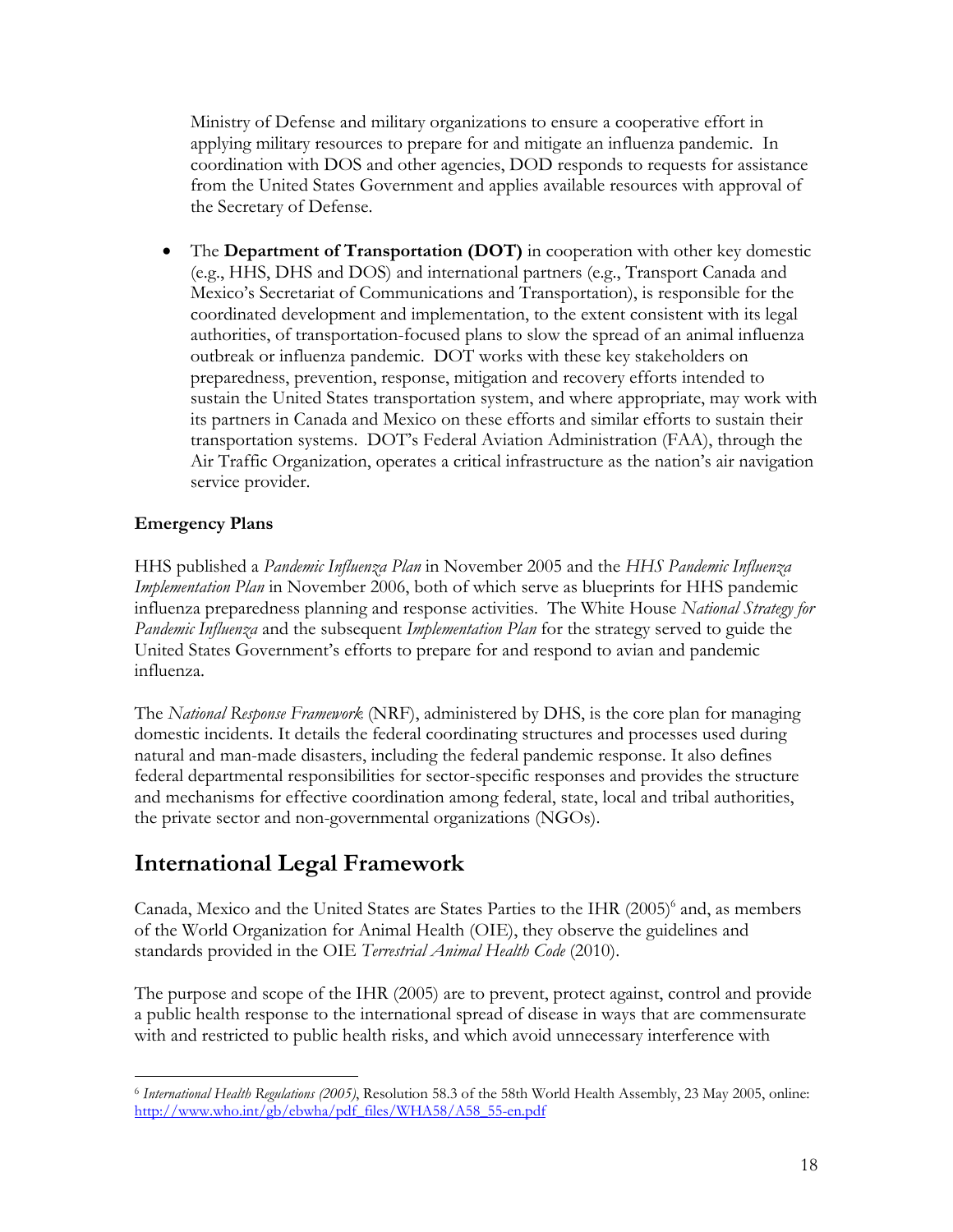international traffic and trade. Under the IHR (2005) provisions, the States Parties, including Canada, Mexico and the United States have among others the following obligations:

- Notify the WHO of single cases of specific diseases, such as smallpox, human influenza caused by a new subtype and severe acute respiratory syndrome  $(SARS)$ ;
- Notify the WHO of all events within their territory that may constitute a public health emergency of international concern;<sup>8</sup>
- Inform the WHO of evidence of public health risks outside their territory that may cause international disease spread;<sup>9</sup>
- Use existing national structures and resources to meet their core capacity requirements for surveillance, reporting, notification, verification, and collaboration activities and their activities concerning designated airports, ports and ground crossings;<sup>10</sup> and
- Establish a National Focal Point as the contact point for the WHO on all IHR matters<sup>11</sup>

Although not part of the IHR (2005) mandate, under our North American partnership, each country should simultaneously notify the IHR national focal points in the three countries as well when an IHR notification regarding animal and/or new subtype human influenza is communicated to the WHO via the Pan-American Health Organization (PAHO).

In the event of an influenza outbreak in an animal species where there is a significant zoonotic risk to humans, each country should notify the OIE and implement contingency plans to control and/or eradicate the virus from domestic animal operations. If the outbreak of influenza is contained in the captive avian populations, the established protocol for its notification and control is expected to be carried out as usual.

# **North American Coordination**

Canada, Mexico and the United States have established the North American Senior Coordinating Body to facilitate planning and response activities for pandemic influenza. This SCB, formed by senior officials from the health, agriculture, security and foreign affairs sectors serves as the contact group in the event of an outbreak of animal influenza with zoonotic potential or a novel strain of human influenza. The SCB is expected to convene and play a significant role in promoting coordination among the three countries to support rapid and coordinated decision making, facilitate information sharing and address other coordination issues.

 $\overline{a}$ 

<sup>7</sup> IHRs (2005), Article 6 and Annex 2.

<sup>8</sup> IHRs (2005) Article 6

<sup>9</sup> IHRs (2005) Article 9

<sup>10</sup> IHRs(2005) Annex 1

<sup>11</sup> IHRs (2005 Article 4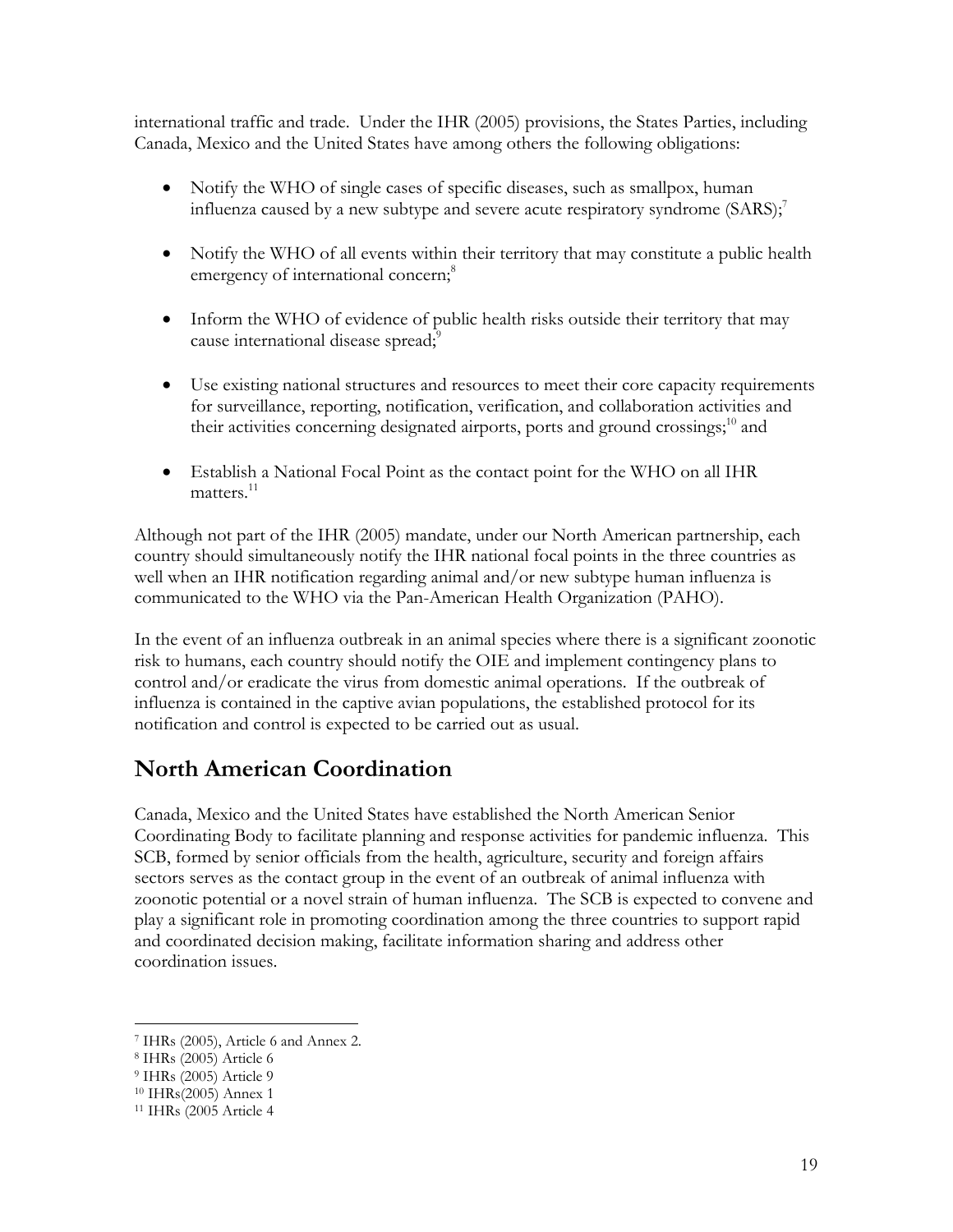The trilateral HSWG, working under the direction of the SCB, is composed of policy and technical subject matter experts from the health, agriculture, security, and foreign affairs sectors of Canada, Mexico, and the United States. Collective efforts under the HSWG should facilitate the execution of SCB activities and lead the coordination of technical, scientific, diplomatic and public health efforts to improve pandemic influenza preparedness capabilities and facilitate information sharing among the three partner countries. The HSWG leads the development and implementation of the *NAPAPI Implementation Actions*.

Each country intends to use existing emergency management structures for decision making at the national level. Canada, Mexico and the United States are to review existing emergency coordination and communication mechanisms and enhance the exchange of detailed operations plans.

## **Joint Exercises and Training**

Prior to Pandemic (H1N1) 2009, the three countries participated in a series of trilateral exercises that were crucial to the successes in our individual and collective response. Canada, Mexico and the United States intend to continue working to enhance the interface among their respective emergency management/response structures through joint exercises and training. The three countries should make every effort to:

- Implement multilateral, scenario-driven exercises involving internal and external stakeholders to test planning actions;
- Continually assess preparedness activities to adjust objectives, effects and actions based upon changes in the economic and social environments; and
- Continuously assess planned response and recovery actions so that they remain the best projected actions to achieve success.

Specifically, the authorities of Canada, Mexico and the United States intend to conduct trilateral or bilateral exercises to assess and strengthen their emergency response and contingency plans. In addition, each country intends to design and deliver training to maximize the effectiveness of its respective emergency response and contingency plans. Wherever possible, training and exercises should be designed to maximize stakeholder involvement. Canada, Mexico and the United States also intend to share post-event "lessons learned" that are applicable to animal and/or pandemic influenza response thus further informing exercise and training activities.

## **Animal and Pandemic Influenza Communications**

Accurate and timely information before, during and after an outbreak of animal or pandemic influenza is critical to the successful management of the situation. All stakeholders, including the public and governments need appropriate information to make effective and timely decisions.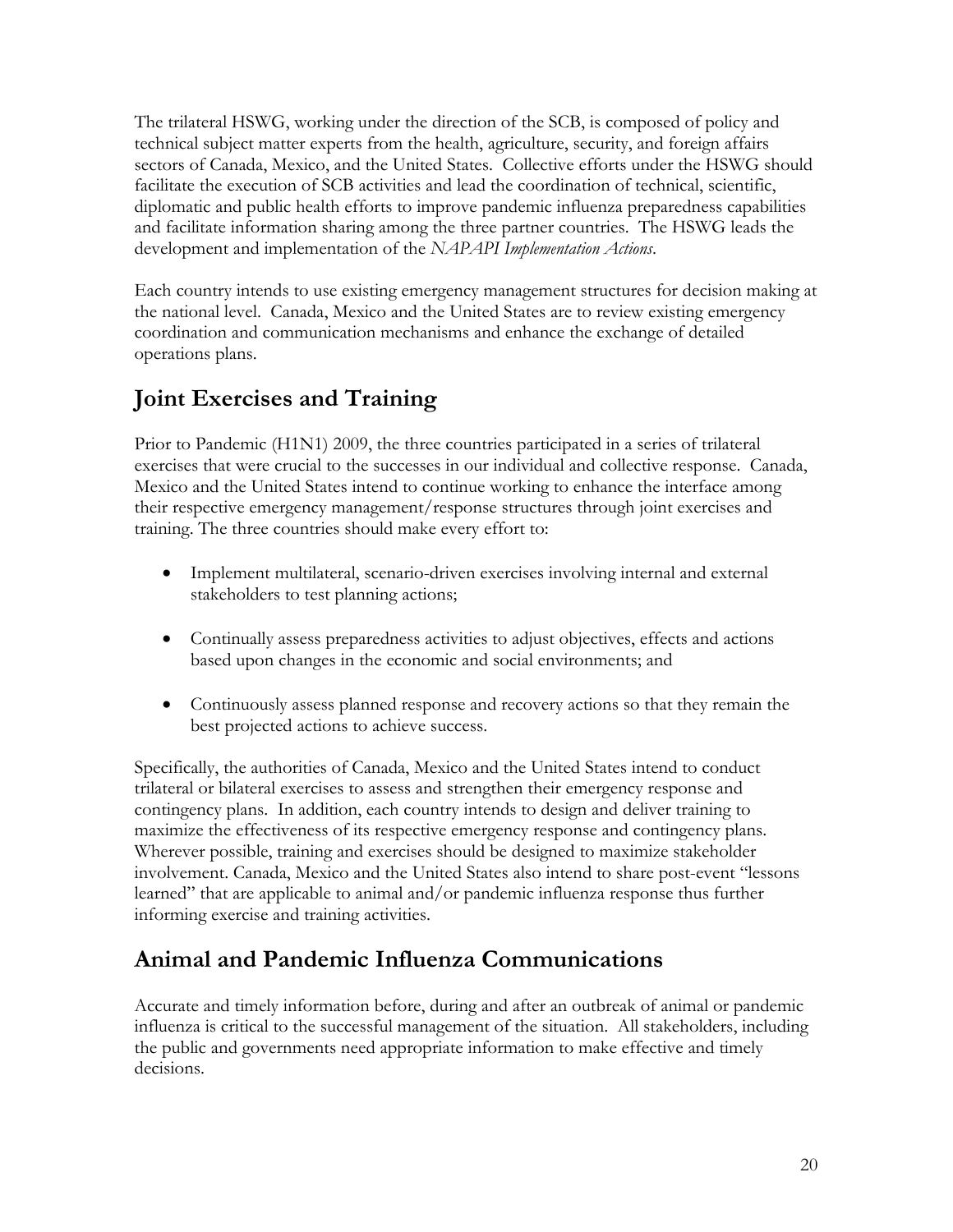Strategic risk communications is a purposeful exchange of information enabling decisionmakers, stakeholders and the public to make well-informed decisions leading to responsible and ethical risk management. Risk management integrates communications and social science and fosters collaboration between experts and stakeholders to define and resolve a risk issue. The application of risk communications principles and practices can help reduce the consequences of an influenza pandemic, including loss of life, serious illness, and social and economic disruption.

Effective communications to manage a potential risk involves more than the sharing of information in response to an outbreak of disease. Individuals require information in advance of an event to develop an understanding of the potential effects of an outbreak in either humans or animals and to take appropriate action. Once an outbreak has begun, individuals may have limited ability to absorb and respond to new information.

The three countries, therefore, recognize the importance of risk communications to the effective management of an animal or influenza pandemic and support the application of its principles in influenza pandemic preparedness planning and mitigation strategies.

Risk communications activities that the three countries may pursue include:

- Gauging the level of knowledge and concern among individuals and groups and the barriers to adopting appropriate behavior;
- Consulting with key organizations to solicit input and advice; and
- Disseminating information advising how people can protect themselves at the time of an outbreak (e.g., information on personal protective measures).

#### **Coordinated Communications**

Canada, Mexico and the United States are committed to planning and implementing effective risk communications strategies for a pandemic or specified animal influenza outbreaks, and intend to cooperate and coordinate activities, where possible as described below:

- The three countries recognize that collaboration on communications efforts at all stages of an influenza pandemic, including sharing of communications strategies and activities, helps minimize the possibility of conflicting information or contradictory messages;
- Every effort should be made to cooperate and coordinate actions and pursue common approaches to communicating accurate and timely information in order to instill confidence in the North American response and recovery strategies;
- Each country recognizes the challenges to be faced will differ in each stage of response to an influenza pandemic. The three countries intend to work together to focus on common elements for informed decision-making and actions;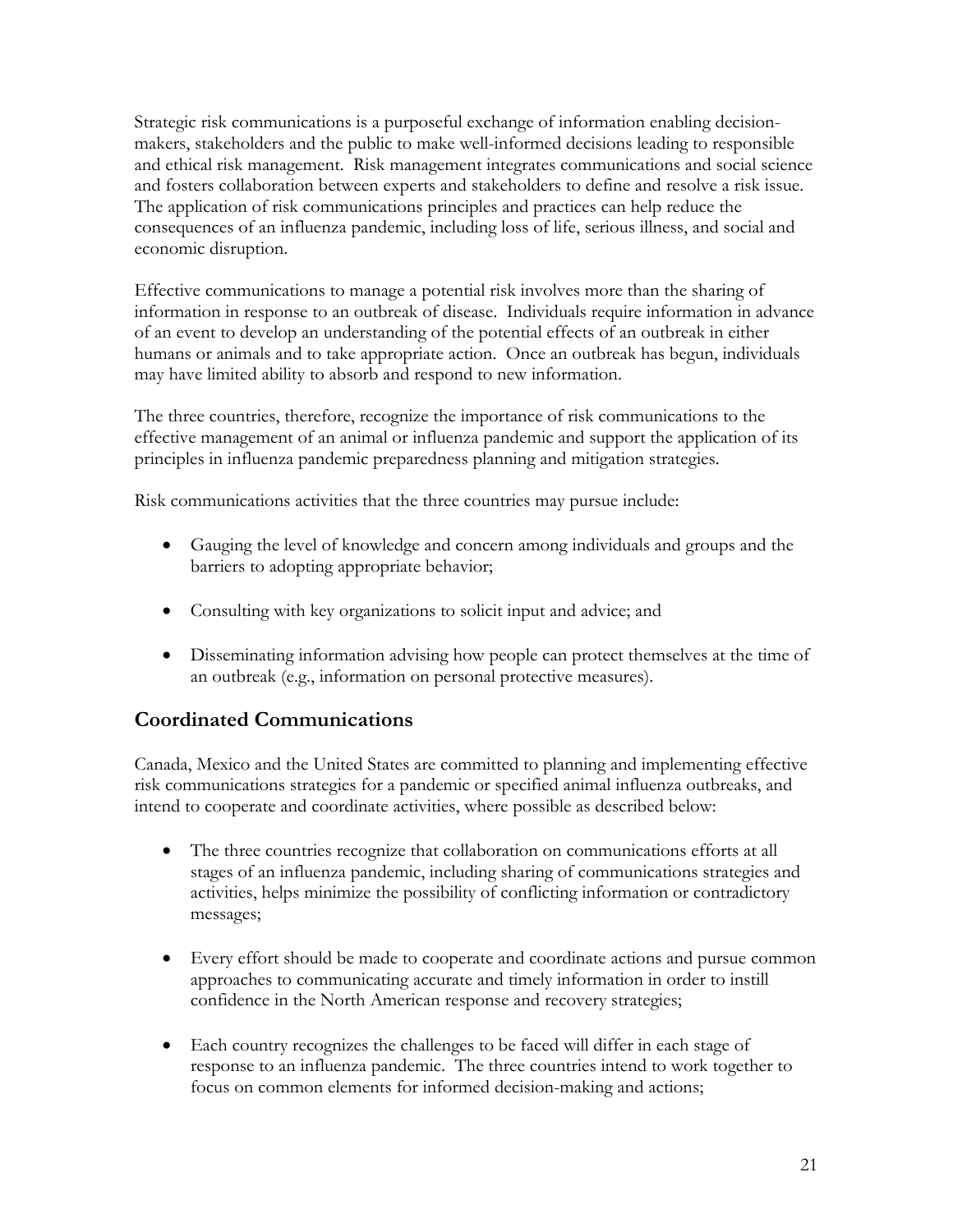- Food safety and animal health messaging should be closely coordinated between animal health and public health authorities based on the best available science at the time taking care not to overstate or understate the risk; and
- The objectives of each country's communications efforts should focus on coordinating actions and pursuing common approaches to achieve proactive, timely and accurate communications.

To achieve these goals, the three countries intend to:

- Develop streamlined cross-sectoral mechanisms, including up-to-date contact lists for each country, for sharing communications strategies and plans and for identifying and addressing emerging issues, complementary to IHR (2005);
- Establish procedures and mechanisms for sharing, where possible, pre-release strategies and plans during an outbreak, including public messaging;
- Share best practices and social science knowledge, including behavioral research, to inform communications planning in the three countries;
- Share research and communications strategies on issues of key public interest and concern (e.g.; vaccine safety and effectiveness, animal health, food safety);
- Commit to developing opportunities to exercise the planned response; and
- Share any post-event evaluations or "lessons learned" in order to inform planning regarding communication approaches and products for similar events in the future.

## **Emergency Response Assistance**

One of the main lessons learned from Pandemic H1N1 (2009) is the need to develop and/or enhance policy frameworks and protocols for regional assistance that will strengthen the health security of the region. Such assistance may be critical in a severe outbreak as it is clear that diseases know no borders and could affect our countries almost simultaneously. The provisions according to which Canada, Mexico or the United States may request emergency response assistance of one another include:

- When national human or material resources are overextended;
- When an influenza virus with pandemic potential in any of the three countries poses a potential threat to either of the other two countries; or
- When pandemic influenza requires robust coordination of the North American response in order to minimize the risk to animal and public health, minimize damage, and provide the basis for long-term social and economic recovery.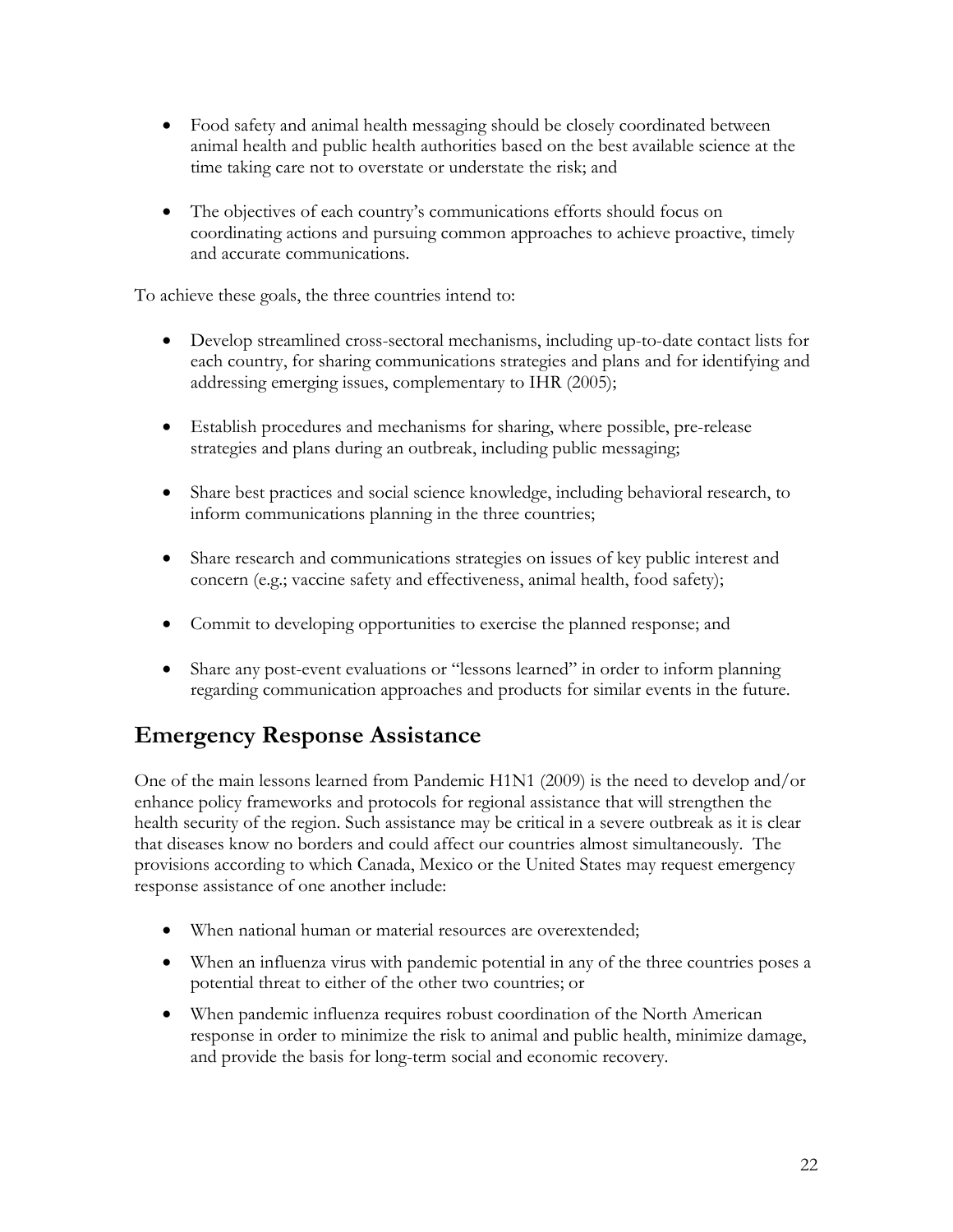Prior to Pandemic (H1N1) 2009, North American preparedness efforts for an animal influenza outbreak, focused solely on avian influenza and assumed that an outbreak would likely start outside our region. The focus on the threat of avian influenza was based on the reemergence in humans of a highly pathogenic avian influenza H5N1 strain (HPAI H5N1) circulating in Asia, Africa, Europe, and other regions. Based on these assumptions, the *North American Plan for Avian and Pandemic Influenza* contained an Avian Influenza chapter, describing the collaboration framework in this area. However, Pandemic (H1N1) 2009 reinforced that a new strain of influenza virus with pandemic potential could emerge in our region and from a non-avian species, which highlighted the need to update our preparedness plans and expand the scope to include preparedness for animal influenza viruses beyond avian species. Recognizing the need to expand the scope of our collaboration to other animal species while also continuing to prepare for highly pathogenic avian influenza, the chapter on avian influenza from the *North American Plan for Avian and Pandemic Influenza* has been added as Annex II of this plan. The new chapter, entitled "Animal Influenza" describes the main areas for collaboration on animal influenza.

There are multiple factors related to both animals and humans that heighten the potential for the emergence of pandemic influenza strains including: increased animal and human densities; prolonged and/or constant contact between humans and animals; high mobility of live animals and animal products; and rapid regional and global movement of people. Based on the lessons learned from Pandemic (H1N1) 2009 the countries recognize the need to develop a cross-sectoral synergistic approach for animal and human influenza preparedness that includes a close collaboration among the agricultural and public health sectors. The three countries intend to work closely to address the risk created by this human/animal interface and to ensure that public health programs for zoonoses and food safety and security can be supported, authorized, designed and implemented in a timely, feasible, coordinated and effective manner.

Another important lesson learned from Pandemic (H1N1) 2009, was the detection of the human (H1N1) 2009 virus in swine, a currently non-reportable disease, required an animal health response outside the existing national and international regulatory framework. In the absence of swine disease reporting requirements our authorities undertook trilateral and international communications, based on ongoing collaboration among our agricultural sectors, to adapt existing policies and chart a joint course of response. This approach and many other actions taken by our respective agriculture sectors were consistent with the roles and responsibilities described for animal health authorities in the context of avian influenza preparedness described in the *North American Plan for Avian and Pandemic Influenza*, and included:

 Sharing surveillance data, diagnostic testing protocols, virus isolates, messaging about public health and food safety, and personnel which allowed for a common operating picture and strengthened integration of the scientific community;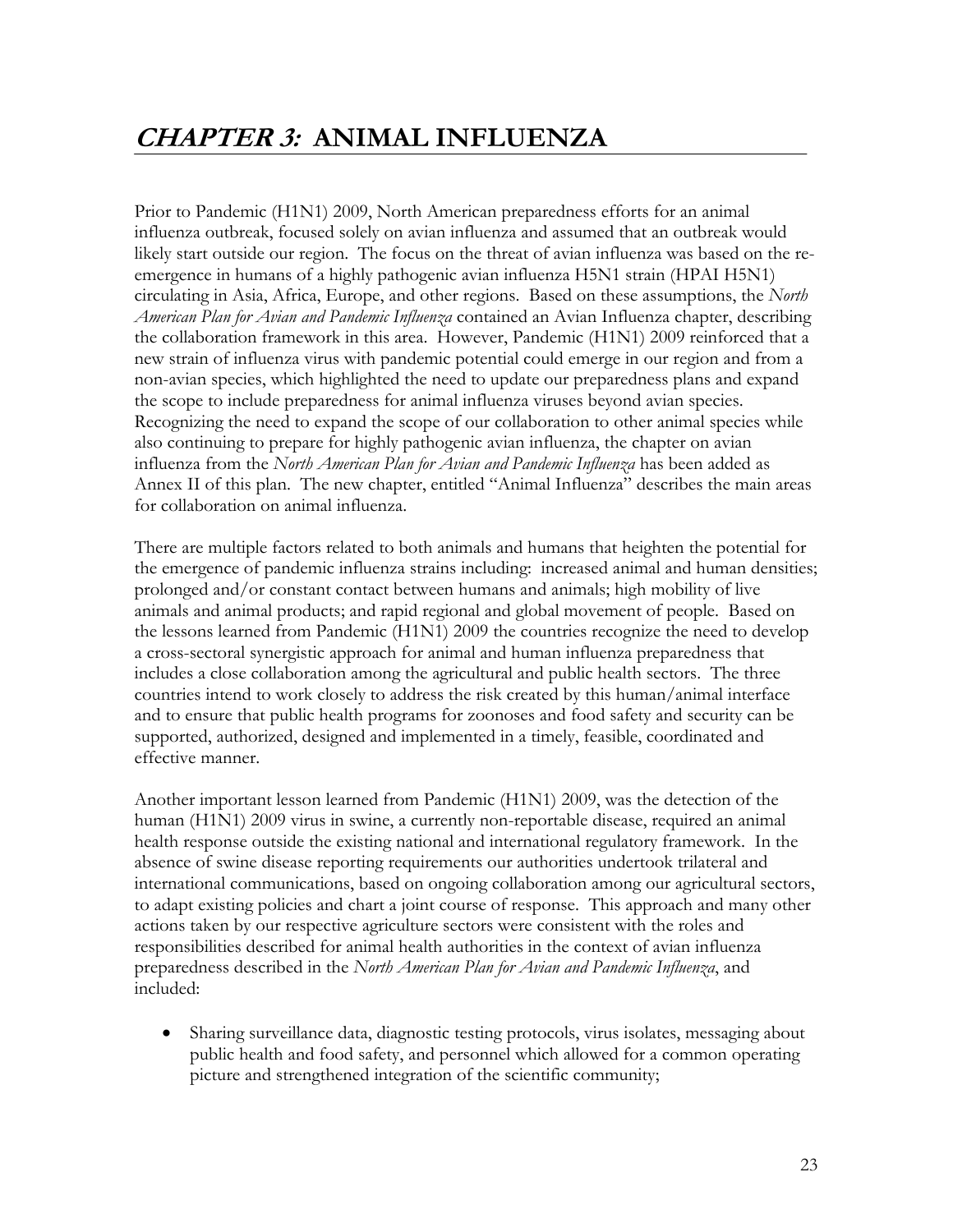- Ensuring unrestricted trade in swine and pork among all three countries through a trilateral agreement based on science; and
- Ensuring that the key relationships were in place to facilitate collaboration among the animal and public health sectors.

Pandemic (H1N1) 2009 underscored the need for systems to monitor both human and select animal populations in order to more effectively identify emerging influenza viruses with potential animal and public health impact. Any such monitoring system should include increased collection and dissemination to both animal health and pre-designated research laboratories of field samples from infected commercial swine and other species that can host influenza viruses. Analysis of these samples can help improve our understanding of influenza dynamics in animal populations and animal model experimentation may help inform whether the viruses pose any possible public health threat.

Developing surveillance systems for influenza in swine and other animal species poses policy, regulatory, and economic challenges to the agriculture sector. Even more challenging is the development of decision guidelines addressing what actions are to be taken when an influenza isolate of concern is detected. Creating programs that support the development of these systems will require a strong and long term commitment from the leadership of the health and agriculture sectors in our three countries. Thus, this chapter describes the immediate steps the three countries propose to take toward developing and enhancing our collaboration on animal influenza preparedness and response.

## **Current Framework for Managing Livestock and Poultry Diseases of National Importance**

The signing of the Uruguay round of the General Agreement on Tariffs and Trade  $(GATT)^{12}$ and the formation of the WTO in the early 1990s set the legal stage for today's interconnected global system of trade in livestock, poultry and their products. The WTO *Agreement on the Application of Sanitary and Phytosanitary Measures*13 established rules to govern the implementation of trade measures designed to safeguard animal, plant, and human health. The OIE sets international standards for the prevention, control, eradication and surveillance of animal diseases of significance for the international trade of livestock and poultry. In general these animal diseases have debilitating impacts on livestock populations and significant economic consequences, and/or pose significant zoonotic and public health threats. The OIE is also the reference body for the WTO in resolving trade disputes of commercial livestock, poultry and their products.

monitor avian influenza viruses with potential high impact on human health. The OIE guidelines for NAI in poultry were ratified in 2005 in response to the increasing incidence of highly pathogenic avian influenza in poultry, the greater global awareness of the zoonotic potential of HPAI H5N1, and recommendations by the WHO to more closely monitor avian influenza viruses with potential high impact on human health.<br>
12 http://www.wto.org/english/docs\_e/legal\_e/06-gatt\_e.htm 13 http://www.wto.org/english/tratop\_e/sps\_e/spsagr\_e.htm 24

 $\overline{a}$ 

 $\frac{13 \text{ http://www.wto.org/english/tratop e/sps e/spsagr ehtm}}{13 \text{ http://www.wto.org/english/tratop e/sps g/spsagr_e.htm}}$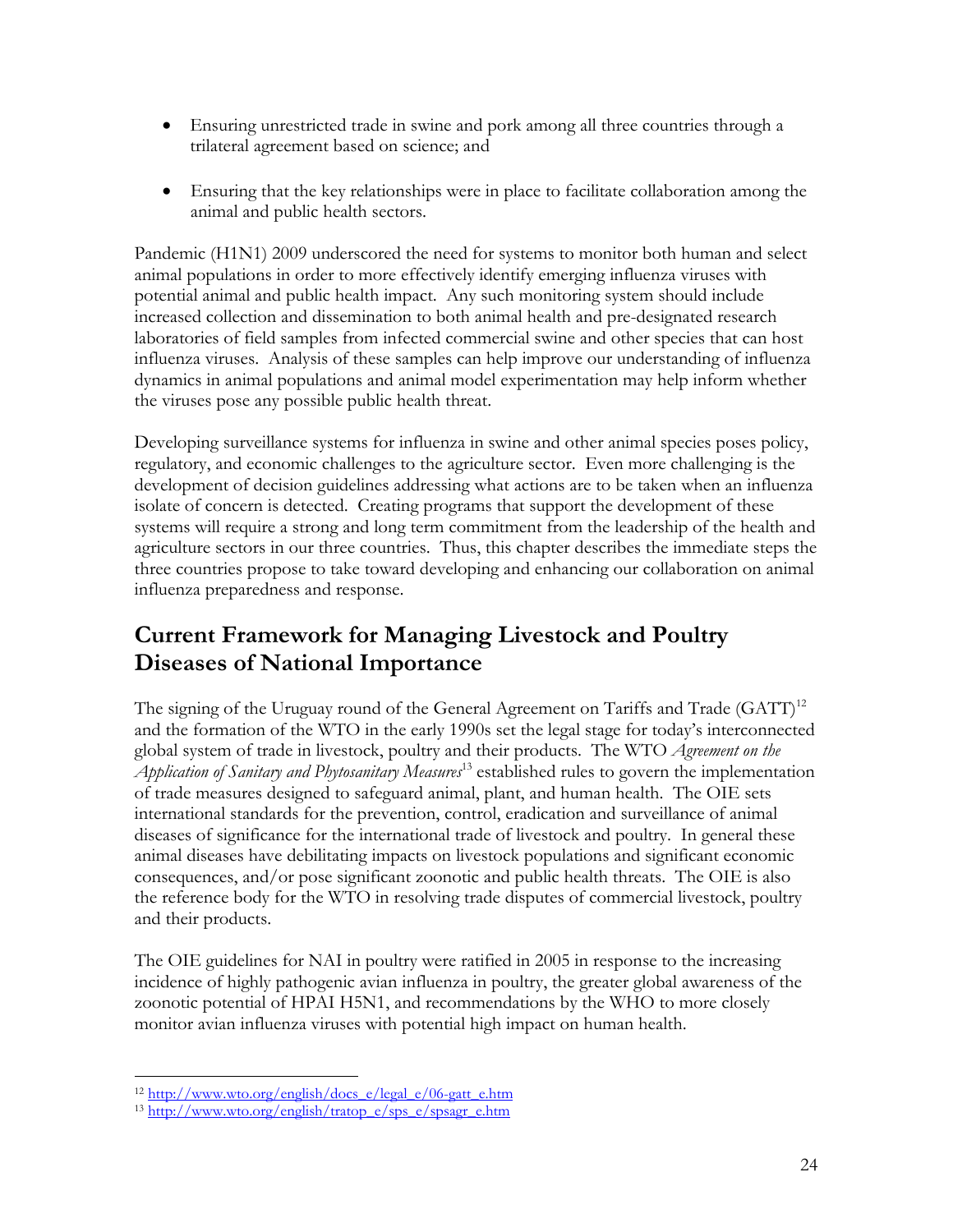The OIE recognizes the veterinary services of federal governments as the competent veterinary authorities. All federal program activities for diseases of livestock and poultry are built on a veterinary infrastructure framework consisting of three key elements, each grounded in federal regulation: disease-specific reporting requirements; disease-specific response programs and policies; and, producer compensation programs for livestock and poultry.

Federal regulatory animal health programs are promulgated after careful consideration of the impact on commerce, prioritization of the benefits, consultation with stakeholders, and a committed source of public funding, as has been the case for NAI across North America. There are no similar guidelines for swine influenza because the disease exists worldwide and is self-limiting with low mortality rates in this species. However, Pandemic (H1N1) 2009 underscored the need for a stronger degree of collaboration between animal and public health authorities to develop guidelines to address the animal/human health interface and emerging zoonotic and food safety concerns and the potential social and economic impact.

## **Moving Towards a Framework for Animal Influenza: A North American Phased Approach**

For NAI, each country reports any incidence of the disease found in commercial poultry. This reporting could result in an export embargo of poultry and poultry products until the outbreak is resolved to the satisfaction of the affected country's trading partners. Reporting for notifiable avian influenza is compulsory; however no comparable program exists for swine influenza. Thus, apart from NAI, surveillance in other animal species, such as swine, for emerging influenzas with zoonotic potential is limited. Open reporting of swine influenza cases could negatively impact commerce and trade regardless of the zoonotic potential due to public perception surrounding influenzas as occurred during the Pandemic (H1N1) 2009. Understandably, producers are often reluctant to participate in surveillance programs for nonnotifiable diseases. Notification of a new disease could result in loss of marketability of their products, loss of domestic markets and restrictions imposed on international trade. For these reasons, attempts to create voluntary programs for animal influenza have had limited success. Unless the entire trading community is held to the same measure of reporting by OIE standard, it is unlikely that increased submission of samples for analysis will occur. Moreover, entities that isolate the viruses may have intellectual property claims that need to be addressed in assuring availability of the virus samples.

Under the NAPAPI, the three countries recognize the need to work together with international organizations, such as WHO, FAO, and OIE, to develop guidance for surveillance systems for select animal species that can host influenzas with zoonotic potential. With the exceptions of NAI and Pandemic 2009 H1N1 virus, there are no international requirements for tracking and reporting animal influenzas with zoonotic potential to the OIE, because these animal influenzas are largely not a threat to animal health or international trade. These strains when discovered in animals are then classified as "novel strains." Although there is a clear definition for "novel influenza" for public health<sup>14</sup> there is no corresponding definition for "novel" for animal health. Frequently, these influenza strains are subtypes or mutations new to science or are known subtypes that have been unreported in that animal

 $\overline{a}$ 14 http://www.cste.org/ps2009/09-ID-43.pdf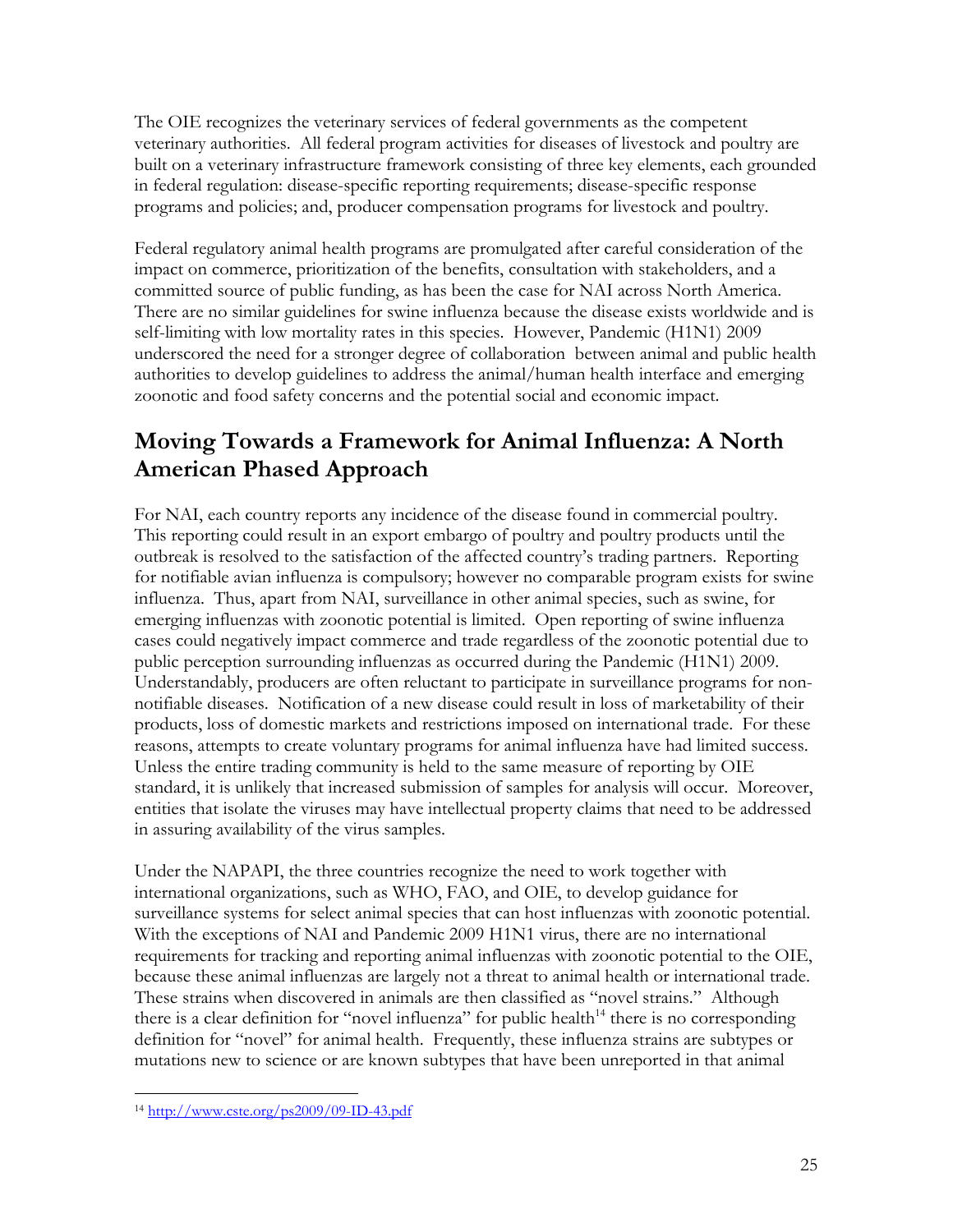species. Such ambiguous labeling of viruses could have negative commercial implications if notification leads to a public health response which may not be warranted. Therefore, organizations such as OFFLU (OIE/FAO network on animal influenzas) and WHO are critical resources for efforts to establish international guidance on the characterization, case definition, and reporting of novel strains, as well as determining when public health action is warranted. These guidelines should consider the value of surveillance from a public health perspective while recognizing the complexity of the food production systems and the costs associated with the implementation of regulatory programs.

Notwithstanding the aforementioned challenges, the three partner countries intend to identify opportunities to better prepare for and respond to emerging animal influenza threats by building upon existing mechanisms for collaboration on notifiable animal disease and the collaborative framework for AI in the *North American Plan for Avian and Pandemic Influenza*. We intend to implement a phased approach for moving forward in a cross-sectoral way involving multiple partners and stakeholders. As a first step the three partner countries plan to create an Animal Influenza Sub-working Group under the HSWG composed of animal and public health officials, and other relevant government authorities. This group is expected to create a workplan and conduct a series of activities designed to improve our collective preparedness for zoonotic influenza viruses which may include:

- Supporting the development of case definitions for animal influenzas of interest that may possess zoonotic potential ensuring the most viable zoonotic candidates are evaluated to conserve scientific resources and reduce the possibility of unnecessary trade implications;
- Supporting the development of standard indices ranking a particular virus in regard to its transmissibility and pathogenicity in the original host species and across species lines based on the behavior of the virus in that host, using epidemiological data and/or genetic/antigenic prognosticators, if known;
- Developing guidelines to enhance rapid access to isolates and diagnostic samples of animal influenza strains for animal and biomedical research which includes having systems and advance agreements in place that reduce custom and border impediments to the rapid movement of critical biological materials. Such agreements should include guidance on regulation for commercial couriers of biological samples to ensure unimpeded delivery;
- Strengthening protocols and procedures for cooperation and coordination between animal health diagnostic and public health laboratories across North America by standardizing material transfer agreements (MTAs) from the national/state/provincial originating laboratory to the OIE reference laboratory and cross-validating broad (multi-species) diagnostic platforms;
- Strengthening guidelines for joint animal and human health epidemiological investigations;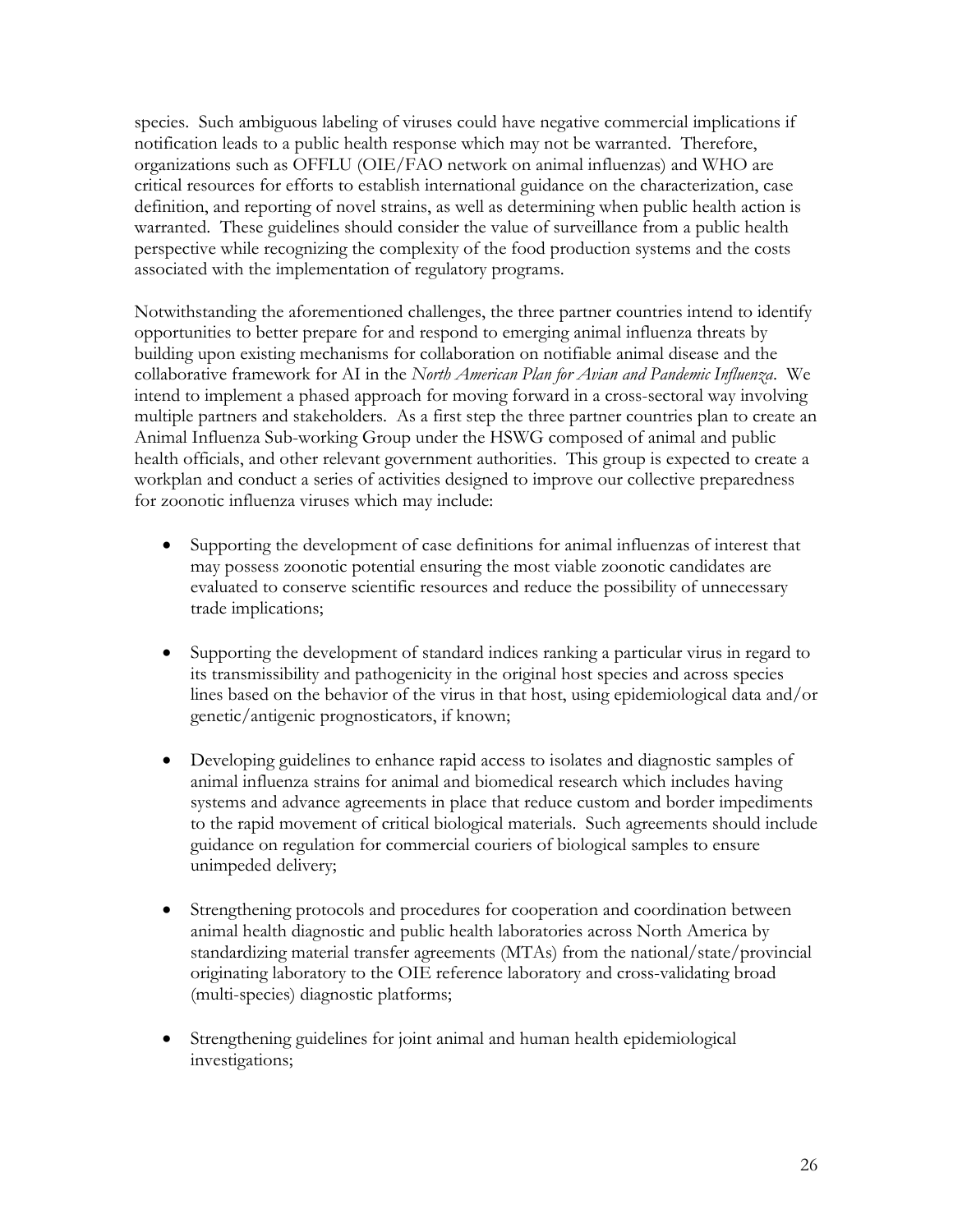- Serving as a forum to promote cross-sectoral public and animal health risk communications in response to outbreaks; and
- Developing and sharing effective, science-based public and employee health recommendations to reduce the potential of zoonotic transmission of animal influenza.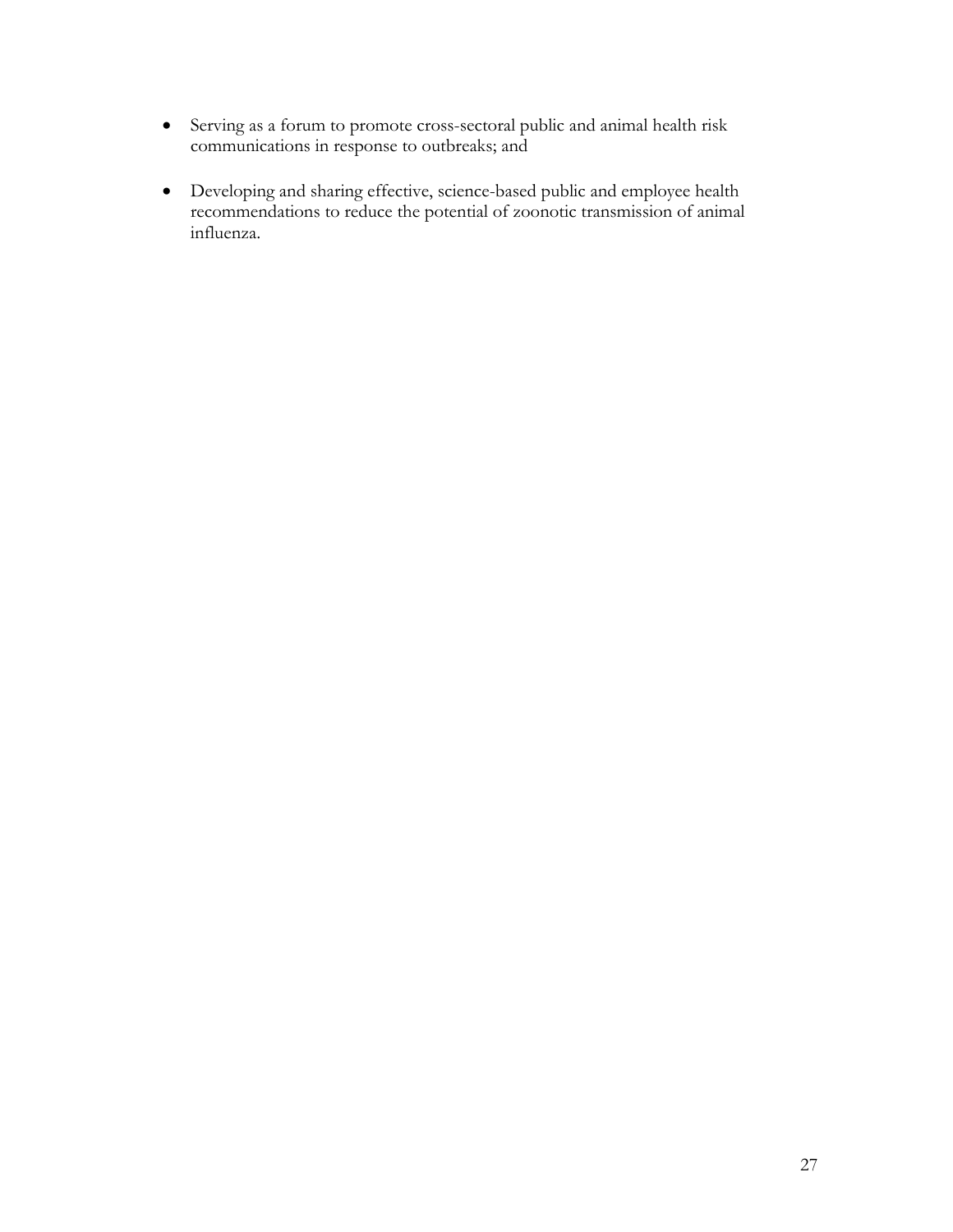# **CHAPTER 4: PANDEMIC INFLUENZA**

Canada, Mexico, and the United States recognize that controlling the spread of a novel strain of human influenza with minimal health impact and economic disruption is in the mutual best interest of all three countries. This chapter, therefore, assumes that a focus on preventing or delaying the spread of a novel strain of human influenza or mitigating the impacts of pandemic influenza should serve public health, social and economic goals. Likewise, this chapter and any resulting measures that may ensue are to be based on sound science and recognize that decision making on public health questions also needs to reflect cultural, ethical, legal, economic, logistical and political considerations. Lessons learned during Pandemic (H1N1) 2009 should also be shared and considered during future collaborative planning efforts.

During the response to Pandemic (H1N1) 2009, the mutual benefits of a coordinated response to pandemic influenza were recognized by the three countries. Canada, Mexico, and the United States intend to continue to assist one another in domestic and international pandemic influenza preparedness and response efforts. They intend also to work together to implement appropriate public health measures at the shared borders. Health officials from the three countries intend to meet and/or communicate regularly to:

- Build upon existing programs and identify new opportunities for capacity-building in common areas of collaboration;
- Identify areas where the three countries need additional assistance;
- Identify challenges to the implementation of the NAPAPI;
- Develop implementation actions to move forward with collaboration in the areas identified in the NAPAPI;
- Communicate regularly on progress in areas of collaboration; and
- Identify opportunities to jointly plan for and exercise pandemic influenza preparedness and response.

## **Surveillance, Epidemiology and Laboratory Practices**

An effective early warning surveillance system is essential to detect a disease outbreak early. The sooner potential threats are detected, the sooner the response mechanism can be triggered. Pandemic (H1N1) 2009 showed us that the sooner the virus can be identified, the sooner the vaccine development and manufacturing process can start. Thus, it is critical that federal, state/province/territorial, and local public health institutions employ enhanced surveillance systems for situational awareness of evolving disease characteristics.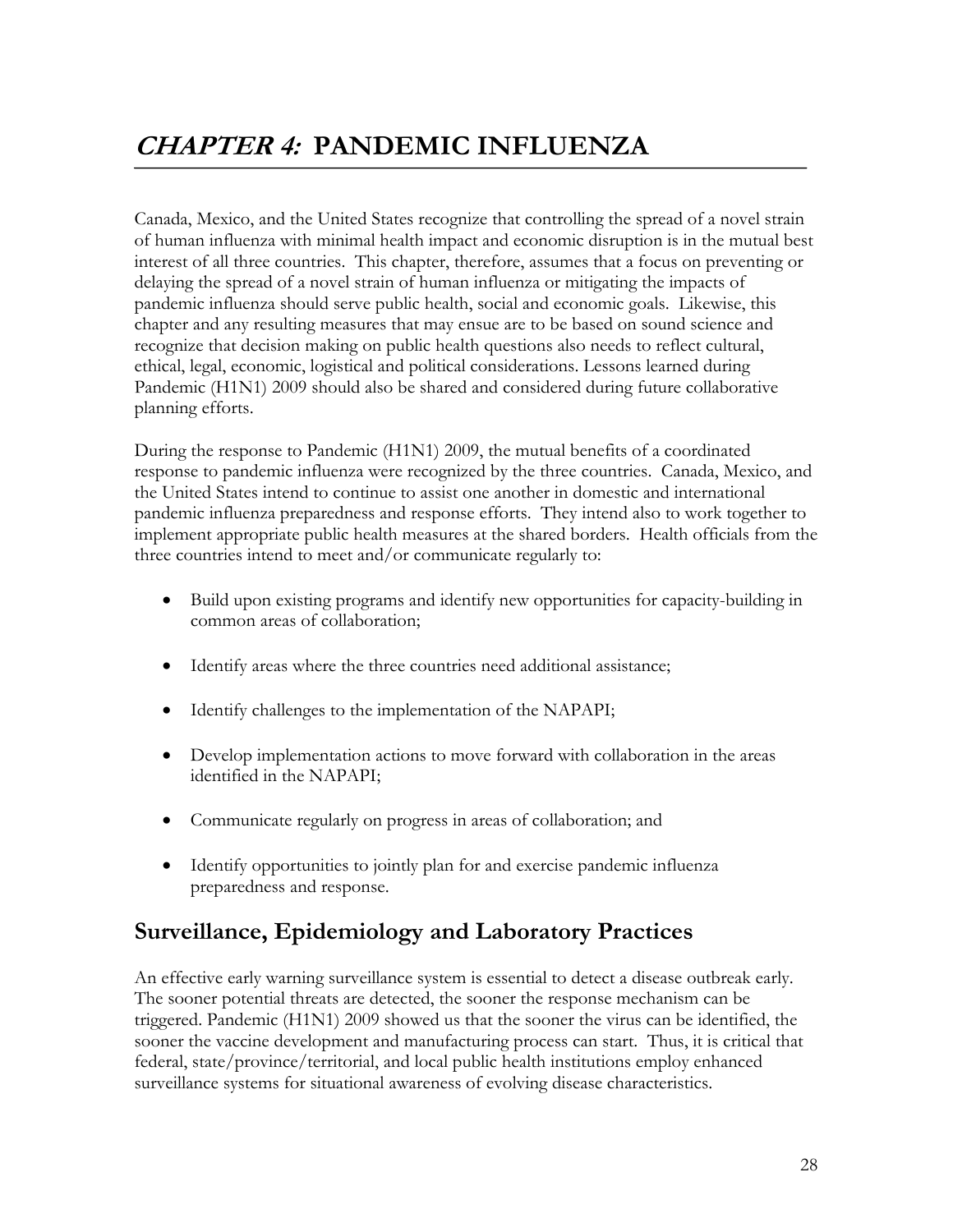During Pandemic (H1N1) 2009, pre-existing relationships government officials had with counterparts in the other North American countries allowed for quick access to critical information. These existing relationships facilitated surveillance and information sharing, including access to early epidemiologic information about cases. Furthermore, the Centers for Disease Control and Prevention (CDC) in its role as a WHO Influenza Collaboration Center for the Americas, performed confirmatory testing and rapidly produced a strain-specific laboratory test. Test kits and protocols were quickly distributed to international virology laboratories for use in identifying cases. Although laboratory testing capabilities were rapidly developed, low sensitivity field testing methods and changing case definitions led to uncertainty and potential misdiagnosis in the early days of the pandemic.

Canada, Mexico, and the United States intend to apply the lessons learned during Pandemic (H1N1) 2009 and continue to strengthen surveillance, epidemiology and laboratory practices among the three countries. Objectives in this area include:

- Enhancing epidemiological, surveillance and laboratory diagnosis capabilities;
- Improving rapid detection and characterization of influenza strains that have pandemic potential, and rapid investigation of possible human cases;
- Promoting collaboration on the epidemiological and laboratory assessment of infection with influenza strains that have pandemic potential; and
- Enhancing timely communication on surveillance, epidemiological and laboratory data.

#### **Surveillance and Epidemiology**

Canada, Mexico and the United States intend to strengthen our existing sharing of epidemiological and surveillance data and information as appropriate by:

- Collaborating to develop guidelines, principles and procedures for information and data sharing for novel and pandemic influenza viruses;
- Establishing a joint task team for risk assessment and analysis of epidemiologic and virologic surveillance data;
- Establishing and testing mechanisms for communication among institutions according to specific functions for exchanging epidemiological information;
- Considering the WHO case definitions when developing or revising case definitions used in national surveillance to minimize challenges when comparing data across the three countries;
- Sharing regular situation reports with essential epidemiological data, in the event of a pandemic;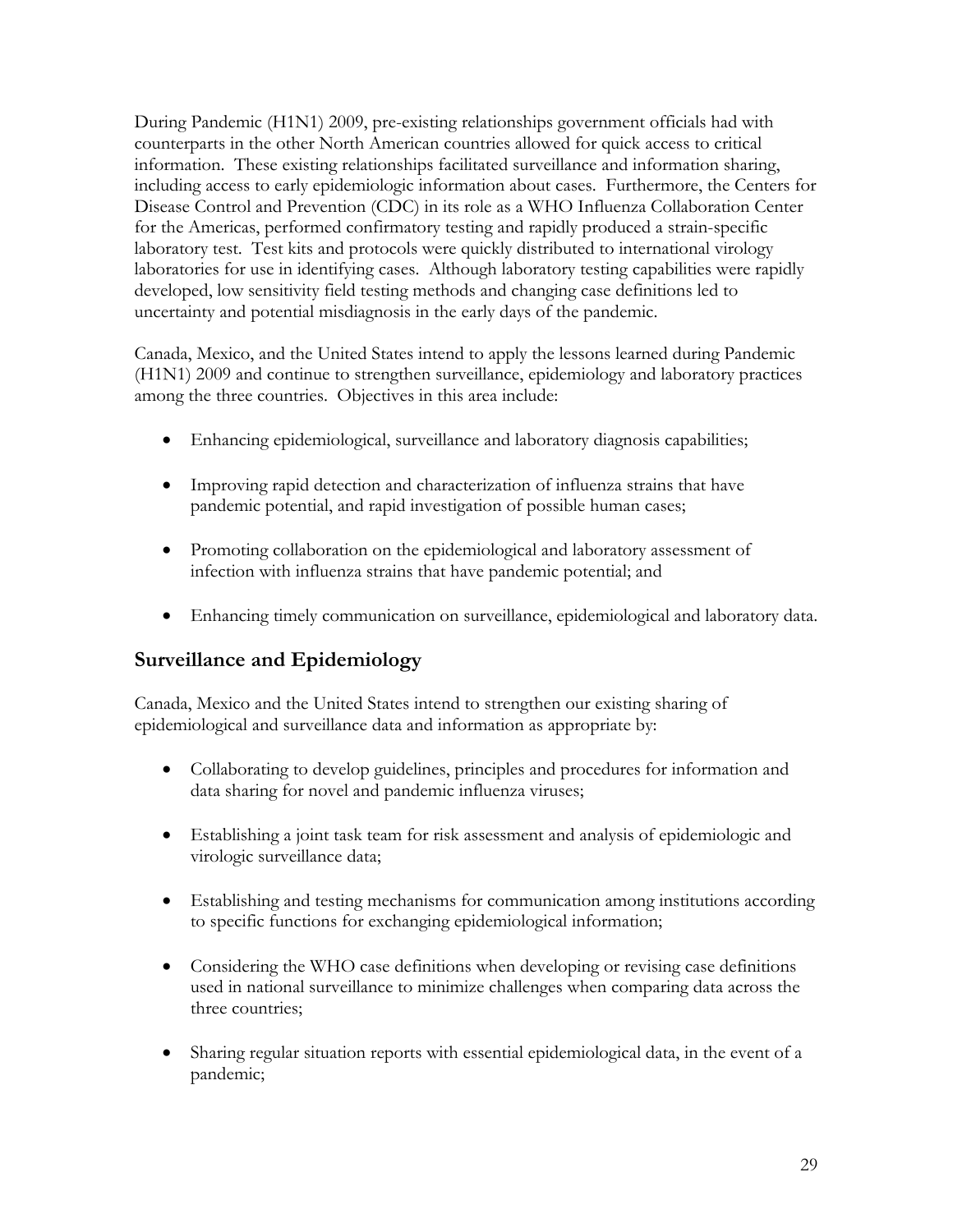- Identifying areas of technical assistance needed for laboratory, surveillance and outbreak response;
- Providing technical assistance through cross-border projects to bolster surveillance efforts for seasonal and pandemic influenza;
- Exploring the development of joint investigation guidelines to strengthen cross-border collaborations on outbreak investigations; and
- Identifying a forum for regular communication and maintenance of contact lists in each country's agencies responsible for surveillance.

#### **Laboratory Practices**

As observed during Pandemic (H1N1) 2009, the cross-border transport of specimens and isolates by federal, provincial and state laboratories in the three countries before and during a pandemic can facilitate diagnosis and contribute to the development and/or evaluation of reagents, tests, vaccines and antiviral drugs. The three countries should review and improve procedures to permit these materials to cross their borders without delay or payment of customs duties or fees. The three countries should continue to develop and exercise mechanisms for border security officials to facilitate the rapid exchange of laboratory samples, reagents, supplies and specimens. They should also improve chain-of-custody protocols for the proper and safe handling of the sample and reagents. The three countries should share existing procedures so that adequate supplies of diagnostic materials/reagents are available in the event of an influenza pandemic.

Building on the existing capacity and experiences during Pandemic (H1N1) 2009, Canada, Mexico and the United States intend to continue collaborating on the following activities:

- Review and facilitate border and custom procedures for the rapid exchange of laboratory samples, reagents, supplies, and specimens;
- Continue joint technical review and sharing of assay methods, reagents and virologic data related to human cases of influenza; and
- Strengthen operating procedures/processes for sharing laboratory information before and during an emergency, including:
	- o Examining information and communication technologies to identify opportunities that would enhance rapid data transfer;
	- o Sharing data, data analyses and data interpretations;
	- o Enhancing laboratory-to-laboratory communication; and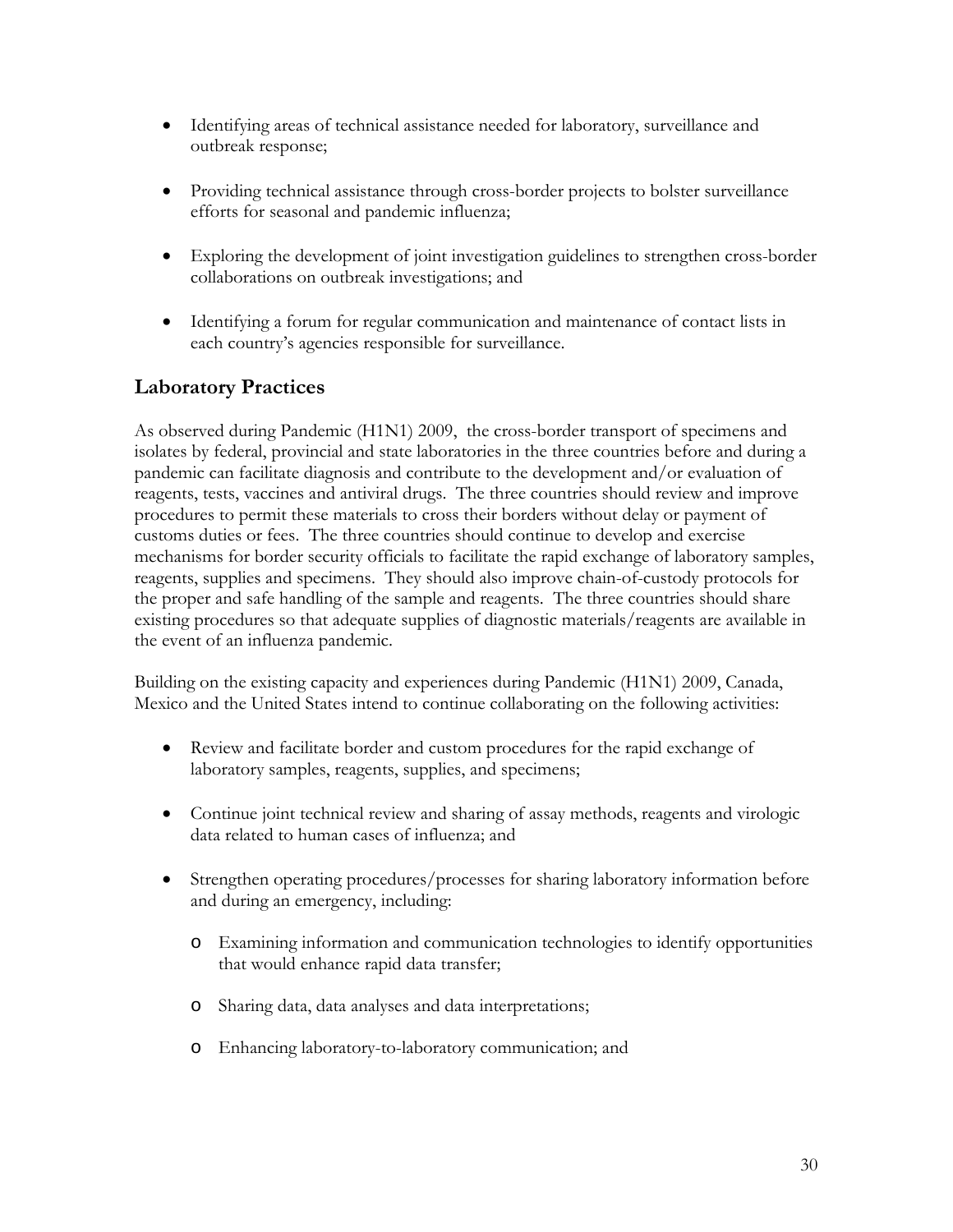o Assessing the need for and providing additional, ongoing and updated training in laboratory diagnostics.

### **Medical Countermeasures**

Medical countermeasures, including diagnostics, vaccines, and antiviral drugs were important resources in the response to Pandemic (H1N1) 2009. However, many countries around the world faced enormous challenges in acquiring these countermeasures due to the lack of availability and/or access to them. Instead, many countries had to rely on international donations of medical countermeasures, a process which proved challenging for the WHO and donor countries. There were insufficient global stockpiles of antiviral drugs and a lack of capability to rapidly scale-up vaccine manufacturing capacity to address the global demand. Together, these factors contributed to delayed access to medical countermeasures by both developing and developed countries, and to delayed delivery of donations from one country to another and through the WHO.

Although preparedness efforts existed in our three countries, we were all impacted to different extents by the lack of adequate access to medical countermeasures, in particular the lack of timely access to vaccines, including types of vaccine for at risk populations, which could have helped counteract the second wave of the Pandemic (H1N1) 2009. Although countries' authorities made every attempt to assist each other, there were no trilateral policies or assistance protocols in place to allow for an expedited collaboration in this area.

Building on the existing capacity and experiences during the Pandemic (H1N1) 2009 response, Canada, Mexico and the United States intend to explore options for collaboration on:

- Establishing formal mechanisms for information exchange of domestic strategies for medical countermeasures with the goal of coordinating regional preparedness efforts to the extent possible (including research and development agendas, acquisition, stockpiling, distribution, approval, and utilization policies);
- Identifying, developing and harmonizing, to the extent possible, the regulatory systems and clinical trial capacity to determine medical countermeasure safety and efficacy enabling licensure of products needed during emergencies;
- Building and/or expanding domestic medical countermeasures stockpiles, development and/or acquisition programs by exploring innovative financing and procurement mechanisms, investments in accelerated development of new and more flexible technologies and platforms for development and manufacturing, and promotion of additional creative public-private partnerships; and
- Coordinating plans and principles for trilateral mutual assistance to the extent possible when doing so enhances the health security of the region including logistics for deployment, liability protections, and regulatory approval, and participating in trilateral preparedness exercises that address these topics.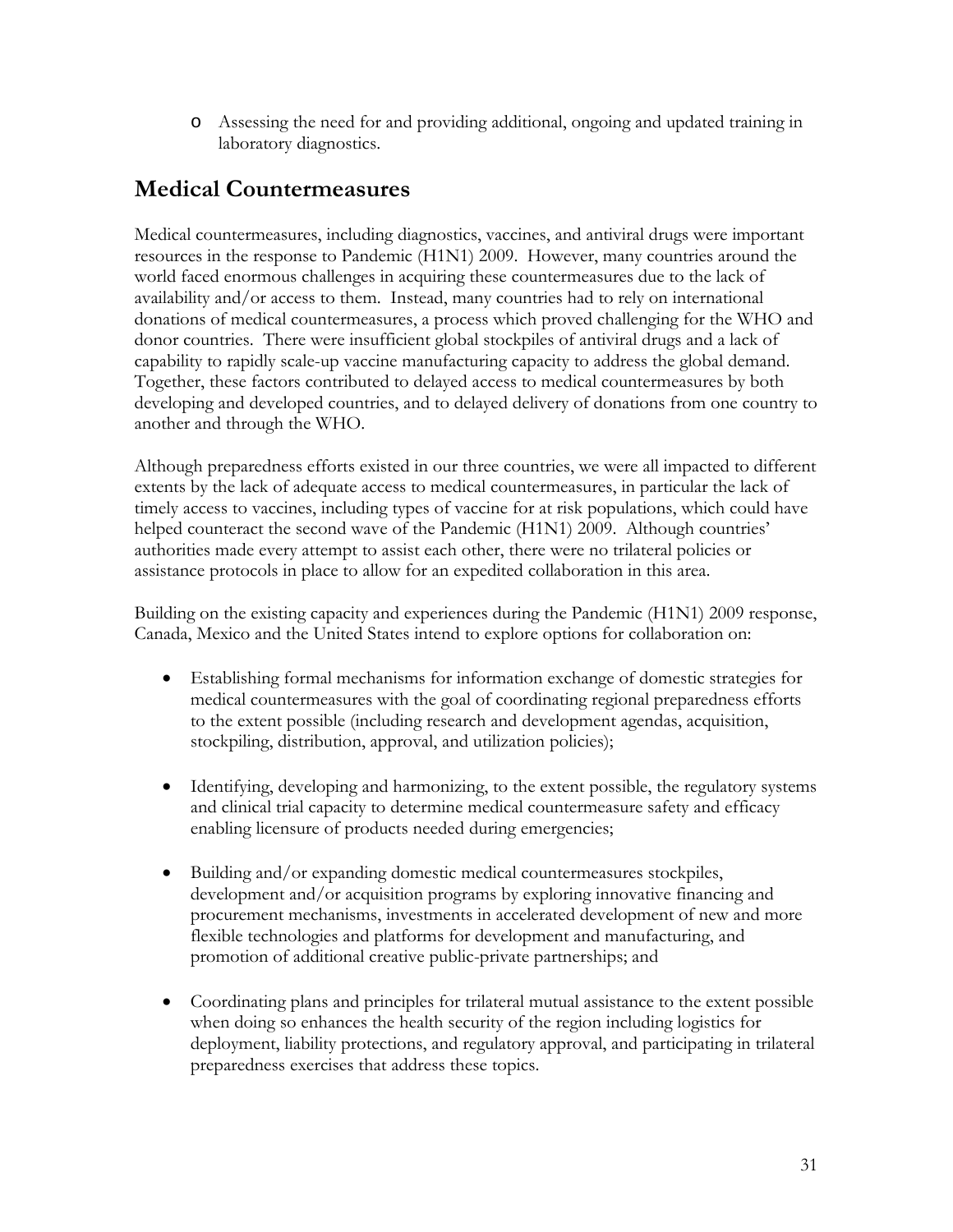#### **Research and Development**

The trilateral partner countries recognizes the need to collaborate among ourselves and with international organizations to create and strengthen research and development programs to increase the availability of antiviral drugs and vaccines, including the need for modern, innovative and flexible scientific and technology platforms for development and manufacturing capacity. This collaboration promises to enhance our abilities to respond to pandemic influenza and to strengthen the overall public health system by creating platforms, systems, and expertise that can be applied to other public health threats. As such, the three countries intend to encourage the development of linkages between experts and the active sharing of updated information on research and development related to influenza vaccines, antivirals, antibiotics, and laboratory testing methods by:

- Jointly supporting, and establishing information exchange, on basic and applied research programs for influenza vaccines, antivirals, antibiotics, and laboratory testing methods;
- Sharing information with the research community through presentations, scientific publications, and discussions at international scientific meetings and workshops as well as communicating trilaterally on research needs and areas of interest specific to seasonal and pandemic influenza and when possible develop joint research and development projects;
- Providing the scientific community with fast and open access to information such as genome sequence information in the event of an outbreak caused by a new pandemic influenza strain to facilitate the fast development of medical countermeasures; and
- Sharing real-time information, as appropriate and where possible, on the results of clinical trials for influenza vaccines in the event of an influenza pandemic as well as sharing information, as appropriate, and where possible, derived from clinical trials, registries, authorizations for emergency use, and spontaneous adverse event reporting for influenza vaccines and antivirals.

#### **Regulatory Issues**

Where feasible, the three countries intend to work to share information and develop expedited, compatible regulatory approaches for developing, approving, and monitoring pandemic influenza vaccines and potential new medical countermeasures. These efforts should include sharing information on regulatory issues and decisions, and should be complementary and aligned with other international efforts carried out by the regulatory agencies in each country, WHO, and other international partnerships such as the Global Health Security Initiative.

In preparing for a public health emergency, the three countries intend to collaborate to identify legal and regulatory challenges to the provision of mutual assistance with medical countermeasures and other supplies from national and/or international stockpiles in the event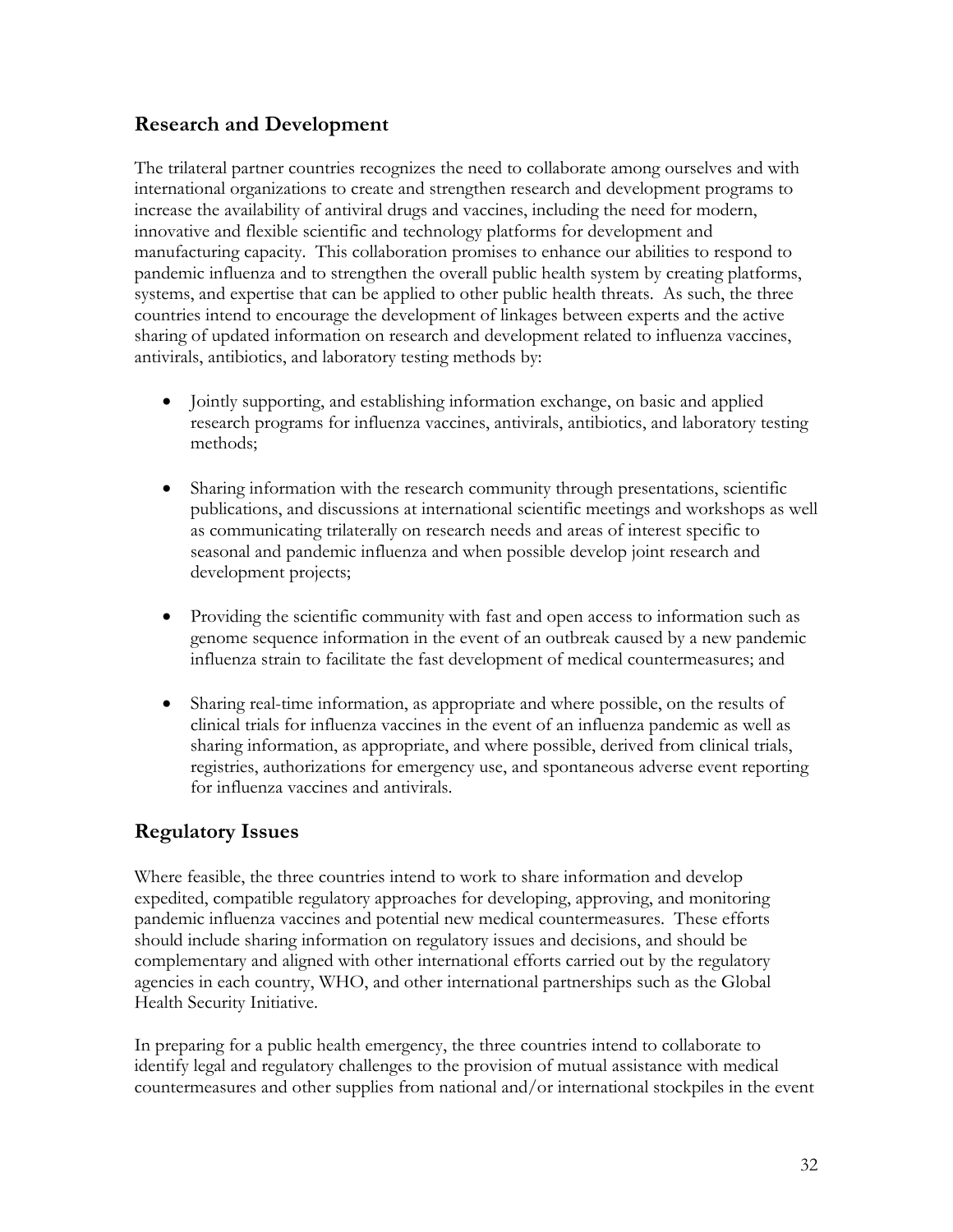of an actual emergency. Options for consideration could include expedited regulatory review in case of emergency use of medical countermeasures in our three countries.

### **Stockpiles, Distribution, and Utilization Policies**

Pandemic (H1N1) 2009 demonstrated that having stockpiles of antivirals and programs in place to ensure the rapid development and acquisition of pandemic vaccines was crucial to respond to the pandemic. This prior planning accelerated the availability and access to medical countermeasures in countries where these core capacities were in place. The three countries recognize that preparedness in this area will be key to respond to future pandemics. While the three countries may have different approaches and resources to increase their medical countermeasures capacity for pandemic influenza, they intend to work together to complement their efforts by:

- Sharing strategies, best practices, and institutional points of contacts in each country, regarding the stockpiling of medical countermeasures for pandemic influenza including information about planning and/or modeling assumptions used when determining the requirements and contents of their stockpiles;
- Cooperating and identifying areas of technical assistance needed in the development of stockpiling strategies including infrastructure, cost/benefit analysis and shelf-life extension of products to maximize investment and availability, workforce development, and logistics for distribution;
- Sharing lessons learned from Pandemic (H1N1) 2009 and recommendations from WHO as well as current utilization policies with the goal of harmonizing recommendations for use of antiviral drugs (e.g., prophylaxis versus treatment only, criteria and timing for transition from prophylaxis to treatment only) and vaccines (e.g. prioritization of target populations, use of adjuvants) to maximize the impact of public communications and minimize the potential for confusion among the populations of our three countries;
- Reviewing country vaccination programs that were implemented during this pandemic with the goal of developing a clear understanding of key issues, including logistics, distribution, use, equity, public perception, safety of the vaccine, and the adequacy of in-country vaccine safety monitoring systems; and
- Developing protocols, and/or comprehensive standard operating procedures, to expedite potential deployment of countermeasures, when feasible, among the three countries and to WHO and/or other recipient countries in the event an international deployment similar to the one that occurred during Pandemic (H1N1) 2009.

## **Personnel Exchange**

The three countries intend to work domestically with appropriate jurisdictions as well as together to facilitate the rapid exchange of public health liaisons, epidemiological, laboratory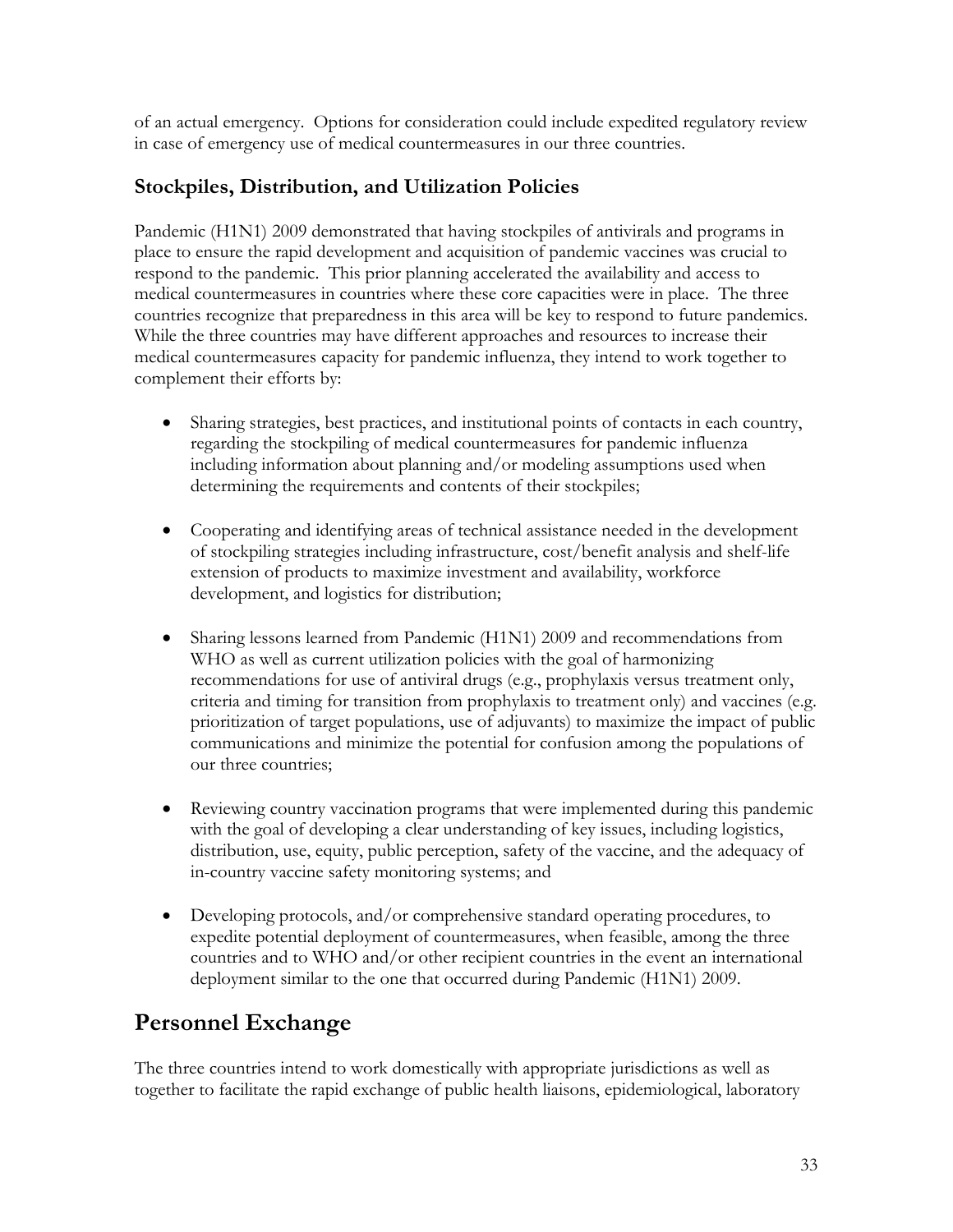and medical personnel. In the case of medical personnel exchange, licensure issues should be addressed, as well as credentialing, and liability protection, as appropriate.

Trilateral objectives related to the exchange of personnel include the following:

- Facilitating the ability to provide personnel assistance in a pandemic;
- Establishing public health liaisons to help coordinate preparedness activities during inter-pandemic periods; and
- Exploring the establishment of animal health liaisons to help coordinate diagnostics, sample exchange and management, collaborative research efforts, and messaging on public health risks from any animal influenza virus.

## **Personnel Assistance during a Pandemic**

The extent to which the three countries would be able to share personnel across borders during a pandemic depends on unknown factors, such as the severity, phase and duration of a pandemic. Pandemic influenza can spread rapidly from one country to another and Pandemic (H1N1) 2009 highlights how quickly this spread can happen when one continental partner is affected. When two or more countries are involved in a public health emergency, like pandemic influenza, the potential for spread by geographic proximity, cross-boundary movement of citizens, and exchange of animal commodities including live animals highlight the need to share information between counterpart institutions at all levels, and often joint actions.

It is possible that a state or province/territory will request additional health care or public health personnel through its national government to respond to an emergency. Because each state or province/territory in the United States and Canada, respectively, controls the licensure of health professionals, the national government should encourage its states or provinces/territories to develop procedures for the exchange of licensed personnel (e.g. health care providers) that may include the temporary, rapid recognition of existing licenses or certificates. In the case of the Mexican states, the Federal Labor Law governs licensure. Thus, movement of personnel among and within the Mexican states and municipalities requires no additional procedures. Issues such as liability, indemnification, and proper documentation necessary to work in the other countries should be addressed as appropriate through relevant national, state or provincial/territorial authorities.

In order to address these issues, Canada, Mexico and the United States intend to:

- Continue to discuss opportunities for the provision and exchange of personnel, on an as needed basis, and as part of continental and/or country level mutual assistance efforts;
- Identify the roles of federal, state/provincial/territorial, local and tribal (as appropriate in Canada and the United States) governments during a public health emergency;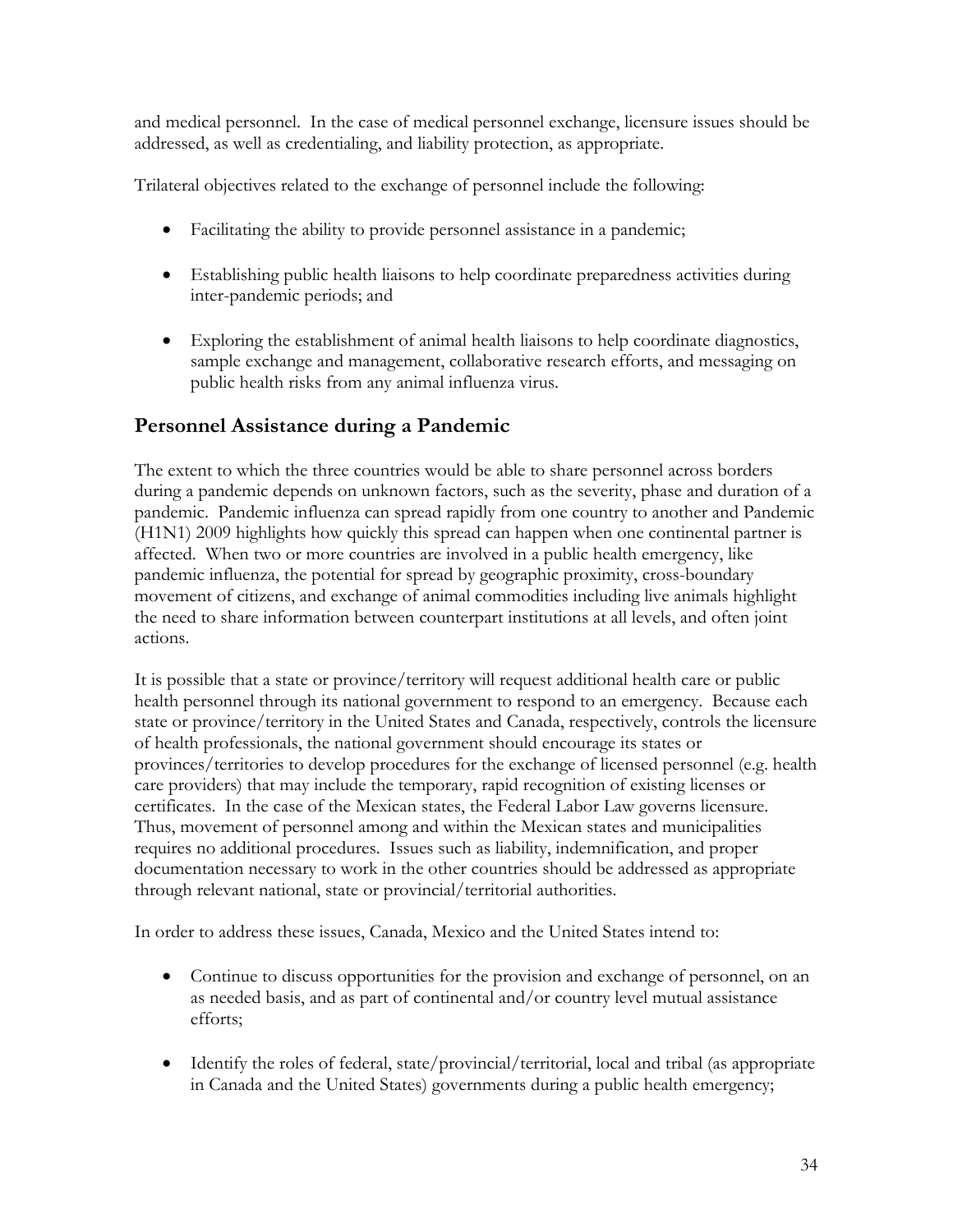- Identify legal and regulatory challenges to the exchange of medical personnel, in the event of a public health emergency; and
- Identify possible federal solutions to allow the three countries to more effectively and efficiently assist one another during a public health emergency, where state, provincial/territorial and local jurisdiction is limited.

## **Public Health Liaisons**

continental partners have established pilot programs to exchange public health liaison officers. As a result of recommendations in the *North American Plan for Avian and Pandemic Influenza* the Liaison officers proved valuable in pandemic planning and operations where they existed. Recognizing this value, the three countries intend to continue to discuss opportunities for the exchange of appropriate public health liaison officers among the key participating agencies involved in pandemic influenza preparedness to strengthen this program. The public health liaison officers are intended to:

- Act as a liaison between their countries and the host foreign public health department/agency facilitating communications, policy discussions and preparedness planning;
- Facilitate communications among countries' emergency operations centers (EOCs);
- Facilitate the exchange of comprehensive descriptions of response systems within their federal governments, including key functions and updated lists of key contact personnel for each country's public health emergency management teams; and
- Share information, including surveillance and epidemiologic data, and standard operating procedures during a response to pandemic influenza.

## **Animal Health Liaisons**

Animal health liaison officers should be explored as a possibility to help coordinate efforts between countries when an animal influenza virus with zoonotic potential is identified. These officers would assist in the following:

- Facilitating cross-validation of diagnostics used in each country to identify the influenza strain;
- Facilitating sample transport and management across borders;
- Promoting cross-border research efforts to optimize resources; and
- Ensuring consistent cross-border animal health messaging relating to animal influenzas.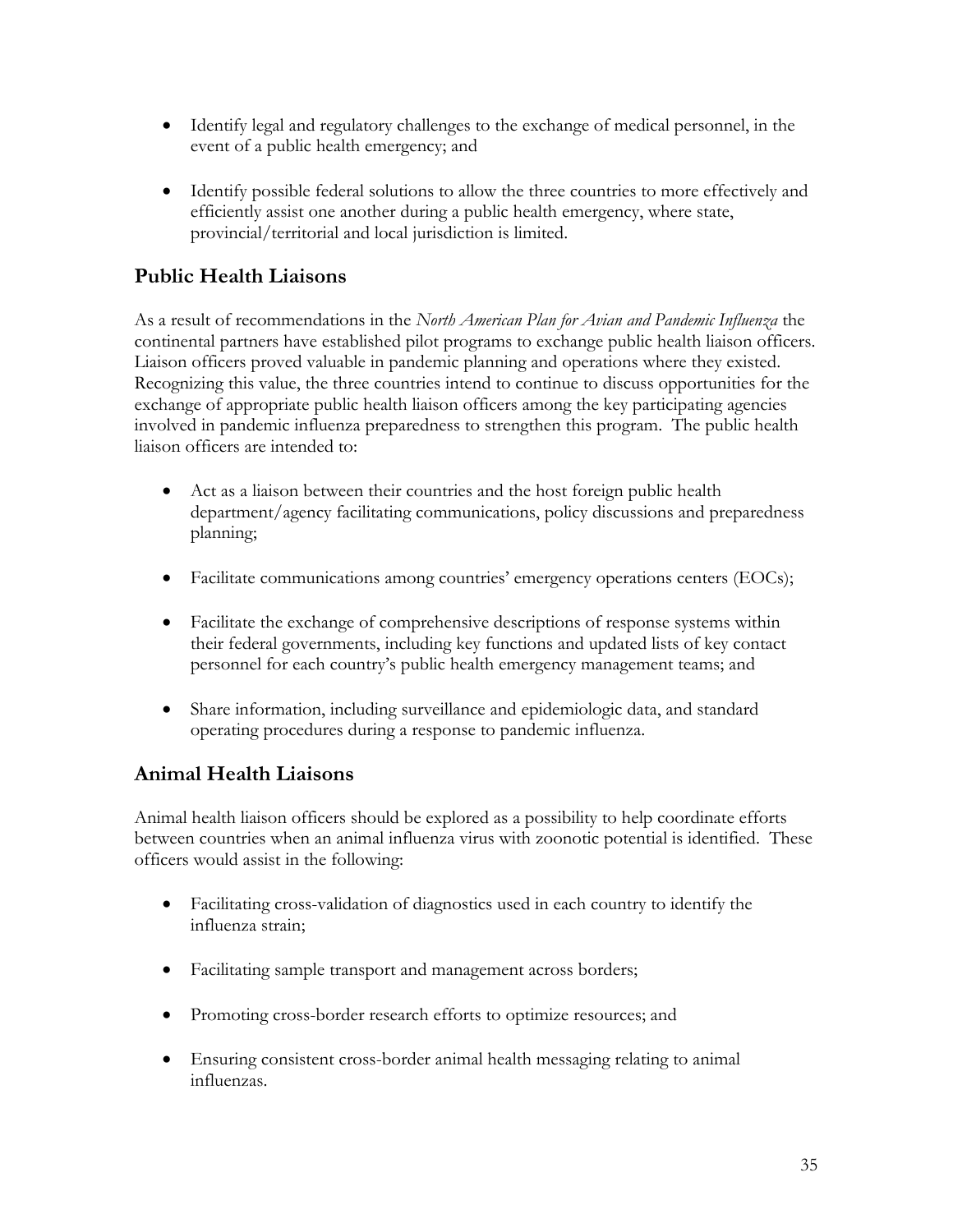## **Public Health Measures**

Canada, Mexico and the United States may attempt to contain a novel strain of human influenza at its source, depending on the extent of the spread at the time of detection, the evidence of transmissibility, and feasibility considerations. The three countries intend to implement the necessary public health measures to mitigate the impact of a novel strain of human influenza in North America. Such efforts might delay its arrival, slow the virus' spread, and reduce its impact in North America if the outbreak originates in another part of the world. The most recent pandemic began in North America and the three countries quickly determined containment was not feasible. This swift action freed resources for mitigation efforts and other public health measures. Education and voluntary personal preventive measures were some of the most effective mitigation measures used during the Pandemic (H1N1) 2009. However, a more comprehensive evaluation of the effectiveness of the measures implemented is still being conducted and should be shared among the three countries to inform future planning. Any public health measures employed during a pandemic should aim to allow the appropriate movement of people and cargo across mutual land borders and ports of entry in a manner that achieves the public health objective with minimal social and economic impact. Each country should gauge the severity of the influenza pandemic and implement public health measures and/or community-based interventions accordingly.

In the absence of scientific effectiveness data for many of the potential public health measures, the NAPAPI is intended to help facilitate a coordinated approach to community disease control. This should reduce the need to explain and justify divergent approaches at the time of a pandemic and may also optimize public confidence at a time of much uncertainty. Many of the recommendations are contingent upon local triggers; therefore, the timing of their implementation would not necessarily be simultaneous across the countries. Ideally, however, the types of measures should be consistent. In general, the three countries concur that when persons infected with a novel virus first appear, aggressive measures may be valuable in slowing its spread, attenuating the impact, or possibly containing an evolving pandemic. Once the virus is widespread in North America, mitigation measures may be modified based on considerations with respect to any benefit they may have.

The three countries recognize that issues of feasibility, logistics, impact, acceptability and compliance in implementing public health measures are shaped by the context in which these measures are applied.

Public health measures are to be implemented based on the objective of the response activities (e.g., containment, control, impact mitigation). The objective, and therefore the public health measures implemented, should be based on the local and global epidemiology of the pandemic and may change over the course of the pandemic.

The WHO pandemic phases and national pandemic severity metrics, proved less useful during Pandemic (H1N1) 2009 as tools for public health decisions. The three countries intend to share information on their assessment of severity and other metrics that may arise for planning purposes. Similarly, and in the context of local epidemiology, the countries intend to incorporate the updated WHO guidance regarding pandemic severity.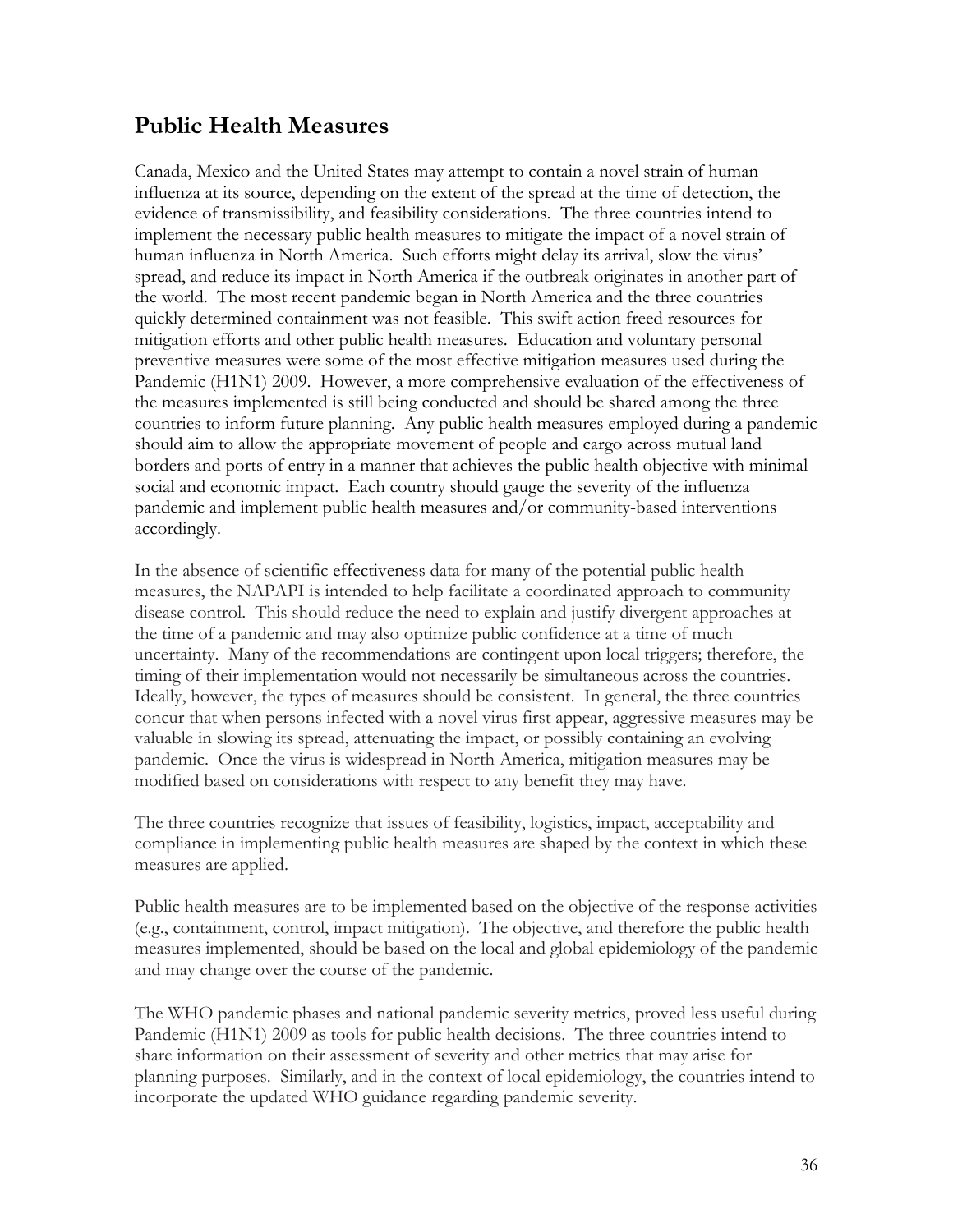The countries also intend to share information on their planned approaches to public health measures such as the following:

- Public education (e.g. on hand washing, staying home from work when ill, workplace infection control);
- Use of medical countermeasures, such as antivirals and vaccines;
- Use of workplace measures and personal protective equipment (e.g. social distancing, enhanced ventilation, protective clothing, masks and personal respirators);
- School and community social distancing measures, including school closures and cancellation, postponement or modification of mass gatherings;
- Travel and border public health measures; and
- Isolation and quarantine.

The three countries intend to develop in advance, comprehensive standard operating procedures and to define institutional points of contact in each country to achieve the active sharing of updated best practices as described above.

Travel and border public health measures should be compatible with the IHRs (2005), tailored to the status of pandemic disease within North America and the level of public health risk associated with cross-border movement, and recognize the mutual benefits of ongoing trade and economic activity.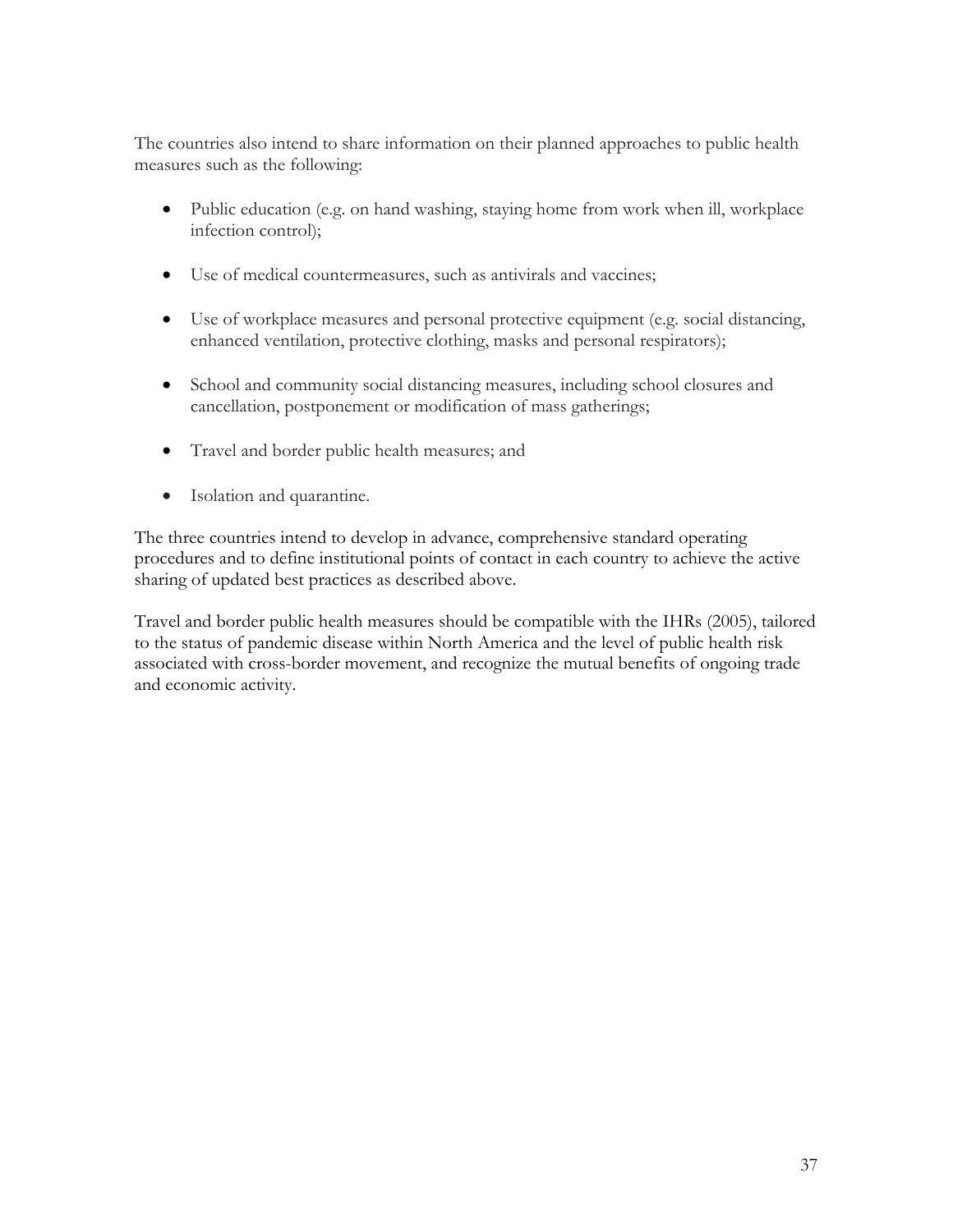If a novel strain of human influenza emerges within or outside North America, the three countries intend to work together to slow the introduction and/or spread of the virus to/within the continent by identifying symptomatic or exposed persons as they enter and or travel between Canada, Mexico or the United States. The countries also intend to implement appropriate public health measures, consistent with and complementary to containment at source, as guided by the IHR (2005) and subjected to applicable law in each country. Emphasizing a *North American approach*, rather than individualized approaches among the three countries, could provide a means of slowing the spread of a novel strain of human influenza into our respective countries. The approach could involve disease surveillance systems coupled with appropriate public health measures at North American airports, seaports and regional perimeters.

The implementation of a North American response should remain flexible and adaptable to account for that fact that the specifics are unknown as to how a novel strain of human influenza will emerge and how a particular epidemic will unfold and spread. Nevertheless, certain unifying principles regarding a North American strategy on border protection are evident. Canada, Mexico and the United States intend to implement cooperative measures to:

- Slow the entry and spread of a novel strain of human influenza within North America;
- Mitigate disease, suffering and death;
- Coordinate appropriate border measures giving due consideration to the movement of people, live animals, and goods;
- Mitigate impacts to the economy and the functioning of our societies; and
- Facilitate the cross-border flow of medical equipment, materials, samples and reagents to assist other North American countries.

All countries have the sovereign right to control the movement of people, live animals, and goods across their borders, in a manner consistent with their international obligations. However, in the event of pandemic, highly restrictive measures to control the movement of people, live animals, and goods might initially delay but would not stop the eventual spread of a novel strain of human influenza within North America, and could have significant negative social, economic and foreign policy consequences. Less restrictive measures could potentially slow the spread of disease to/within North America with fewer significant negative consequences. Such measures include the implementation of appropriate screening of passengers at North American airports, seaports, and land borders; restrictions on trade in select animal species and products that may carry an influenza virus with zoonotic potential; public health communications and education; and other similar measures.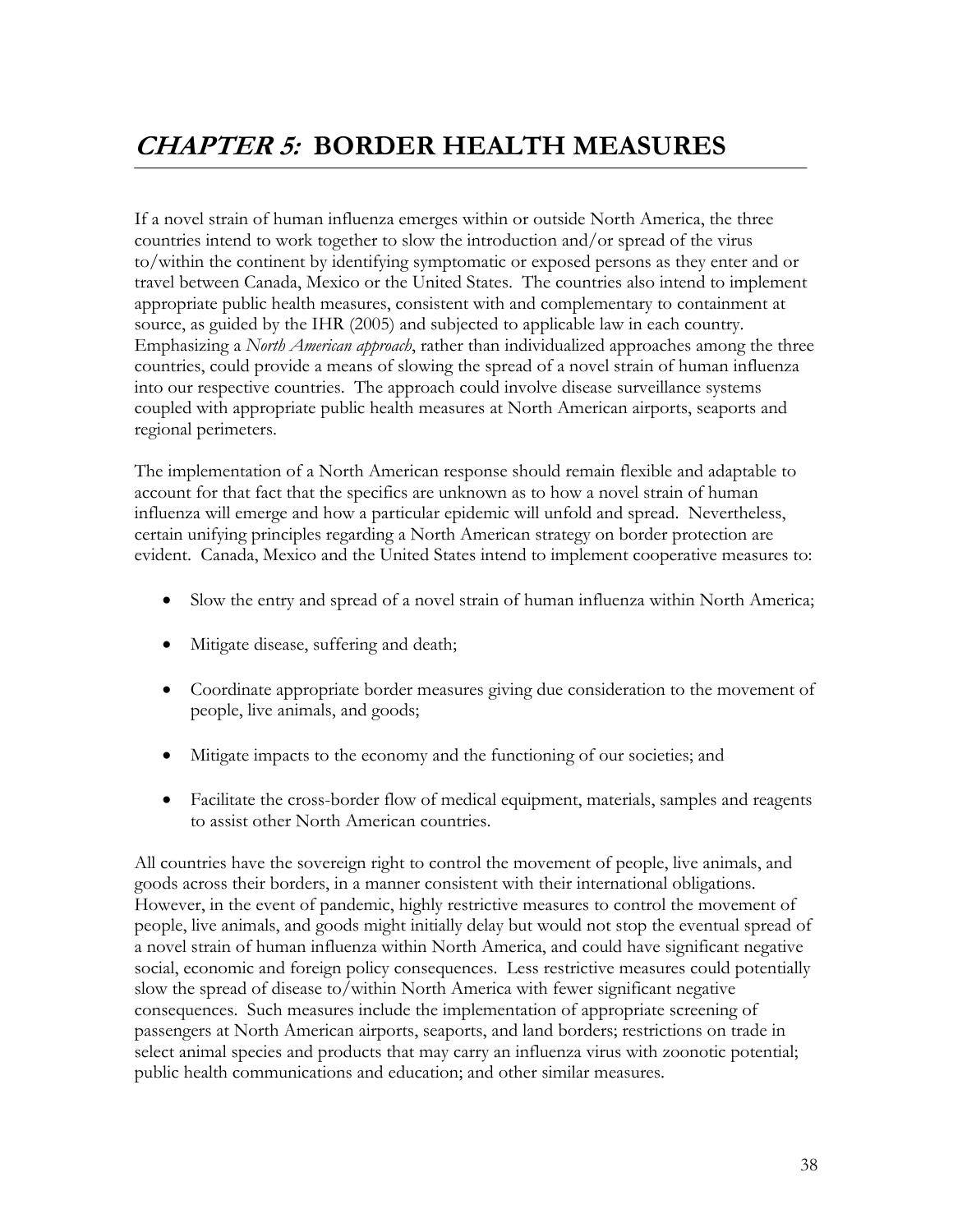Individual traveler screening for influenza-like illness and risk of exposure to a novel strain of human influenza of all persons entering and/or traveling across borders within North America may help slow the arrival and spread of pandemic disease on the continent. However, such screening will not detect asymptomatic infected individuals, and individuals with influenza-like illness may not be infected with a pandemic strain. Because some asymptomatic travelers who are incubating influenza may become symptomatic while en route, overall screening effectiveness may be improved by adopting a layered approach that includes pre-departure, en route and arrival screening measures, with appropriate public health measures for individuals suspected of being infected and contacts that may have been exposed.

During Pandemic (H1N1) 2009, mitigation measures employed for residents of border and non-border communities included keeping people educated, asking sick people to exercise voluntary personal preventive measures when attending large events or traveling, and to stay home when possible. Although these measures did not contain the pandemic, they may have mitigated its impact. The quick decision of Canada, Mexico, and the United States to keep the borders open and minimize travel restrictions limited disruptions of travel and trade, avoided panic, and saved resources.

# **Trilateral Working Group on Border Issues**

 be addressed by this working group. The three countries intend to establish a trilateral sub-working group on border measures under the HSWG including representation from public health, public safety, transportation, and other sectors, as appropriate. This group intends to apply a trilateral perspective to the review of border measures with the goal of improving cooperation on the prevention and mitigation of an outbreak of human influenza. The issues outlined in the sections below and the importance of public communications in implementing any measures undertaken should

# **Air Travel**

## **Pre-Departure Measures for Flights When Disease Does Not Exist In North America**

The IHR (2005) require all countries to possess the capacity to apply entry or exit controls for arriving and departing travelers in response to events that may constitute a public health emergency of international concern.

Effective host-country exit measures of individuals prior to departure may reduce the risk of infected travelers exposing fellow travelers, aircraft and vessel crews, and others upon arrival. Travelers departing from affected countries may be screened prior to departure in accordance with guidance from WHO and the International Civil Aviation Organization (ICAO).<sup>15</sup> This

 $\overline{a}$ 15 ICAO previously adopted guidelines regarding communicable disease/avian influenza that include provisions for exit screening of international travelers from affected areas. These guidelines can be found at http://www.icao.int/icao/en/med/guidelines.htm.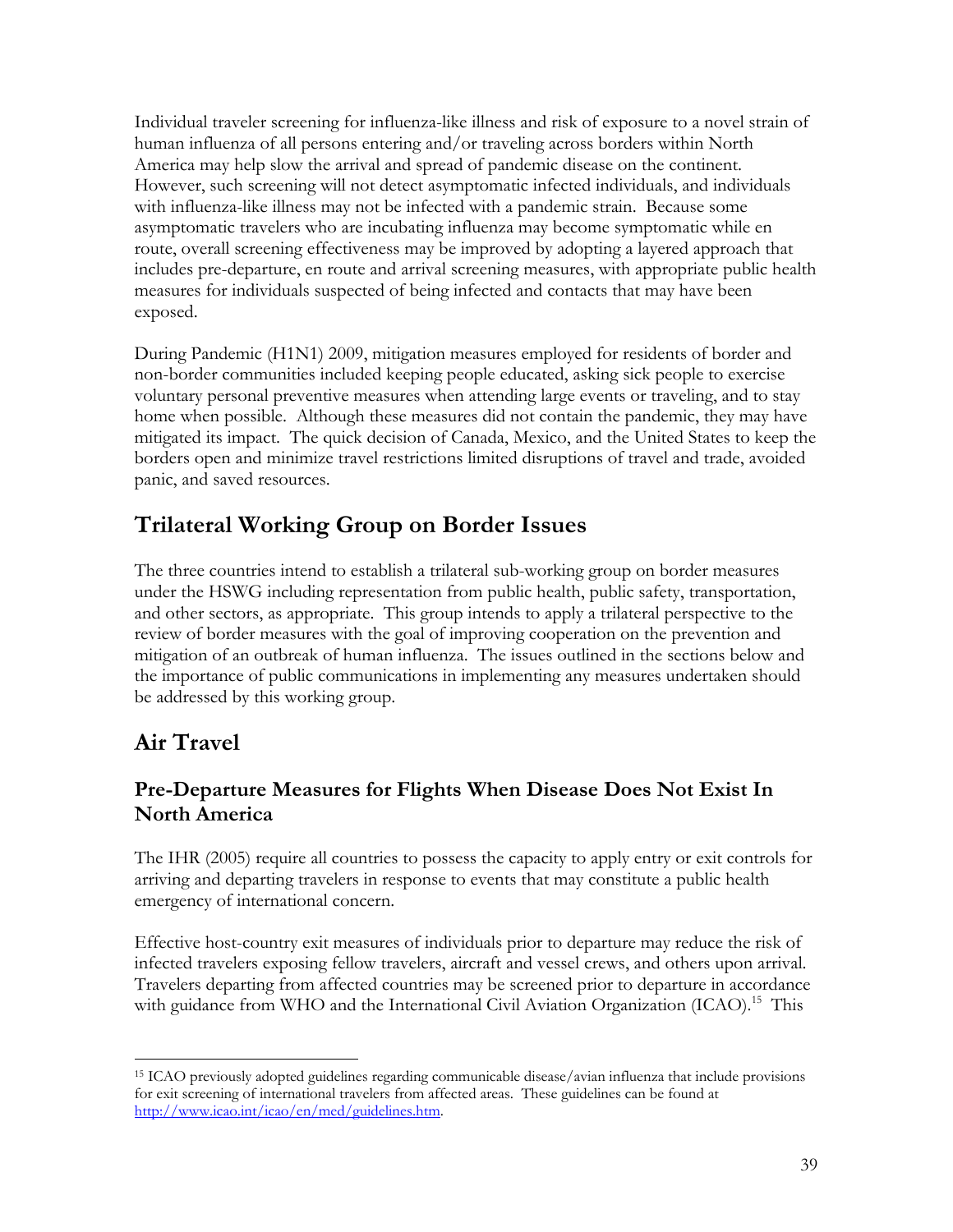is to be consistent with applicable domestic law, and event-specific WHO guidance, and recommendations under the IHR (2005). Thus the three countries intend to:

- Share information and collaborate on travel measures to affected countries, with the collective understanding that many factors influence the decision on such measures;
- Pursue cooperative arrangements with the international community to encourage voluntary travel avoidance for non-essential travel from any affected country; and
- Coordinate public messaging to travelers departing North America for affected countries. Where appropriate, messaging should be well coordinated and consistent among the three countries and may include information such as location of outbreaks, steps to reduce one's risk of infection and public health measures that may be performed upon arrival to affected countries and on flights returning to North America from affected countries.

## **Pre-Departure Measures for Flights When Disease Exists in North America**

The Pandemic (H1N1) 2009 revealed that a novel strain of human influenza can emerge within North America. In accordance with the IHR (2005), North American countries are required to possess the capacity to apply entry or exit controls for departing travelers in response to events that may constitute a PHEIC. Exit measures for travelers departing North America, aimed at preventing exportation of disease, should employ a dynamic risk-based approach<sup>16</sup> and be performed taking into account WHO and ICAO guidance, as well as with applicable law.

An integral part of measures to prevent exportation of disease from North America to other countries should be a public education and communications campaign that is well coordinated and consistent among the three nations. Messages may include information such as providing steps to reduce one's risk of infection; asking all people, well and sick, to exercise voluntary personal preventive measures when attending large events or traveling; recommending sick people stay home when possible; and providing information on public health measures that may be performed upon arrival to other countries and on flights returning to North America.

## **En Route Measures**

 $\overline{a}$ 

Given the short incubation period of influenza and the length of some international flights, one can assume that some travelers with influenza will develop their first symptoms during the journey. Additional training of flight and cabin crews to detect and manage ill travelers may potentially decrease the risk for others on board, as well as at the point of arrival in North America. When combined with pre-departure exit measures, appropriate application of

<sup>16</sup> Measures that are applied to individual travelers to determine the likelihood of infection with a pandemic influenza virus and that may include assessment of signs/symptoms of illness and potential exposure (travel and activity history).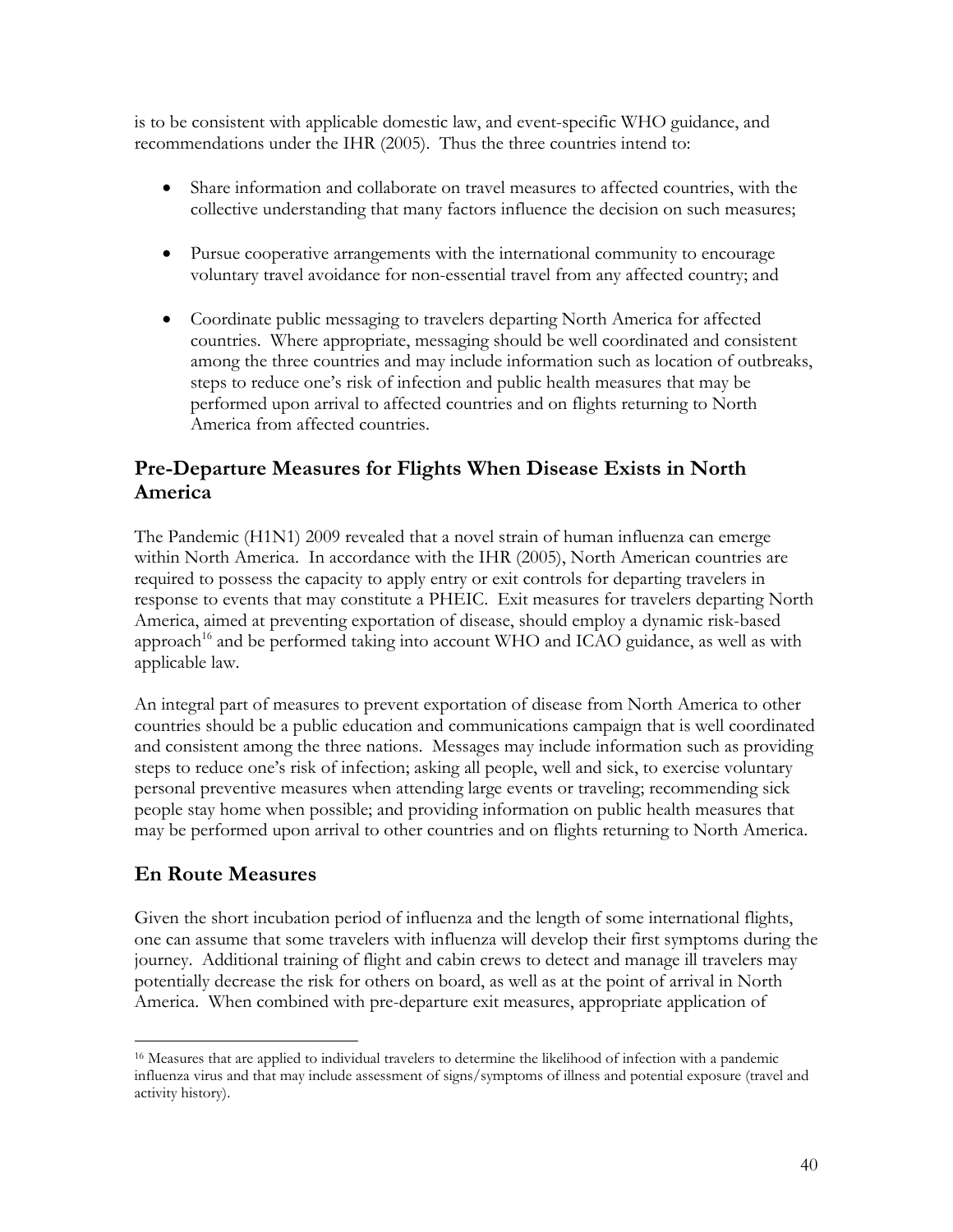screening measures may help detect those who have developed signs of illness en route. Thus, the three countries intend to:

- Collaborate to determine best practices for the in-flight management of ill travelers based on symptoms and existing reporting requirements;
- Work with international partners, aircraft operators, and other stakeholders to explore ways to improve the existing ICAO standard<sup>17</sup> and guidance relating to the reporting of suspected cases of communicable disease and other public health risks on board aircraft bound for North America; and
- Continue developing trilateral concept of operations for the handling of reports received by air traffic services units of Canada, Mexico, and the United States of suspected cases of communicable disease or other public health risks on board aircraft.

## **Arrival Measures**

Given the relatively short transit times for air travel when compared to maritime travel, a virus originating overseas is most likely to arrive in North America via air travel. Coordinated implementation of appropriate public health measures for aviation passengers arriving in North America may allow the three countries to slow the spread of the virus into and within the continent while minimizing the need to perform screening at mutual land borders. During a pandemic, travelers with influenza-like illness and travelers who could potentially have been exposed to pandemic influenza should undergo appropriate public health screening.

Appropriate public health messages should also be provided to travelers as part of the arrival measures. Messages should be well coordinated and consistent, where appropriate, among the three countries and could include information about how to limit the spread of disease, how to recognize symptoms, and when to seek medical care.

Canada, Mexico and the United States intend to collaboratively establish common criteria and protocols for entry screening of all travelers on flights bound for North America and, coordinate implementation of a risk-based approach to screening during a pandemic if necessary. The three countries intend to minimize arrival screening measures and maintain existing pre-clearance arrangements employed for air travelers within North America to the extent practicable.

# **Maritime Travel**

Although maritime crew and passenger transport today represents a small fraction of total entries to North America, and longer transit times in the maritime environment may help to clarify public health risk when compared with air and land border environments, there are features of maritime travel that are important to consider. Spread of disease during maritime travel has been significant in past pandemics, and the close contact that occurs on board ships

 $\overline{a}$ 17 Annex 9 to the Convention on International Civil Aviation, paragraph 8.15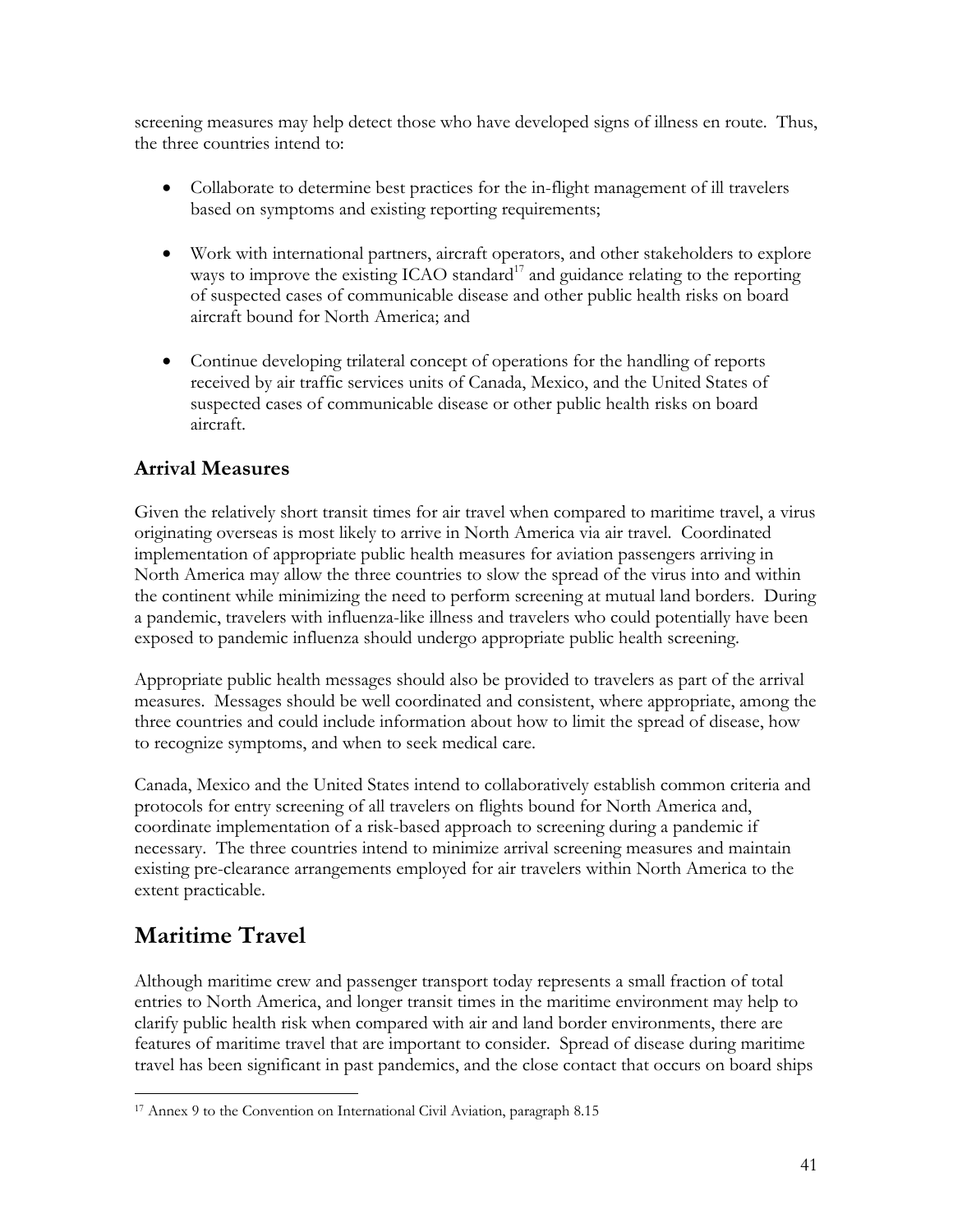creates an environment where influenza outbreaks may occur. Overall, reducing risk in a maritime setting is an important component of comprehensive efforts to delay a pandemic in North America. The three countries intend to:

- Coordinate any potential implementation of a risk-based approach to the screening of passengers and crew in the maritime environment; and
- Establish criteria and protocols similar to those used in aviation for exit, en route and entry screening for all maritime travelers (passengers and crew) on ships bound for North America.

# **Land Borders**

Once disease exists in one North American country, the others are likely to experience outbreaks soon thereafter. Canada, Mexico and the United States intend to coordinate on land border issues to enhance the North American approach and best serve their respective populations. An important consideration for these coordination efforts is the logistical challenges of substantial screening at land borders. The three countries intend to:

- Coordinate any potential implementation of a risk-based approach to the screening of travelers entering the North American region by land, consistent with entry screening in the aviation and maritime environments;
- Share and coordinate common triggers, criteria and protocols for screening of travelers at land borders when certain conditions are met. These triggers, criteria and protocols should be balanced against the necessity to maintain the flow of persons, cargo and trade across North American borders; and
- Coordinate public messaging to be employed at land border crossings once disease exists in North America. Messaging should be consistent among the three countries and may include information such as location of outbreaks, steps to reduce one's risk of infection and advice on when to seek medical care.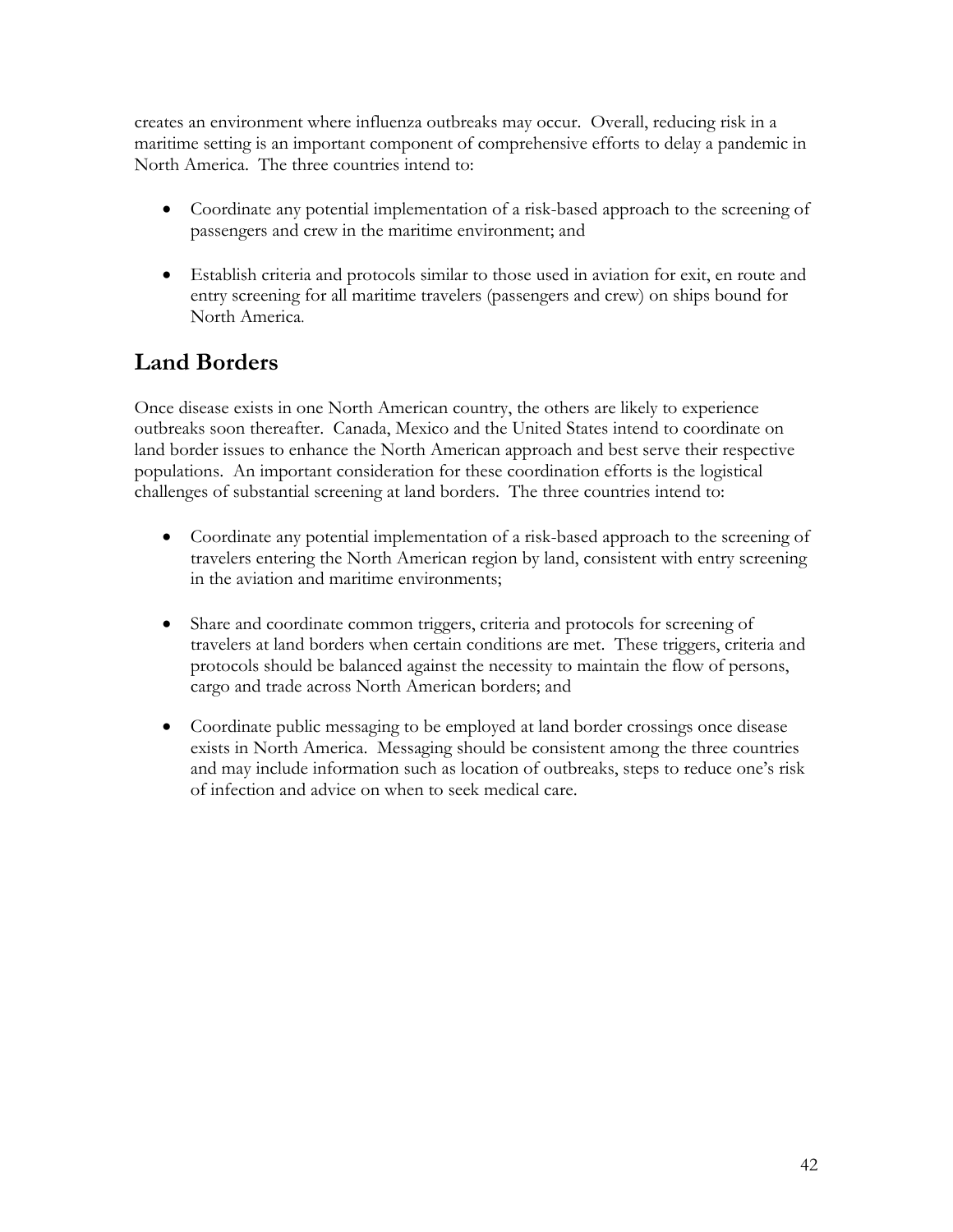# **CHAPTER 6: CRITICAL INFRASTRUCTURE PROTECTION**

Critical infrastructure sectors in Canada, Mexico and the United States are interconnected and all three countries recognize that private sector entities play key and interdependent roles in sustaining critical services, delivering essential commodities, and supporting public health recommendations.

Although a pandemic threatens the health of workers, as opposed to causing physical damage to systems, worker absenteeism could disrupt the efficient flow of critical goods and services. For example, critical workers sustain the flow of electricity as well as natural gas and petroleum. These critical goods and services are part of a vast, interconnected system serving all of North America. Beyond energy and power, other critical infrastructure and key resource (hereafter, critical infrastructure) sectors, from manufacturing operations to transport, banking systems to food delivery service and the ability to provide trained medical personnel could also be affected. Moreover, a pandemic could significantly interrupt the ability of public and private sector entities to sustain critical infrastructure. Underserved populations could be disproportionately affected by disruptions in critical infrastructure.

Canada, Mexico, and the United States share interdependencies among travel and tourism industries as well as transportation and commercial facilities sectors. The travel and tourism industry is important to the North American economy, as well as a major player in the movement of and communication with the traveling public. To reduce the negative effects of a pandemic on North American critical infrastructure, the three countries intend to make every reasonable effort to:

- Coordinate before, during and after a pandemic;
- Establish a mutually supportive operating environment; and
- Assist one another in improving the resiliency of critical infrastructure in the face of the pandemic threat.

Once established, this operational framework is intended to be applicable to critical infrastructure sectors, as well as to all public owner/operators in general.

Business continuity planning is recognized internationally as a key method of providing for the continuous delivery of essential services and products during disruptions and is vital to the building of resilient infrastructure. All critical infrastructure sectors, and indeed all enterprises, large and small, public and private, including government, and non-profit community, should strive to maintain critical operations during an influenza pandemic. The three countries intend to promote business continuity planning in their public and private sectors as a key method of mitigating the impacts of pandemic influenza, providing for continuous service delivery and laying the groundwork for rapid recovery.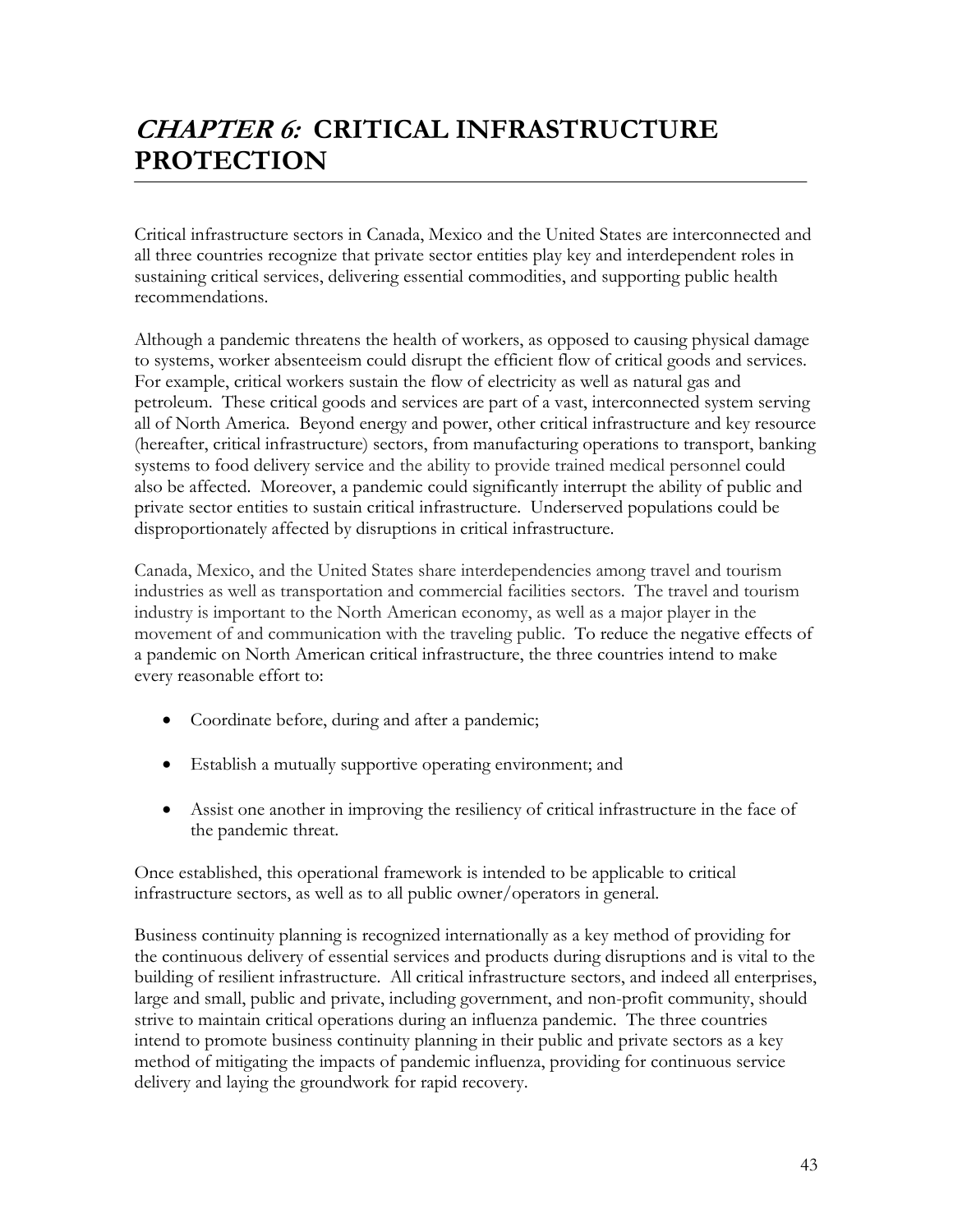While the impacts of an influenza outbreak can range from a seasonal flu equivalent to a more severe event similar to the 1918 pandemic, contingency plans should be developed to reflect this broad range of potential impacts and consequences. Planning for all degrees of severity is vital for resilience both at the local level and across our borders.

Lessons learned from the Pandemic (H1N1) 2009 should be considered in future planning, which can be developed as scaled activities responding to an event similar to seasonal flu up to a more severe pandemic. For instance, surveillance systems that can facilitate early identification of the pandemic severity and infectious strain provide longer lead times and allow managers to plan accordingly. Indicators of absenteeism, such as school closings that require caregivers to stay home from work, are also important considerations for critical infrastructure owners and operators.

# **The North American Framework**

 protection, [and] to coordinate responses to cross-border incidents."18 A collaborative North American approach emphasizing and supporting critical infrastructure planning, preparedness, response and recovery processes is fundamental to the proper functioning of these essential systems within and across borders during a pandemic. This updated plan is intended to be consistent with the efforts made as part of the North American emergency management framework "to develop a common approach to critical infrastructure

Cross-border assets such as transmission lines, pipelines, and dams, need to be understood when developing plans to support emergency management and coordinated responses to cross-border incidents. Further, there needs to be recognition of the major interdependencies among Canada, Mexico and the United States that include, but may not be limited to the following:

- Canada and the United States are each other's largest trading partners, moving over \$1.9 billion (USD) worth of goods and services across the border every day;
- Mexico is the United States' third-largest trading partner, with over \$300 billion annually in bilateral trade between the two countries; $1<sup>9</sup>$
- In 2010, Mexico was Canada's third most important merchandise trading partner, with slightly over C\$27 billion in two-way trade. According to Mexico's statistics, Canada was Mexico's sixth most important merchandise trading partner;
- Every year, the United States supplies Mexico with a large volume of water from the Colorado River basin, and Mexico supplies the United States with its proportional share from the Rio Grande; $^{20}$

 $\overline{a}$ http://www.pm.gc.ca/eng/media.asp?id= $1085$ 18 http://georgewbush-whitehouse.archives.gov/news/releases/2006/03/20060331.html or

 $h^{19}$  www.census.gov/foreign-trade/balance/c2010.html#2010

http://mexico.usembassy.gov/eng/eataglance\_trade.html http://mexico.usembassy.gov/eng/eataglance\_trade.html<br><sup>20</sup> www.ibwc.state.gov/html/colorado\_river.html 44

<sup>&</sup>lt;sup>20</sup> www.ibwc.state.gov/html/colorado\_river.html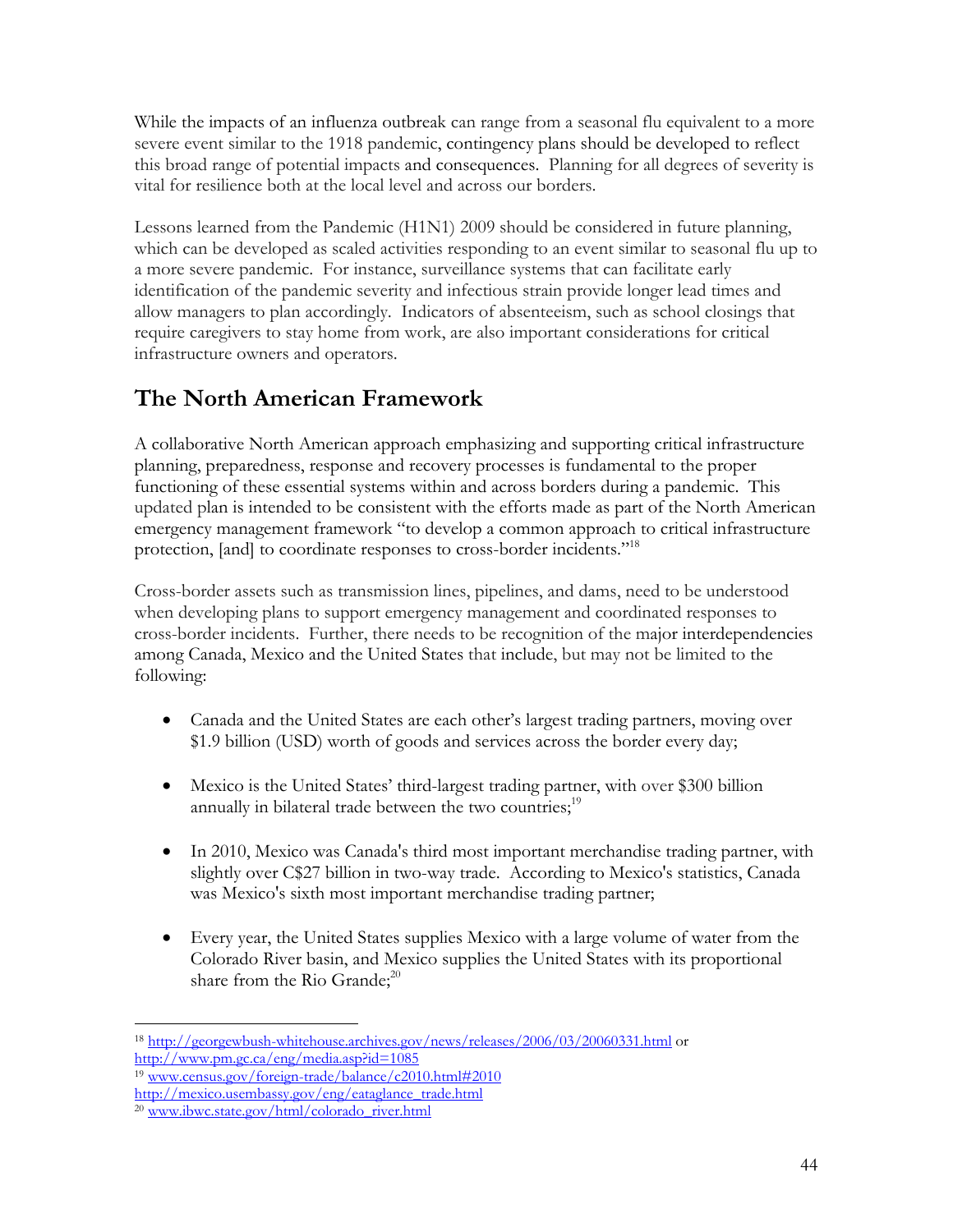- Canada is an important source of the United States natural gas supply; in 2008 Canada provided approximately 90 percent of United States natural gas imports and the United States and Canada supply nearly all of each other's electricity imports; and
- United States imports of Canadian agricultural/food products total more than 20 percent of total United States agricultural/food imports, while Canadian imports of United States food products account for more than 70 percent of Canadian food imports.

# **Critical Infrastructure Sectors**

Critical infrastructure refers to the assets, systems and networks that are essential to the security, public health and safety, economic vitality, and way of life of citizens. Critical infrastructure disruptions can result in catastrophic losses, including human casualties, property destruction, economic effects, damage to public morale and confidence, and impacts on nationally critical missions. The risks are heightened by the complex system of interdependencies among critical infrastructure, which can produce cascading effects far beyond the initially impacted sector and physical location of the incident. Collaborative public-private sector efforts to enhance the resilience of critical infrastructure are essential for effectively managing disruptions and confronting the evolving threat environment.

As sovereign nations, each country organizes its infrastructure and its critical infrastructure sectors differently, and each therefore has a unique relationship with the private and public critical infrastructure owner/operators within these sectors. The United States has formally detailed the identification and protection of what it refers to as critical infrastructure and key resource (CIKR) sectors. Canada's *National Strategy and Action Plan for Critical Infrastructure*, announced on May 28, 2010, sets out a comprehensive approach among governments, industry and other stakeholders to manage broad scale protection efforts across identified critical infrastructure sectors. Currently, Mexico is finalizing a similar approach. Identification of critical infrastructure sectors is based on a practical understanding of how these systems work and their critical importance to a given country's national economic and social stability.

### **Canada**

The goal of Canada's *National Strategy for Critical Infrastructure* (the Strategy) is to build a safer, more secure and more resilient Canada. While each jurisdiction structures its critical infrastructure program as it deems appropriate, at the national level, the Strategy advances more coherent and complementary actions among federal, provincial and territorial initiatives and among the ten critical infrastructure sectors listed below:

**Energy and utilities Information and communication technology Finance Health Food Water**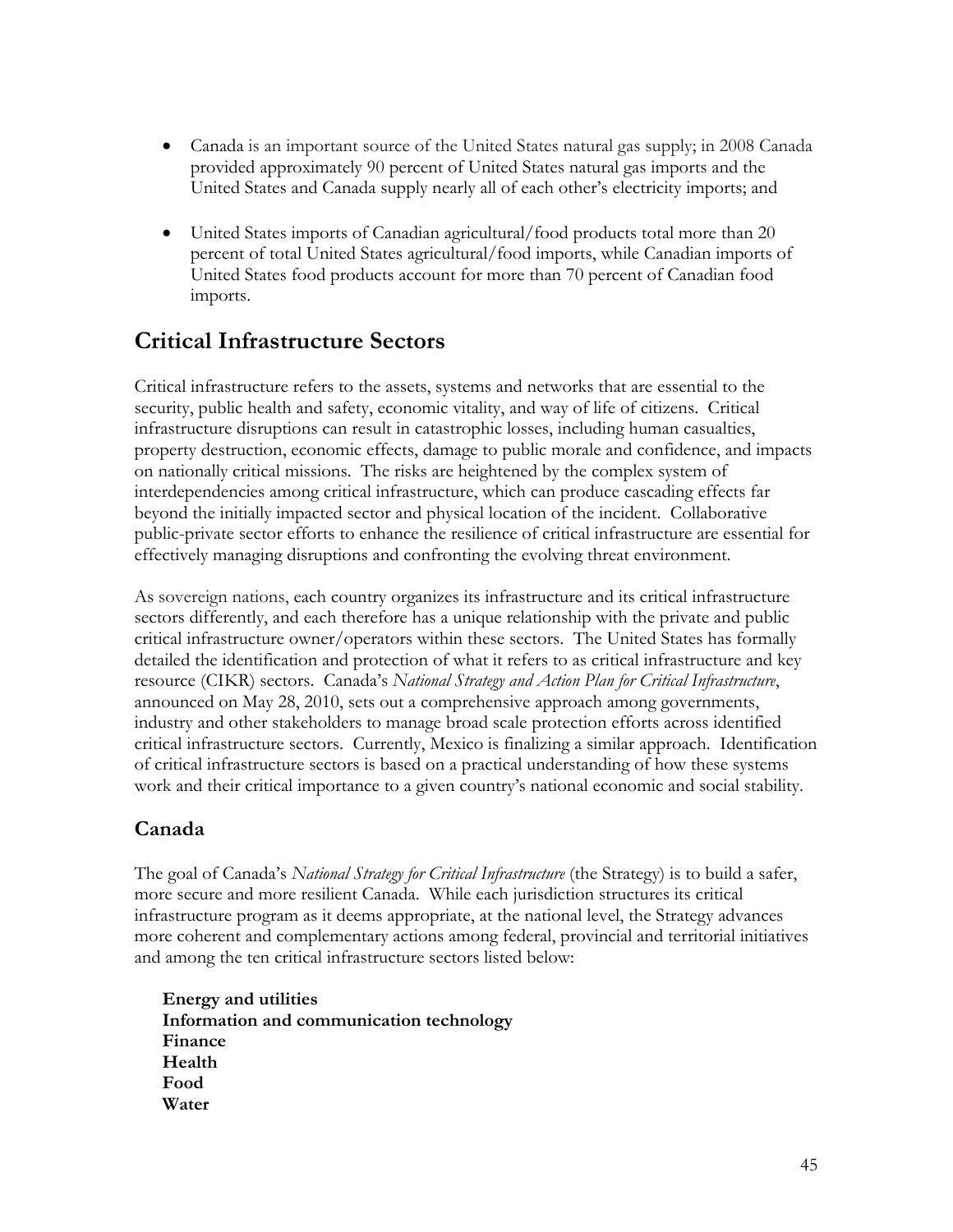**Transportation Safety Government Manufacturing** 

The Strategy fosters a comprehensive approach to risk-management and information sharing among key partners. This includes identifying risks to critical infrastructure, developing plans to address these risks, and conducting exercises to validate the plans.

The majority of Canada's critical infrastructure is owned and operated by the private sector, which bears the primary responsibility for strengthening the resilience of critical infrastructure. This includes the development and implementation of business continuity plans tailored to address pandemic-related impacts, such as potentially severe staffing shortages, supply-chain disruptions and the degradation of essential services.

## **Mexico**

The United States-Mexico Border Partnership Declaration, signed on March 22, 2002, in Monterrey, Mexico, provided both countries with the basis to develop the Framework of Cooperation for Critical Infrastructure Protection (CIP).

Under this framework, the governments of Mexico and the United States share the commitment to protect their populations and critical infrastructure from terrorist attacks, natural disasters and any another eventuality that may compromise their integrity and operation. The protection of the critical infrastructure network on the border – taking into consideration the interdependency between the two countries, and vulnerabilities – represents challenges and opportunities for both countries.

Even though Mexico and Canada do not share a border, these two countries recognize that critical infrastructure protection is important in a North American context. For this reason, both countries intend to explore opportunities for collaboration through the Mexico-Canada Working Group.

For the purposes of the Plan, Mexico defines critical infrastructure as those assets, services and networks that are indispensable to the support and maintenance of the well-being of the Mexican population. Following the concept stated by the United States-Mexico CIP, Mexico has established sectoral working groups to evaluate and improve the protection of critical infrastructure within its territory.

In this context, Mexico's approach includes eight sectoral working groups: Energy, Telecommunications, Transportation, Water and Dams, Public Health, Food & Agriculture, Cyber Security and Strategic Facilities.

To protect its critical infrastructure and with an eye to taking advantage of existing programs and resources, the eight sectoral working groups correspond to each CIP sector identified.

**Energy** (e.g., storage and generating facilities and distribution networks)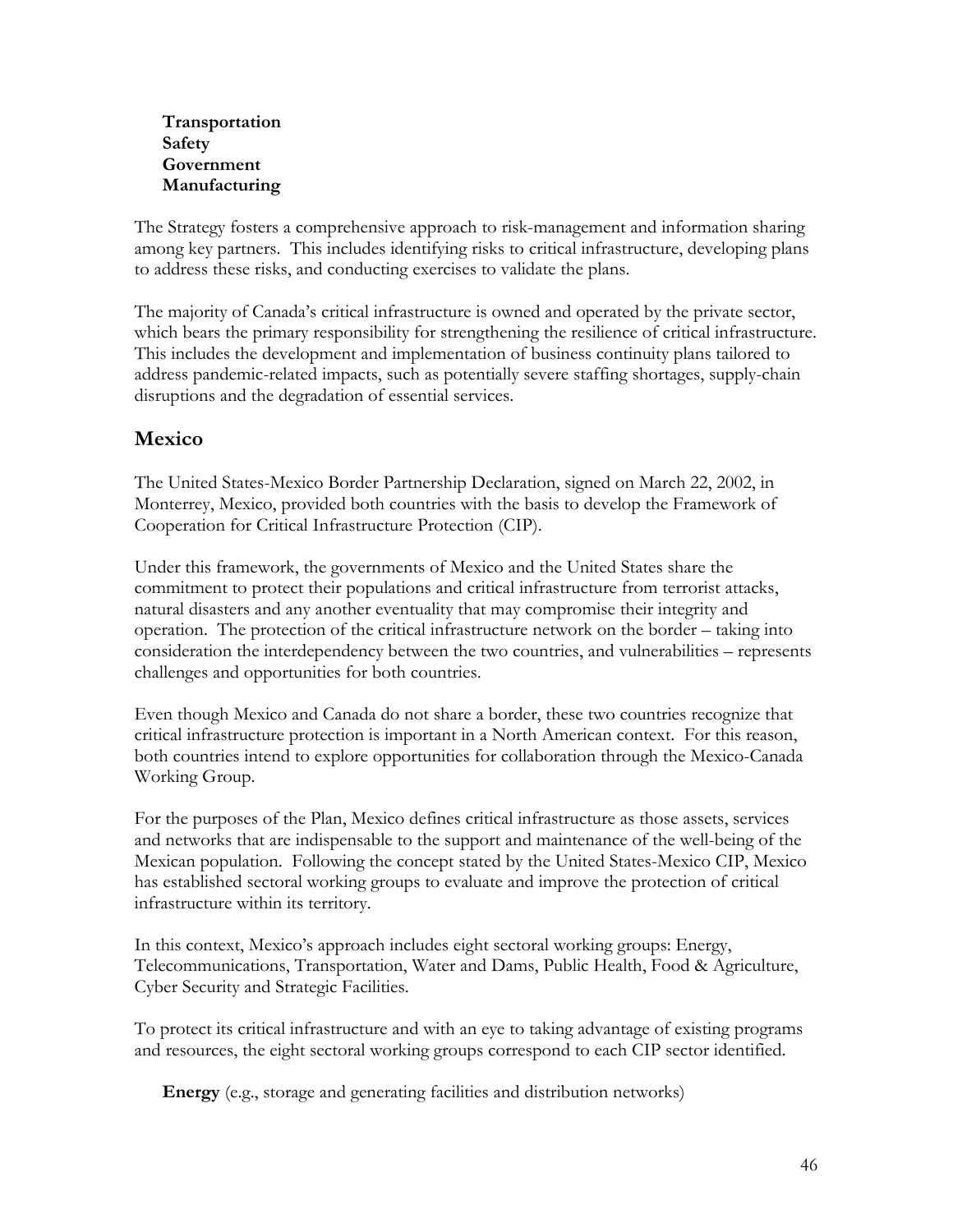**Transportation** (e.g., ports of entry) **Telecommunications** (e.g., telecommunication networks) **Water and Dams** (e.g., hydraulic infrastructure and bridges) **Cybernetic Security** (e.g., communication and information networks) **Public Health** (e.g., epidemiological surveillance) **Food & Agriculture** (e.g., animal health and epidemiological surveillance) **Strategic Facilities** (e.g., physical protection of strategic facilities)

### **United States**

 $\overline{a}$ 

In the United States, the private sector owns and operates the vast majority of the country's critical infrastructure. Therefore, sustaining the operations of critical infrastructure during a pandemic, as well as the operations of those businesses that support the nation's CIKR, is to depend largely on each individual organization's development and implementation of business continuity plans tailored to pandemic-related impacts, including potentially severe staffing shortages, supply-chain disruptions and the degradation of essential services.

security as well as to economic and social stability:<sup>21</sup> The United States Government identifies 18 CIKR sectors that are essential to United States

**Agriculture and Food** (e.g., agriculture and food production, storage, and distribution) **Defense Industrial Base** (e.g., production, integration, and maintenance of facilities and systems that support United States military national defense requirements) **Energy** (e.g., electricity, oil, and natural gas production and distribution) Healthcare and Public Health (e.g., hospitals and healthcare facilities, public health agencies, pharmaceutical companies) **National Monuments and Icons** (e.g., buildings and structures of national or historical significance) **Banking and Finance** (e.g., financial institutions and systems) **Water** (e.g., drinking water and wastewater systems) **Chemical** (e.g., chemical manufacturing, storage, and warehousing and distribution) **Commercial Facilities** (e.g., stadiums and arenas, movie theaters, hotels, and office buildings) **Critical Manufacturing** (e.g., primary metals and heavy equipment manufacturing) **Dams** (e.g., dams, hydropower facilities, navigation locks, and levees) **Emergency Services** (e.g., law enforcement, fire and emergency medical services, public works) **Nuclear Reactors, Materials, and Waste** (e.g., nuclear power plants, research and test reactors, radioactive materials and waste) **Information Technology** (e.g., information technology products and services)

 their pandemic planning. The primary purpose of this CIKR guide is to encourage the U.S. private sector to act <sup>21</sup> As part of the U.S. Government's pandemic preparedness strategy, the Department of Homeland Security (DHS) helps support the public and private CIKR sectors in developing and implementing their essential pandemic contingency plans. The *Pandemic Influenza Preparedness, Response and Recovery Guide for Critical Infrastructure and Key Resources* was developed to assist business owner-operators and their contingency planners with enhancing now. With this CIKR guide, DHS has provided a comprehensive tool for the CIKR sectors in the United States, and for business and industry in general.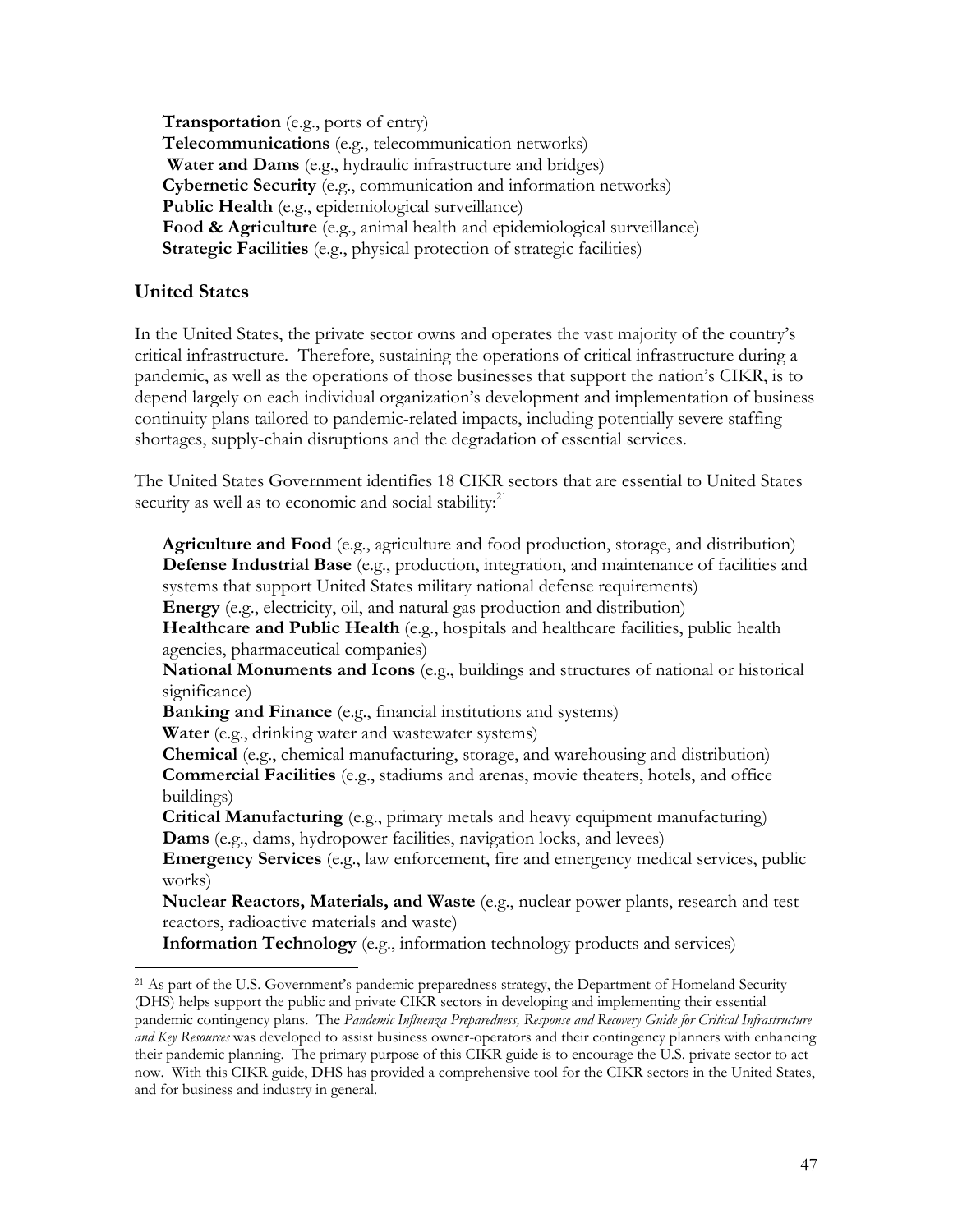**Communications** (e.g., communications systems, including wireless, satellite, and cable) **Postal and Shipping** (e.g., mailing and shipping facilities and carriers)

**Transportation Systems** (e.g., aviation, highway, rail, mass transit, maritime, and pipeline)

**Government Facilities** (e.g., facilities owned or leased by Federal, State, local, territorial, or tribal governments)

# **Improving Critical Infrastructure Resilience**

Our resilience depends on our many partnerships, especially with other levels of government, private sector stakeholders and international allies. We recognize the importance of cooperation to strengthen the resilience of our critical infrastructure and enhance the safety and economic stability of our communities to ensure, for example, safe food, secure transportation and working electricity.

Sustaining interdependent critical infrastructure operations demands commitment, mutual support and collaboration from all relevant public and private sector critical infrastructure partners. While businesses and local communities are at the forefront of the efforts to respond to and recover from a pandemic, governments should maintain situational awareness of critical infrastructure and its capabilities to respond and recover from this type of threat. In addition, stakeholders from the travel and tourism industries could be involved in discussions on pandemic response and recovery, as appropriate. Also, where appropriate, governments should coordinate timely national, regional and local support among public and private sector resources.

In July 2010, the Government of Canada and the United States Government announced the *Canada-United States Action Plan for Critical Infrastructure*. 22 This Action Plan provides a crossborder approach to enhance critical infrastructure protection and resilience. The Action Plan is founded on the principle that officials from both countries should work together to ensure that our most important assets, networks and systems are better able to withstand the full range of hazards, including pandemic-related threats. It includes a commitment to share information, collaborate on risk assessments and conduct joint exercises. The Action Plan is also intended to support regional cross-border relations by promoting awareness of common critical infrastructure issues, and encouraging cooperation among State, Provincial, and Territorial authorities. While not specifically addressing pandemic influenza, implementation of the Action Plan – establishing a virtual Canada-United States Risk Analysis Cell to develop and share risk management tools and information; collaborating to ensure effective information sharing during and following an incident impacting critical infrastructure; and working together to assess risks and develop plans to address priority areas – provides a structure and mechanism for enhanced cross-border critical infrastructure planning and response during a pandemic.

 $\overline{a}$ 

<sup>22</sup> The Canada-United States Action Plan for Critical Infrastructure was announced by the Secretary of Homeland Security and Minister of Public Safety Canada on July 13, 2010. See http://www.dhs.gov/files/publications/gc\_1278689065644.shtm or http://www.publicsafety.gc.ca/prg/em/ci/cnus-ct-pln-eng.aspx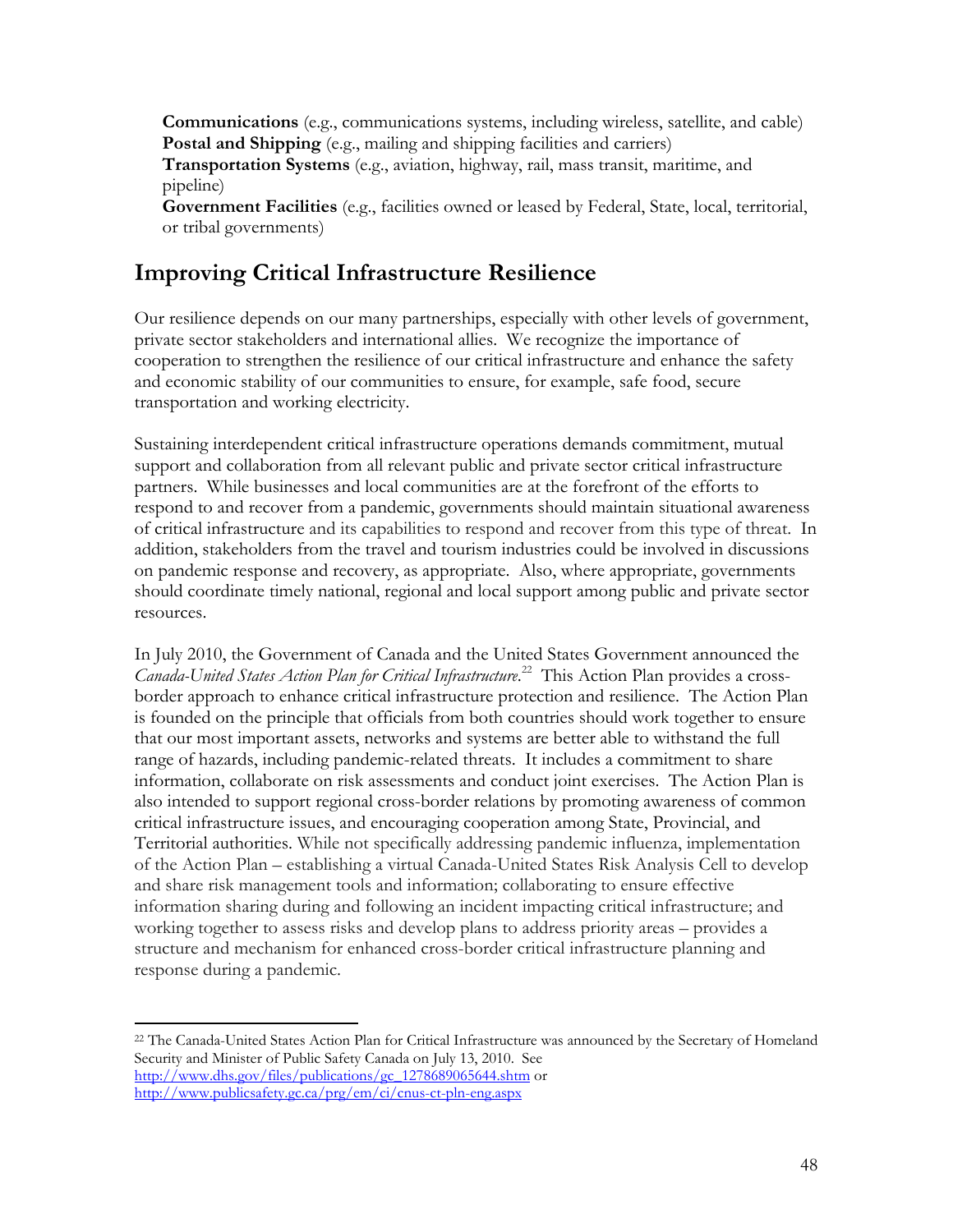### **Joint Assessments of Risks and Interdependencies**

Critical infrastructure is vulnerable to a range of risk and threats, which are continually changing and evolving. The challenge of protecting our vital assets and systems from these risks and threats is compounded because of the interconnected nature of critical infrastructure. For example, the delivery of food depends on transportation systems, which require a reliable supply of energy. The availability of energy in turn depends on the ability to make financial transactions, which are communicated over cyber networks.

Critical infrastructure is not only interconnected across sectors, but also beyond borders. For this reason, the impacts of a critical infrastructure disruption can rapidly escalate within a sector (e.g., August 2003 North American blackout<sup>23</sup>) and may cause significant consequences from both a cross-sector and cross-border perspective. In a pandemic situation, understanding the risks and interdependencies is fundamental to providing a coordinated cross-sector response.

The countries intend to share risk analyses, vulnerability assessments and prioritization methodologies as appropriate within classification guidelines and data sharing agreements. Where appropriate, the countries also intend to develop and produce collaborative analytic products with cross-border applicability, and undertake joint and/or coordinated risk assessments. An important output of these assessments is the identification of interdependencies, including potential chokepoints and single-point failures if such nodes exist within and across critical infrastructure sectors that could be affected by a pandemic. Occurring within individual or small numbers of similar critical infrastructure owner/operators, single-point failures can be triggered when a component on which a system depends fails and has no alternate component to back it up. Any number of vulnerabilities, including those caused by single-points of failure, may increase the probability for cascading effects across sectors. To the greatest extent possible, any joint risk, vulnerability and interdependency assessment should occur prior to a pandemic outbreak to enhance compatibility and to share information on each country's approach to critical infrastructure protection.

## **Public and Private Sector Entities with International Operations**

The three countries intend to make every reasonable effort to examine essential North American critical infrastructure owner/operators with international operations. With the entry into force of the NAFTA, $^{24}$  the three countries formed a free-trade area with a total gross domestic product (GDP) of more than \$16.8 trillion (USD). NAFTA has also resulted in growing numbers of companies located in the United States, Canada and Mexico operating key facilities within the borders of one of the other two countries.<sup>25</sup> These North American businesses increasingly function as a "borderless" North American commercial network.

<sup>25</sup> NAFTA: A Decade of Strengthening a Dynamic Relationship,

 $\overline{a}$ <sup>23</sup> The 2003 North American Electrical Blackout: An Accidental Experiment in Atmospheric Chemistry, www.atmos.umd.edu/~russ/BlackoutFinal.pdf

agreement-nafta <sup>24</sup> NAFTA: http://www.ustr.gov/trade-agreements/free-trade-agreements/north-american-free-trade-

www.ustr.gov/assets/Trade\_Agreements/Regional/NAFTA/asset\_upload\_file606\_3595.pdf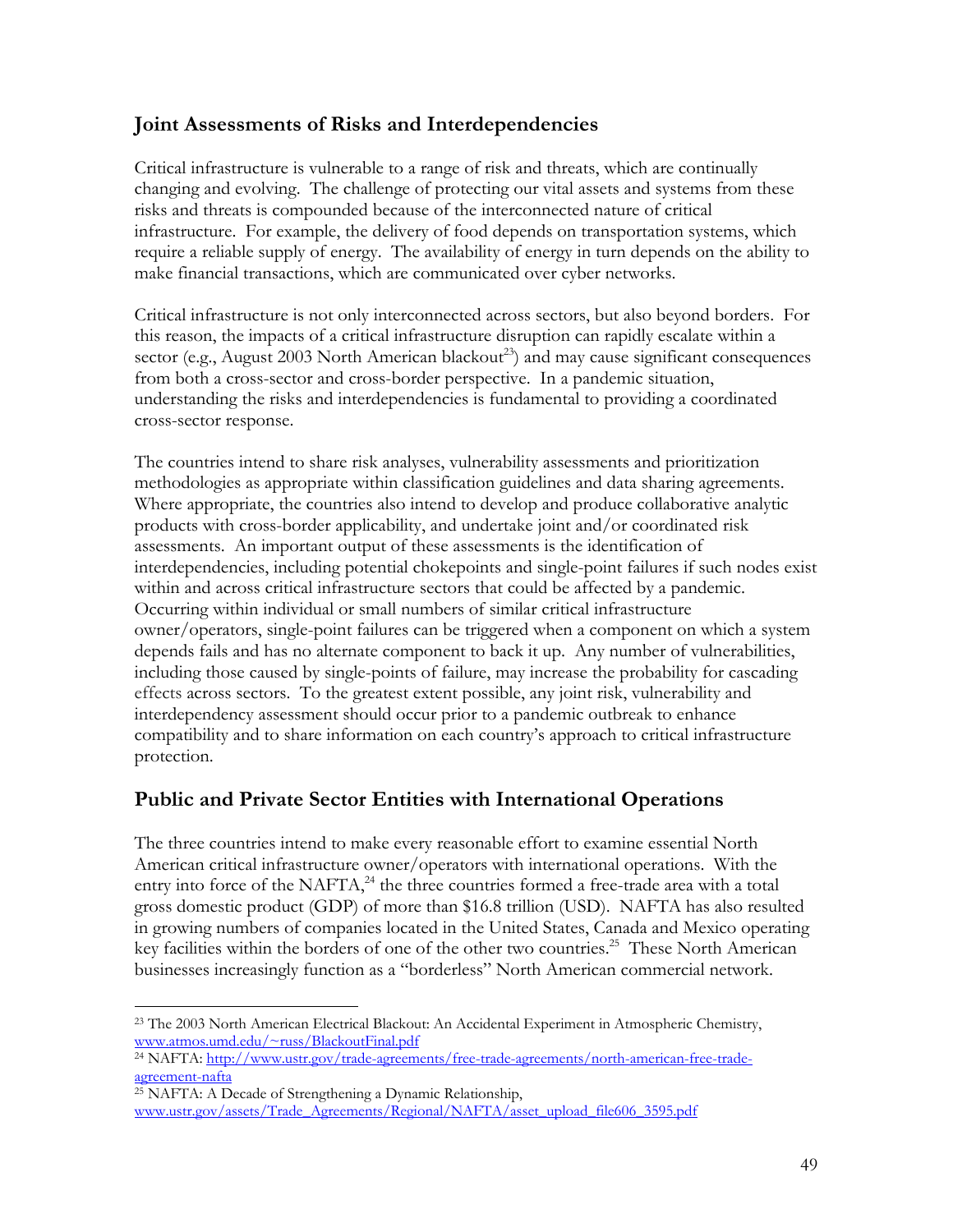They represent another element of strength and vulnerability, since disruptions of these businesses could lead to cascading effects across each country.

## **Borders**

The three countries intend to make reasonable efforts to coordinate border actions to sustain critical infrastructure. The flow of goods and people across the border, and all of the processes and organizations that facilitate this border traffic, represent an integral part of each country's critical infrastructure. Borders also represent a significant vulnerability to the countries' interdependent critical infrastructure sectors because where cross-border movement is restricted, supply chain and personnel movements can be significantly disrupted. Thus, they may represent chokepoints that may negatively affect international commerce. Given the significant degree of North American integration, the food sector is particularly vulnerable to disruptions in cross-border trade, as there is significant cross-border movement in key farm inputs, intermediate agricultural products and final food products.

Many industries, such as the travel and tourism industry are vulnerable to restrictions in crossborder movement and restrictions may have significant affects on the economies of all three nations. Ongoing engagement with these industries in planning and response to a pandemic is essential.

Recognizing the need for a coordinated approach to border management, in May 2009, the Government of Canada and the Government of the United States announced the *Canada-United States Framework for the Movement of Goods and People Across the Border During and Following an Emergency*. 26 The Framework, which facilitates joint coordination and communication of border management efforts, is essential for maintaining economic stability during times of crisis and ensuring that first responders are not delayed at the border when cross-border emergency assistance is needed.

Canada has also developed a domestic *Plan for the Movement of People and Goods During and Following an Emergency*, which complements the Framework and provides the platform for establishing national priorities and communicating results to public and private sector stakeholders.

## **Impact of Disease versus Impact of Border Disruptions**

The three countries' border actions should be well coordinated and communicated with critical infrastructure owner/operators, and should be carefully managed for the health and safety of citizens while minimizing economic disruption to the extent possible, given legal requirements relating to animal health, plant health and food safety.

 $\overline{a}$ http://www.publicsafety.gc.ca/prg/le/bs/mgpfrm-eng.aspx 50 <sup>26</sup> http://www.dhs.gov/xlibrary/assets/border\_management\_framework\_2009-05-27.pdf or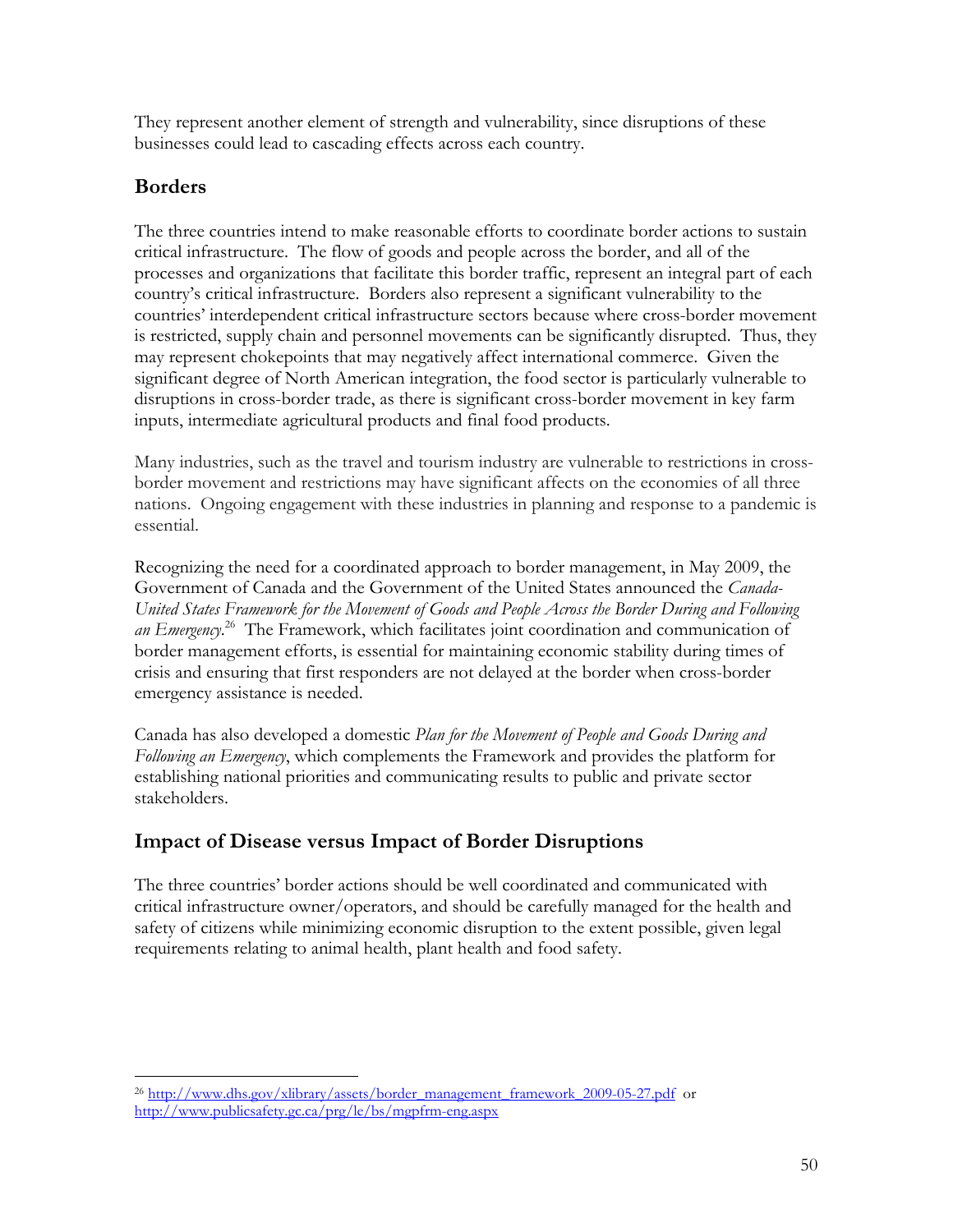# **Pandemic Preparedness and Response Management for Critical Infrastructure**

The following are to be priority measures necessary to establish a mutually supportive environment and to improve the resilience of the three countries' publicly and privately owned critical infrastructure during a pandemic:

**Interagency Information Sharing:** Appropriate government agencies should develop a process and mechanism for sharing information on pandemic impacts and to also include clearly established communications roles and responsibilities during and following an incident affecting critical infrastructure.

**Risk Assessments:** Develop and share risk management tools and information, and where appropriate, conduct joint risk assessments to enhance our collective ability to respond to and recover from a disruption in the most timely and effective way possible.

**Shared Pandemic Exercises and Training:** To the best of their abilities, the three countries are to endeavor to include an array of relevant public and private sector critical infrastructure partners and appropriate public health officials in their respective pandemic preparedness training and exercises.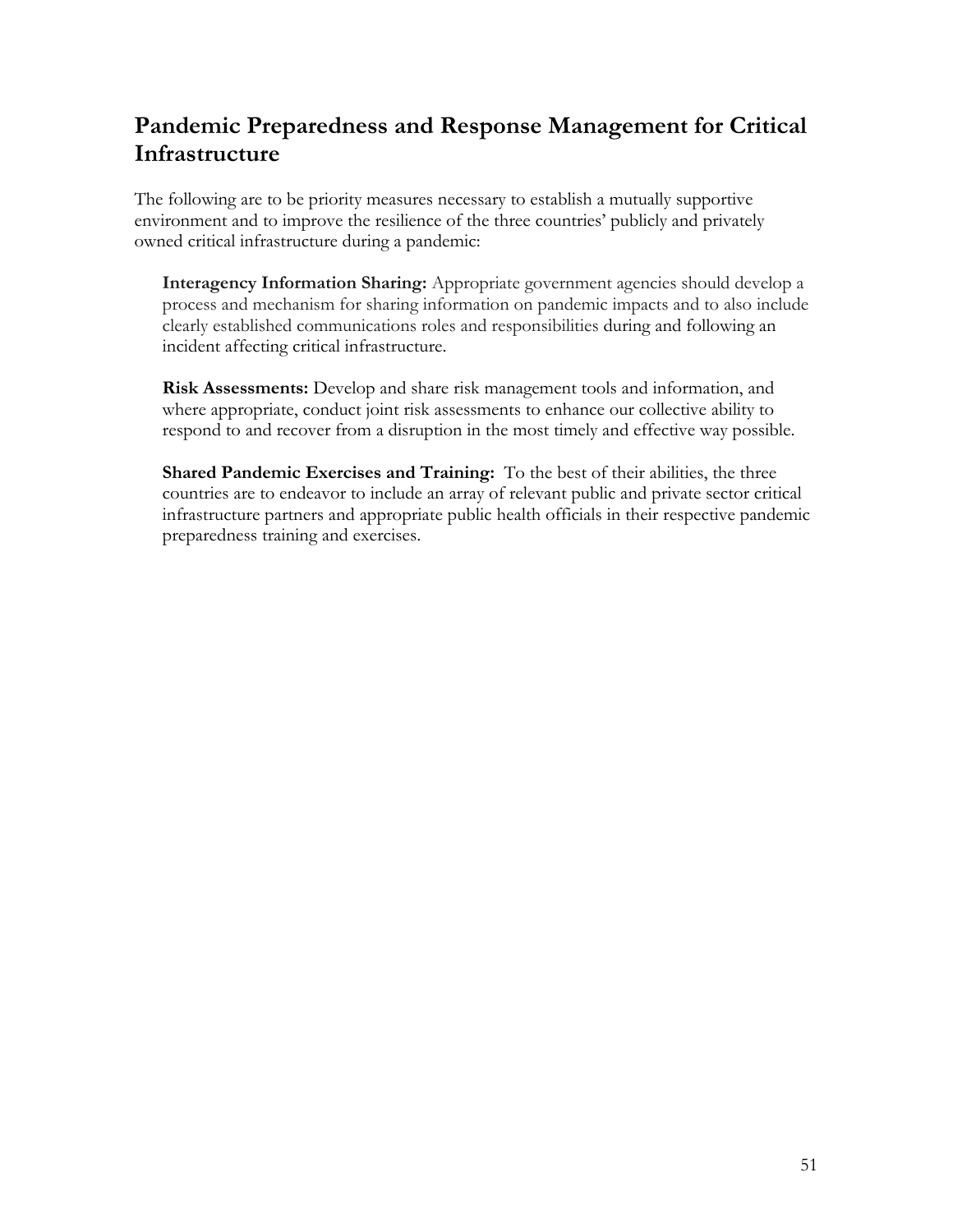# **ANNEX I: TERMS OF REFERENCE FOR THE NORTH AMERICAN SENIOR COORDINATING BODY AND THE HEALTH SECURITY WORKING GROUP**

# **I. North American Senior Coordinating Body (SCB)**

## **Overview and Mission**

Under the North America Leaders Summit (NALS) cooperation framework, Canada, Mexico, and the United States established the SCB, composed of senior officials at the Under Secretary, Assistant Secretary, Assistant Deputy Minister level, or its equivalents from the Federal Departments or Ministries of health, animal/agriculture, homeland security/public safety, and foreign affairs. The SCB is established to:

- Serve as the senior level contact group in the event of an outbreak of animal influenza with human pandemic potential, and/or other novel strains of human influenza outbreaks;
- Create a high-level forum to discuss and facilitate trilateral collaboration on animal and pandemic influenza preparedness; and,
- Oversee the activities of the Trilateral Health Security Working Group (HSWG).

### **Objectives**

- Advise their respective Ministers or Secretaries on emergency preparedness for and response to pandemic influenza;
- Identify and prioritize activities, gaps or areas of collaboration to enhance North American preparedness for pandemic influenza;
- Serve as the senior level interaction group in the event of novel influenza outbreak or influenza pandemic;
- Promote cross-sectoral collaboration of preparedness activities (e.g. human health, animal health and agriculture, homeland security, and foreign affairs sectors); and
- Oversee the activities of the HSWG and ensure timely development, appropriate coordination, and completion of the *NAPAPI Implementation Actions*, to the extent consistent with applicable law.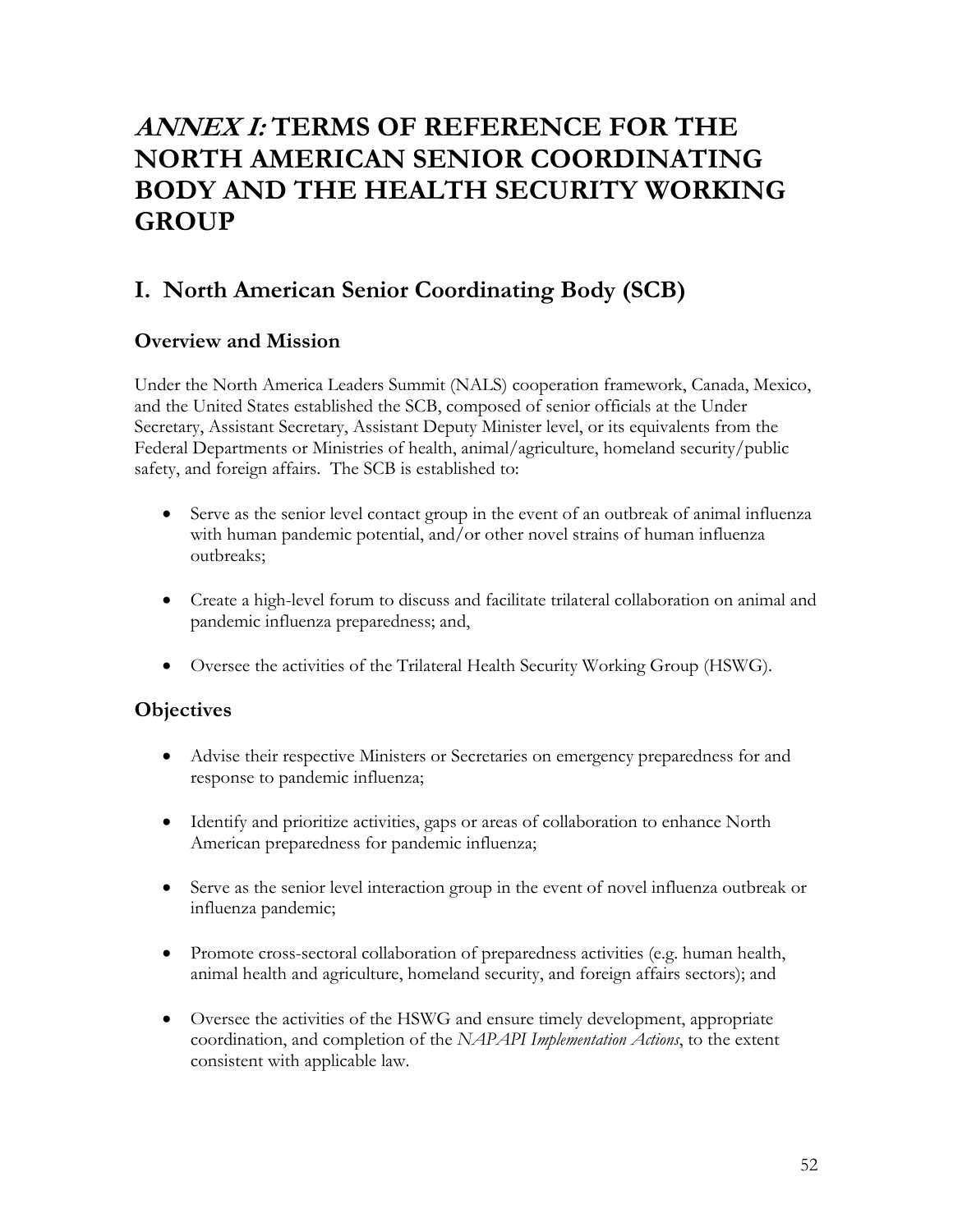## **Organizational Structure**

### **Membership**

Senior officials at the Under Secretary/Assistant Secretary/Assistant Deputy Minister level (or its equivalents) from the following departments and agencies:

#### *Canada*:

Public Safety Canada Public Health Agency of Canada Canadian Food Inspection Agency Foreign Affairs and International Trade Canada

### *Mexico:*

Secretariat of Health (Secretaría de Salud) Secretriat of Governance (Secretaría de Gobernación) Secretariat of Agriculture, Liverstock, Rural Development, Fisheries and Food (Secretaría de Agricultura, Ganadería, Desarrollo Rural, Pesca y Alimentación) Secretariat of Foreign Affairs (Secretaría de Relaciones Exteriores)

### *United States:*

Department of Health and Human Services Department of Homeland Security Department of Agriculture Department of State

*Ad hoc* representatives from other departments or agencies such as the defense, commerce and transportation sectors may be invited to join meetings as needed.

### Chair

The Chair of both the SCB and of the HSWG is held concurrently by the same country. The Department, Agency, or Ministry holding the chair should be determined according to the emergency management structures in each participating country. The chair rotates among the three countries annually, with each chair serving for one year.

#### Administrative Support

The chairs of the HSWG provide administrative and logistical support for the SCB.

### Frequency of Meetings

Meetings should be held twice a year or as called by the chairs on an as-needed basis. The meetings may be held in person, by video conference, or by teleconference.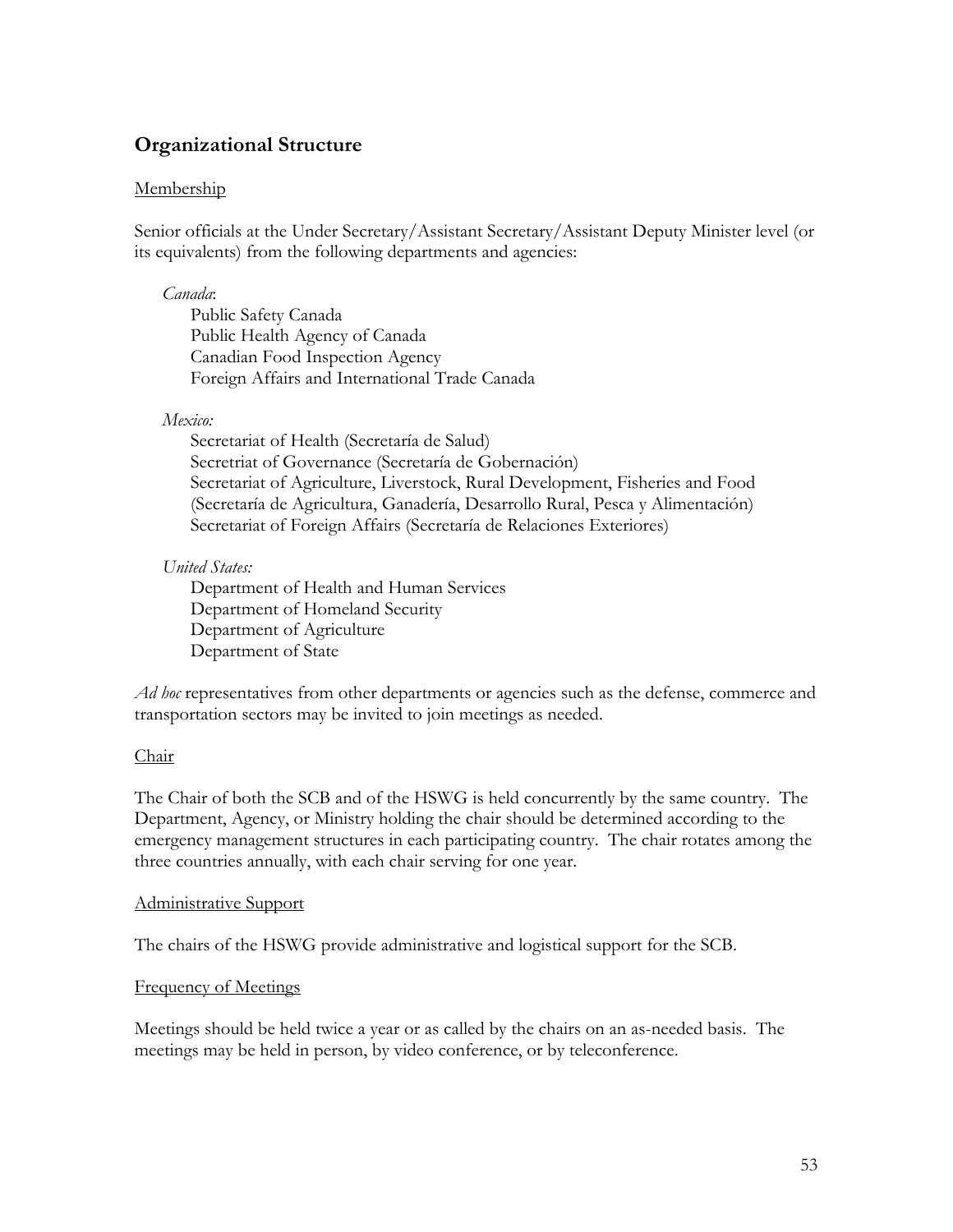# **II. North American Health Security Working Group (HSWG)**

## **Overview and Mission**

The HSWG is established under the SCB and composed of policy and technical subject matter experts from the health, agriculture, security, and foreign affairs sectors from Canada, Mexico, and the United States.

The HSWG is expected to develop and execute a comprehensive, coordinated and evidencebased approach to plan for and respond to public health emergencies caused by novel influenza outbreaks and pandemic influenza.

Collective efforts under the HSWG should enable the execution of activities to improve public health capacities and facilitate information-sharing in North America based on the best available science, sound federal government policies, and the legal support needed to enhance cross-border mutual assistance arrangements, protocols, and/or agreements for response to public health emergencies of international significance or mutual interest.

## **Objectives**

- Advise the SCB on emergency preparedness for and response to pandemic influenza;
- Serve as the technical and policy level interaction group in the event of novel influenza outbreak or influenza pandemic;
- Develop and complete, to the extent consistent with the legal authorities of the participating Departments and Agencies, the *NAPAPI Implementation Actions* and coordinate with other Departments and Ministries, as appropriate, regarding the development and completion of implementation actions, particularly those that may affect matters within their areas of responsibility;
- Provide administrative and logistical support for the SCB; and
- Supervise the creation and activities of the animal health, border measures, and any *ad hoc* sub-working groups.

## **Organizational Structure**

### Membership

*Canada:*  Public Safety Canada Public Health Agency of Canada Canadian Food Inspection Agency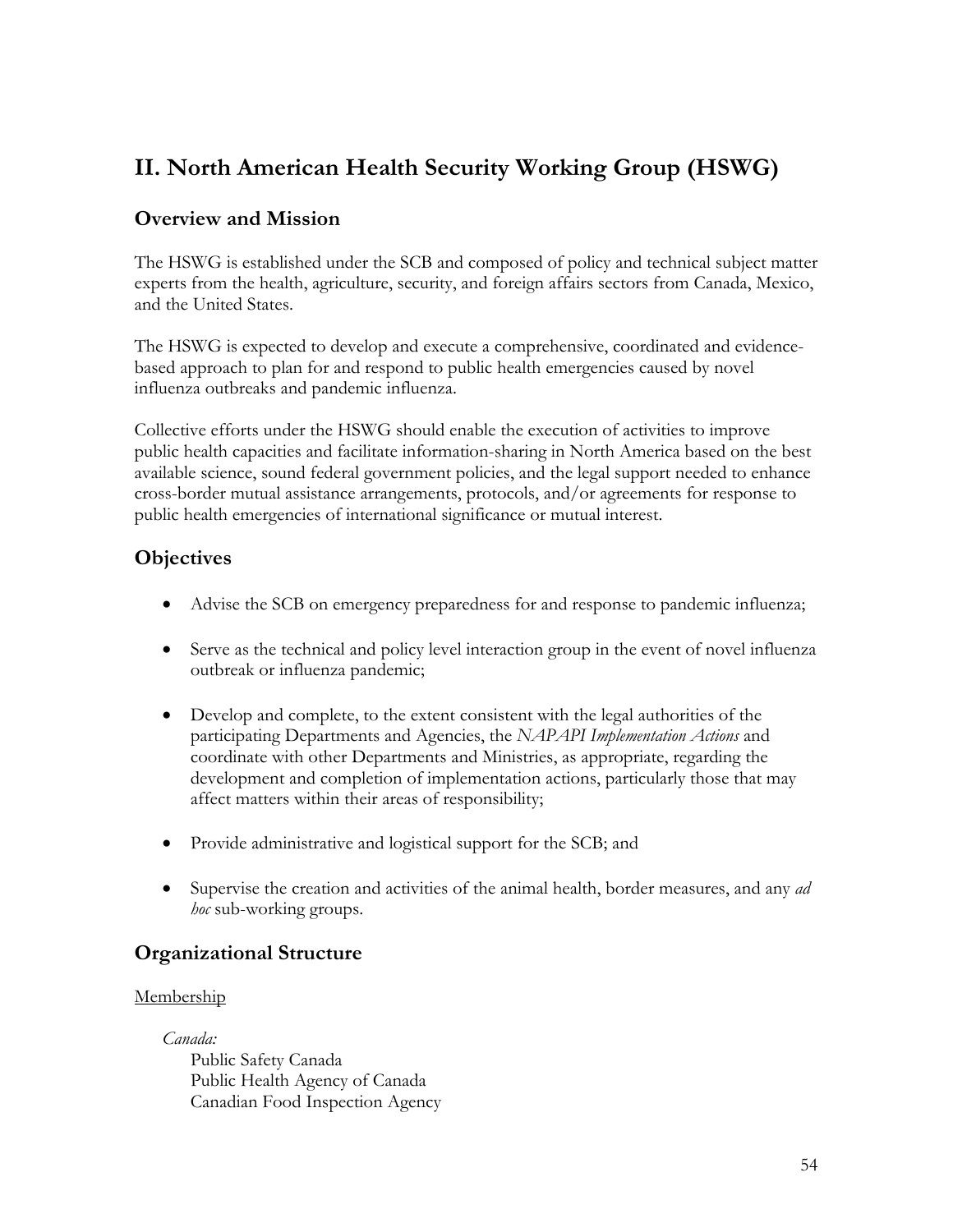Foreign Affairs and International Trade Canada

### *Mexico:*

Secretariat of Health (Secretaría de Salud) Secretariat of Governance (Secretaría de Gobernación) Secretariat of Agriculture, Liverstock, Rural Development, Fisheries and Food (Secretaría de Agricultura, Ganadería, Desarrollo Rural, Pesca y Alimentación) Secretariat of Foreign Affairs (Secretaría de Relaciones Exteriores)

### *United States:*

Department of Health and Human Services Department of Homeland Security Department of Agriculture Department of State

It is intended that *ad hoc* representatives from other departments or agencies such as the defense, commerce and transportation sectors be invited to join meetings when issue within their areas of expertise are being considered.

### Chair

The HSWG is to be chaired or co-chaired by representatives of appropriate government departments/agencies or ministries as established according to each country's emergency management structure. The chair rotates among the three countries annually, with each chair serving for one year. Where deemed appropriate by that country, the chair may involve cochairs established between more than one government department, agency, or ministry.

### Administrative Support

The country holding the HSWG chair should provide a point of contact for administration of the SCB and HSWG.

### Frequency of Meetings

The Working Group intends to meet initially every other month or more often as needed during the Plan implementation. HSWG meeting summaries are to be provided to all members and should include, at a minimum: participant lists, action items, and decisions or recommendations.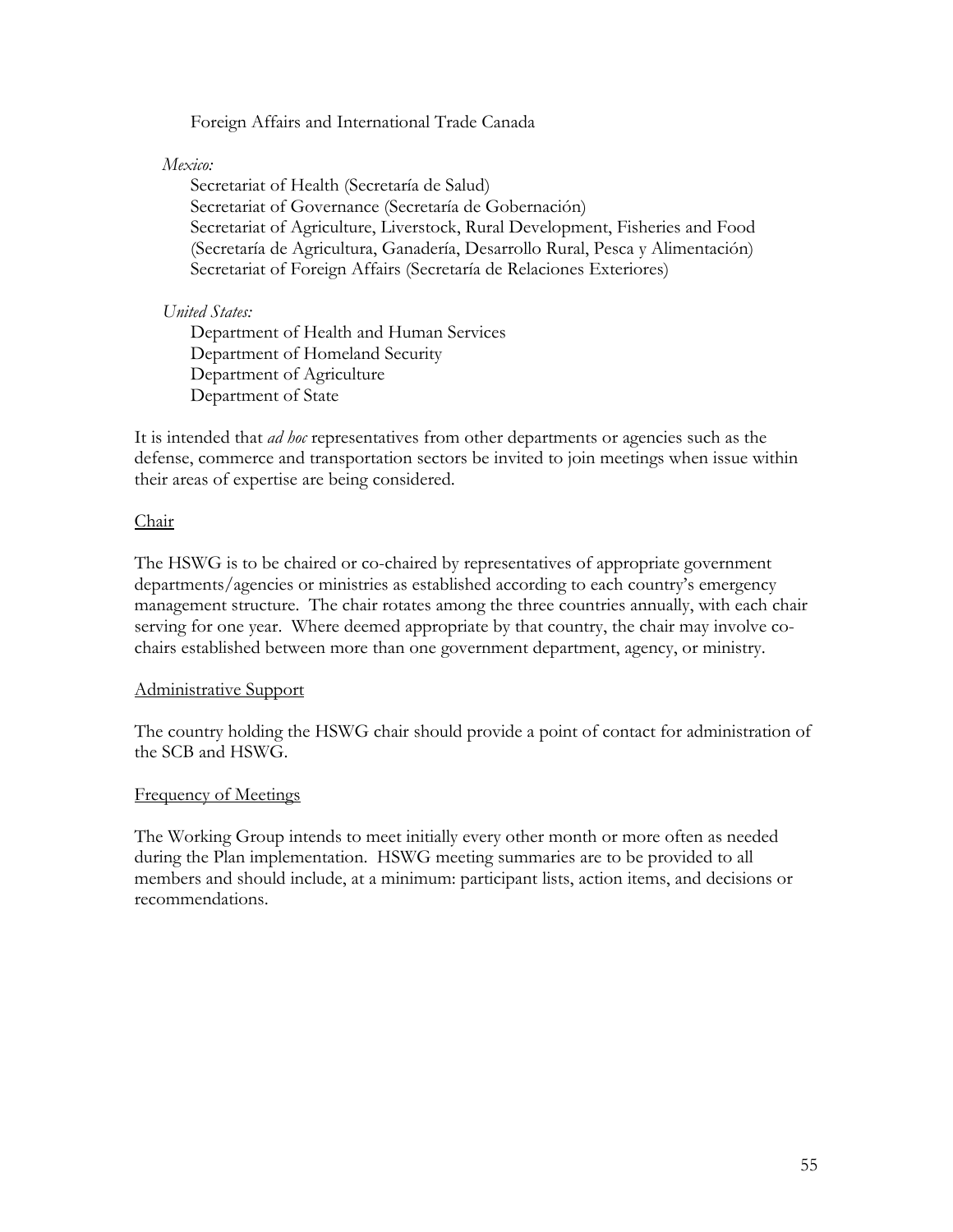# **ANNEX II: AVIAN INFLUENZA**27

Avian influenza (AI) is an infectious and contagious viral infection affecting most species of wild and domestic birds. Infrequently, the virus has been found to cross into and cause disease in unrelated species including pigs, cats, dogs, ferrets, martens and humans. Transmission of the virus from one bird to another occurs primarily through direct contact – typically through contact with respiratory secretions or feces. Airborne transmission may occur if birds are in close proximity and with appropriate air movement. Infection with the virus may result in asymptomatic birds, as is found in many waterfowl and shorebird species, or a diversity of disease manifestations, as seen in domestic poultry, varying from sub-clinical disease, mild respiratory disease and loss of egg production to an acute and highly fatal disease. Most AI viruses found in birds do not appear to pose any significant health risk to humans.

Since 1955, virtually all highly pathogenic outbreaks in domestic poultry have been attributed to viruses of the H5 and H7 subtypes. These subtypes have repeatedly demonstrated the tendency to mutate from low pathogenicity strains to highly pathogenic forms while circulating within poultry populations.

Since 2003, trade in domestic poultry and the movement of migratory birds has resulted in the spread of the H5N1 Eurasian strains to numerous countries in Asia, Africa, the Middle East and Europe. Although the number of human infections remains low, the mortality rate in those infected is high. To date, there has been no sustained, efficient human-to-human transmission of the H5N1 Eurasian strains, so direct contact with infected birds (mainly poultry) remains the greatest risk of human infection. Of particular concern is the possibility of reassortment of genetic material between human and avian influenza viruses when they simultaneously infect the same swine or human host. This reassortment could result in the formation of a new influenza virus subtype with pandemic potential.

The World Organization for Animal Health (OIE) sets international standards for the prevention, control and eradication of animal diseases of significance. It manages the "world animal health information system" based on the commitment of member countries to notify the OIE of listed "notifiable" diseases. Canada, Mexico and the United States are OIE member countries. Consistent with OIE guidelines under the *Terrestrial Animal Health Code*, each country has a legal framework that requires the suspicion of a notifiable avian influenza (NAI) virus to be reported immediately to the competent veterinary authority. Veterinary infrastructure should be sufficient so that the competent veterinary authority can isolate and characterize the avian influenza virus, immediately investigate the suspicion of disease and respond to, control or eradicate the disease. The basis of response to any detection of NAI in poultry is contained within the OIE's *Terrestrial Animal Health Code*.

 $\overline{a}$ psp.gc.ca/eic/site/spp-psp.nsf/vwapj/pandemic-influenza.pdf/\$FILE/pandemic-influenza.pdf<br>56 27 From the 2007 North American Plan for Avian and Pandemic Influenza; http://www.spp-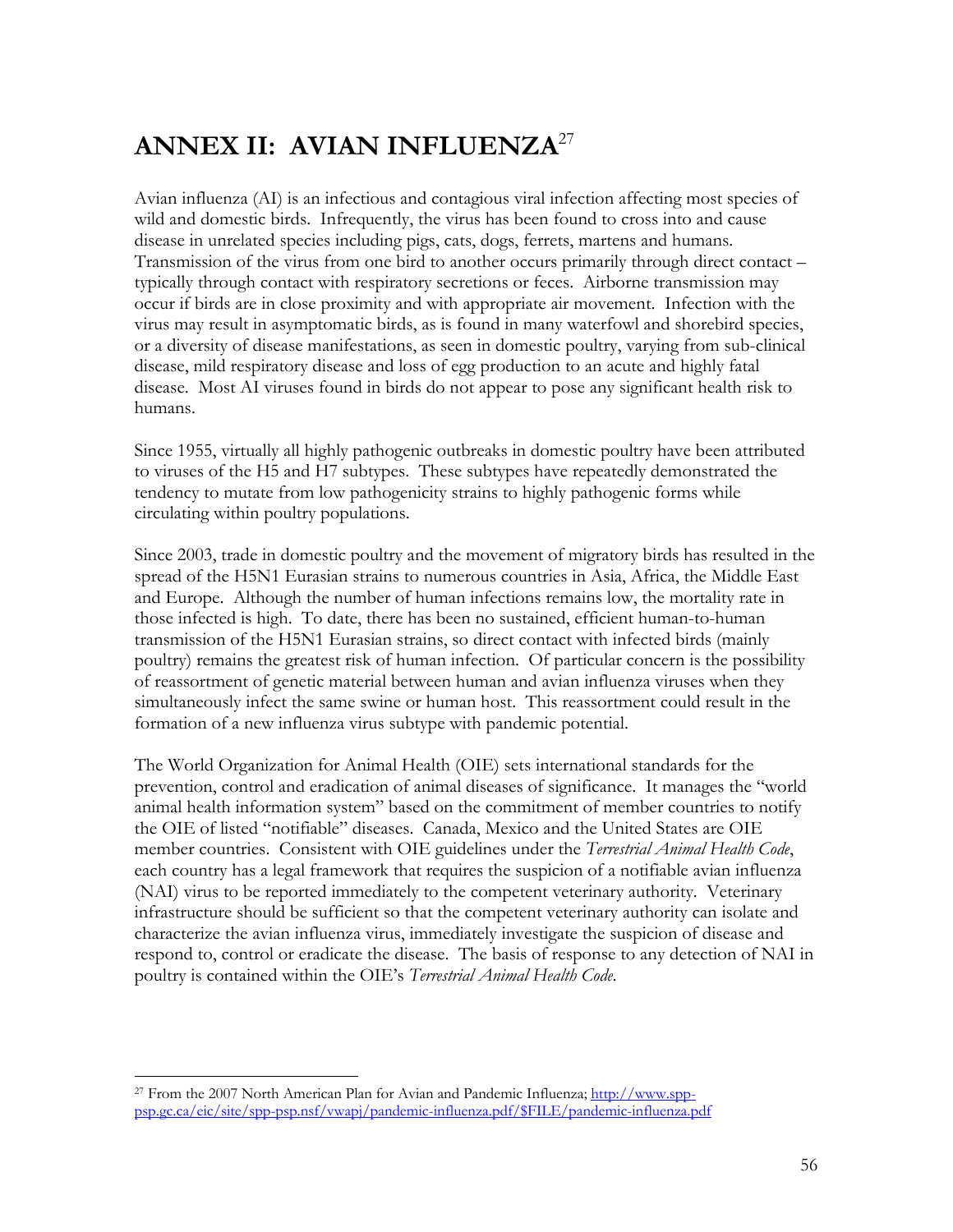## **Notifiable Avian Influenza**

The conditions under which avian influenza viruses are subject to OIE notification are set out in the OIE *Terrestrial Animal Health Code*. The competent veterinary authority of a country may choose to include more AI virus subtypes within its domestic notification protocols, but is encouraged to follow the OIE notification conditions in its dealings with its North American trading partners.

The competent veterinary authority of each country should notify its counterparts of any new NAI infections using pre-established contacts in the respective governments.

## **Zoning and Compartmentalization**

In the event of an incursion of NAI virus into North American poultry, the three countries, as WTO Members, have agreed to comply with Article 6 of the *Agreement on the Application of Sanitary and Phytosanitary Measures* (WTO SPS Agreement), including Article 6.2 which requires that WTO Members "shall, in particular, recognize the concepts of pest- or disease-free areas and areas of low pest or disease prevalence." This could entail the implementation of "zoning" or "compartmentalization,<sup>28</sup>" per OIE guidelines.

When establishing a zone or compartment, the competent veterinary authority of the affected country should clearly define and document the basis for its claim that the subpopulation is a distinct zone or compartment. It should provide for sufficient human and financial resources for the maintenance of such a zone or compartment and see that the veterinary and industry infrastructures have the required technical capacity. The birds belonging to a zone or compartment should be clearly recognizable as such and measures taken for the identification of the subpopulation should be documented in detail. Confirmation of the disease-free status of a zone or compartment should be maintained through effective monitoring as well as active and passive surveillance.

Where zoning or compartmentalization has been established for the purposes of maintaining international trade, the competent veterinary authority of the exporting country should provide the importing country with the necessary documentation to confirm that the zone or compartment is epidemiologically closed and that an appropriate surveillance and monitoring system is in place to verify its disease-free status. The competent veterinary authority of the importing country may then conduct a science-based risk assessment based on the information provided by the exporting country and provide, within a reasonable period of time, written notification to the exporting country of its recognition of the

 $\overline{a}$ 28 As stated in the current Chapter 1.3.5 of the OIE *Terrestrial Animal Health Code* – 2006, 'Compartment' means one or more establishments under a common biosecurity management system containing an animal subpopulation with a distinct health status with respect to a specific disease or specific diseases for which required surveillance, control and biosecurity measures have been applied for the purpose of international trade. 'Zone/region' means a clearly defined part of a country containing an animal sub-population with a distinct health status with respect to a specific disease for which required surveillance, control and biosecurity measures have been applied for the purpose of international trade.

<sup>(</sup>http://www.oie.int/eng/normes/mcode/en\_chapitre\_1.1.1.htm#terme\_compartiment)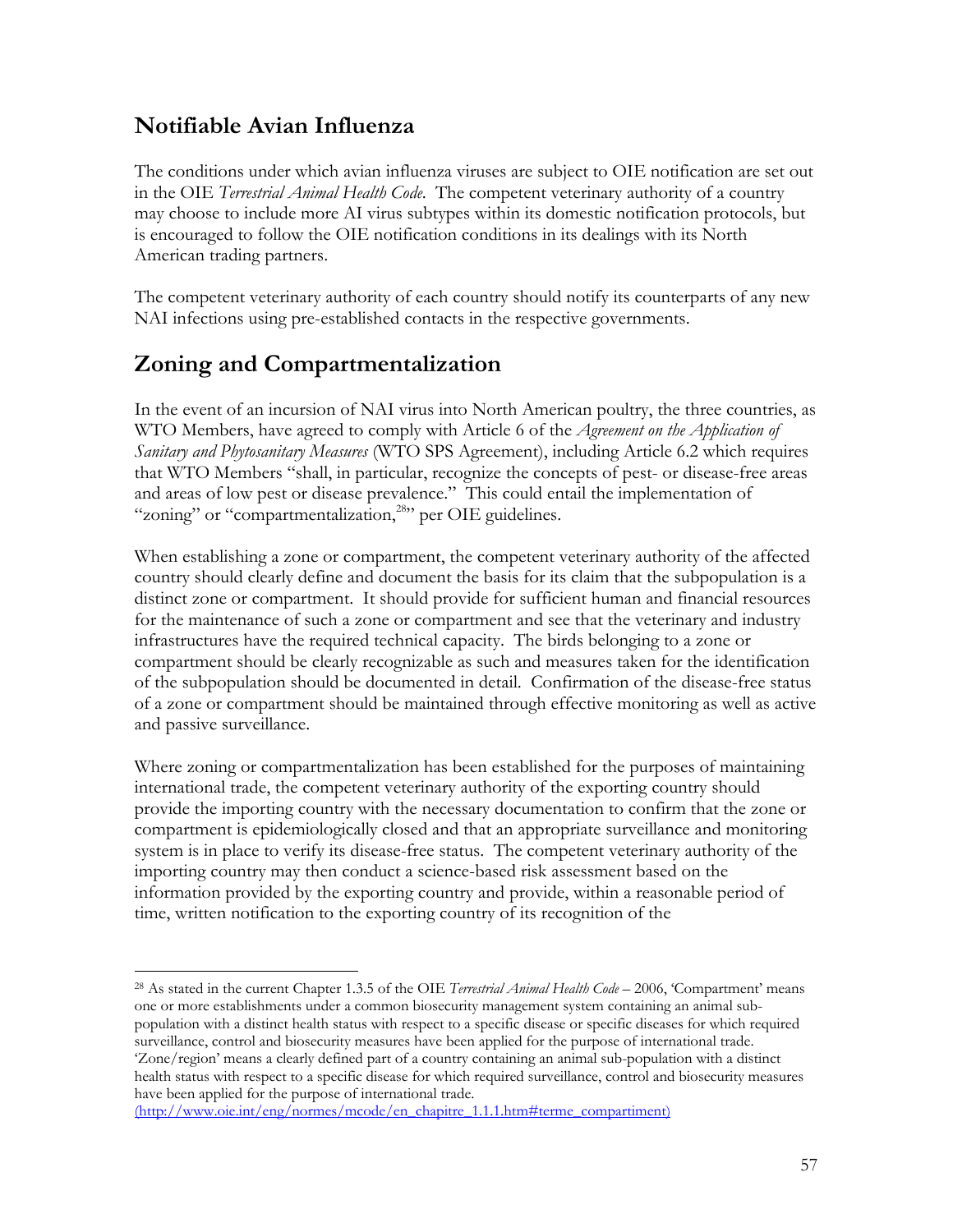zone/compartment, a request for further information or its rejection of the zone/compartment.

The following commercial poultry compartments have been identified in Canada and the United States. The commercial poultry compartments for Mexico are pending signature of the Chief Veterinary Officers' Memorandum of Understanding Regarding Compartmentalization:

- Broiler, turkey or layer breeder production flocks;
- Duck breeder and upland game breeder flocks;
- Commercial (grow out) broiler and turkey flocks (meat-type birds);
- Commercial duck and goose meat-type production flocks;
- Pullet production flocks;
- Commercial layer (table egg) flocks; and
- Commercial poultry flocks used for the production of other commercial products such as feathers (down) and *foie gras.*

# **Surveillance/Epidemiology**

Surveillance for NAI should be aimed at demonstrating the absence of NAI virus in the poultry sectors while also acting as an early detection system for incursions of NAI in poultry and highly pathogenic NAI (HPNAI) incursions in wild waterfowl. The competent veterinary authority of a country may choose to expand its surveillance program to include the identification of more AI virus subtypes than required by the OIE. The data collected should support the risk assessment process and substantiate the rationale for all biosecurity measures in place. The surveillance system should be under the direction of the competent veterinary authority in each country.

The competent veterinary authority of each country should promote the establishment of a formal and ongoing system for detecting and investigating suspected NAI infection. Procedures should be established so that all suspected cases of NAI are sampled rapidly, that the samples collected are appropriate for the species under investigation, that there is a mechanism in place to rapidly transport the samples to an approved NAI diagnostic laboratory and that the integrity of the samples is maintained at all times. The competent veterinary authority should promote the establishment of an effective system in place for the recording, managing and analyzing of diagnostic and surveillance data. Access to real-time data is of particular importance in an outbreak situation, since it will drive the control and prevention strategies. Methodologies used should be based on the best available information that is in accordance with current scientific thinking and should be fully documented, referenced to the scientific literature and supported by expert opinion. All processes should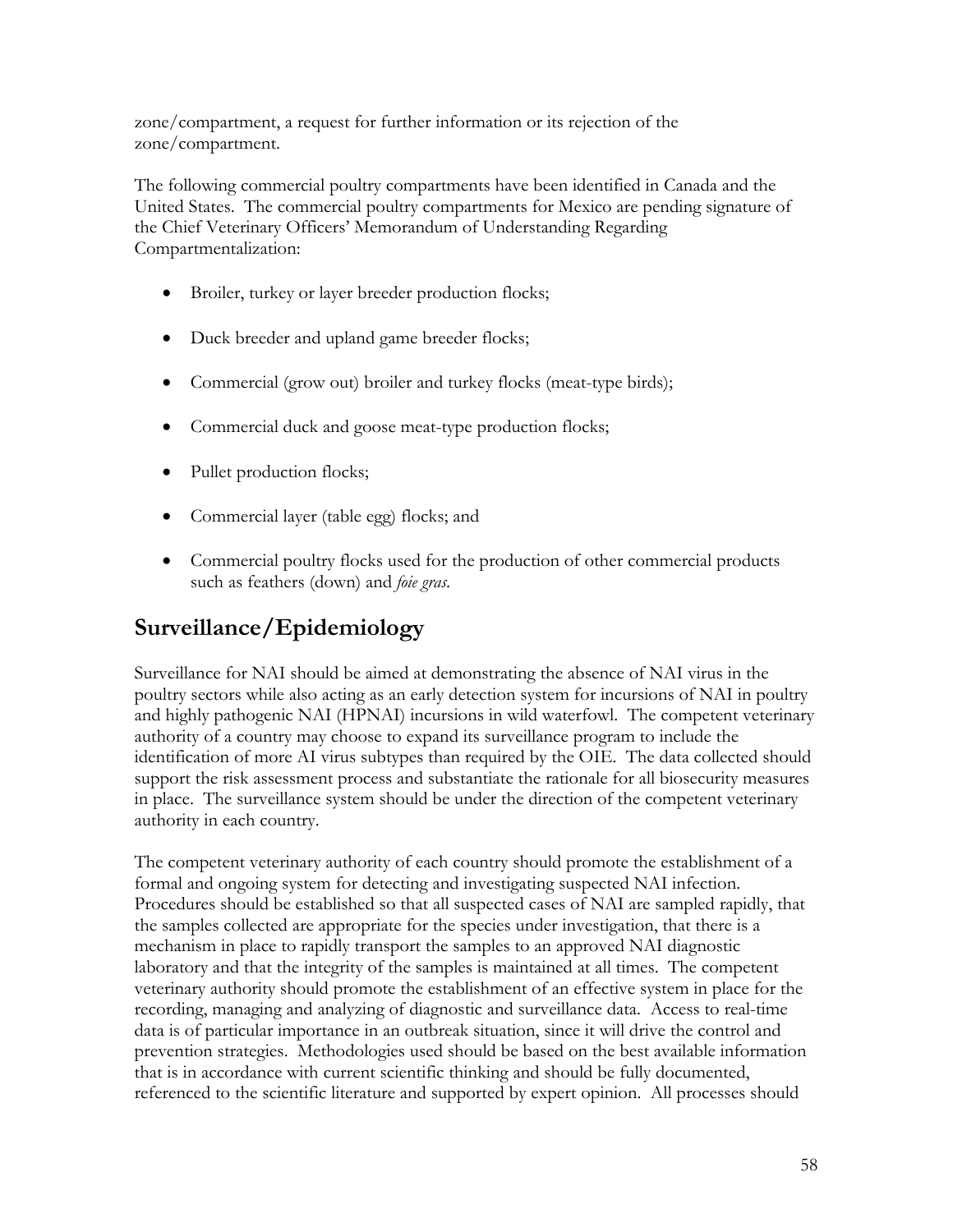be transparent for the purpose of fairness, the rationality and consistency of decision making, and to facilitate ease of understanding. The surveillance systems used should be subject to periodic auditing so that all of the systems' components are functioning according to the design criteria.

Surveillance programs should include imported poultry and birds for the pet trade, as well as birds for research and zoological display purposes.

## **Poultry Surveillance**

The surveillance program for poultry should include both active and passive data collection for all levels of the production, marketing and processing chain, and all compartments within the poultry population. Ideally, it should include all susceptible poultry species but may be targeted to poultry populations at specific risk due to types of production, contact with wild birds, trade patterns or other significant factors. Active surveillance should occur at a frequency of at least six months, or according to recognized and established national surveillance program requirements, e.g., USDA's National Poultry Improvement Plan. Surveillance methods should include both random and targeted approaches using virological, serological and clinical methods with known and validated sensitivity and specificity.

In countries, zones or compartments where vaccination has been used to prevent the spread of HPNAI, surveillance programs should utilize virological and serological testing regimens that verify the absence of AI virus circulation as set out in the OIE *Terrestrial Animal Health Code*.

## **Wild Bird Surveillance**

Effective wild bird surveillance provides an early warning system for potential or real threats that may exist in the wild bird population. Surveillance would allow an appreciation of changes in the types of AI viruses circulating in wild birds and detect any H5/H7 subtypes present that could result in the emergence of a highly pathogenic strain in domestic poultry. Advance warning would enable the poultry sector to adopt enhanced biosecurity measures and allow poultry surveillance programs to be targeted to those populations or compartments at increased risk.

The competent veterinary authority should collaborate with wildlife agencies, universities and others to increase surveillance of wild birds, with an emphasis on waterfowl and shorebirds migrating from other mainland continents. Wild bird surveillance should be conducted at least annually during the periods when the movement or entry of migratory wild birds may pose an increased risk to domestic poultry. Wild bird surveillance programs should include active and passive methodologies and should include live and dead bird sampling.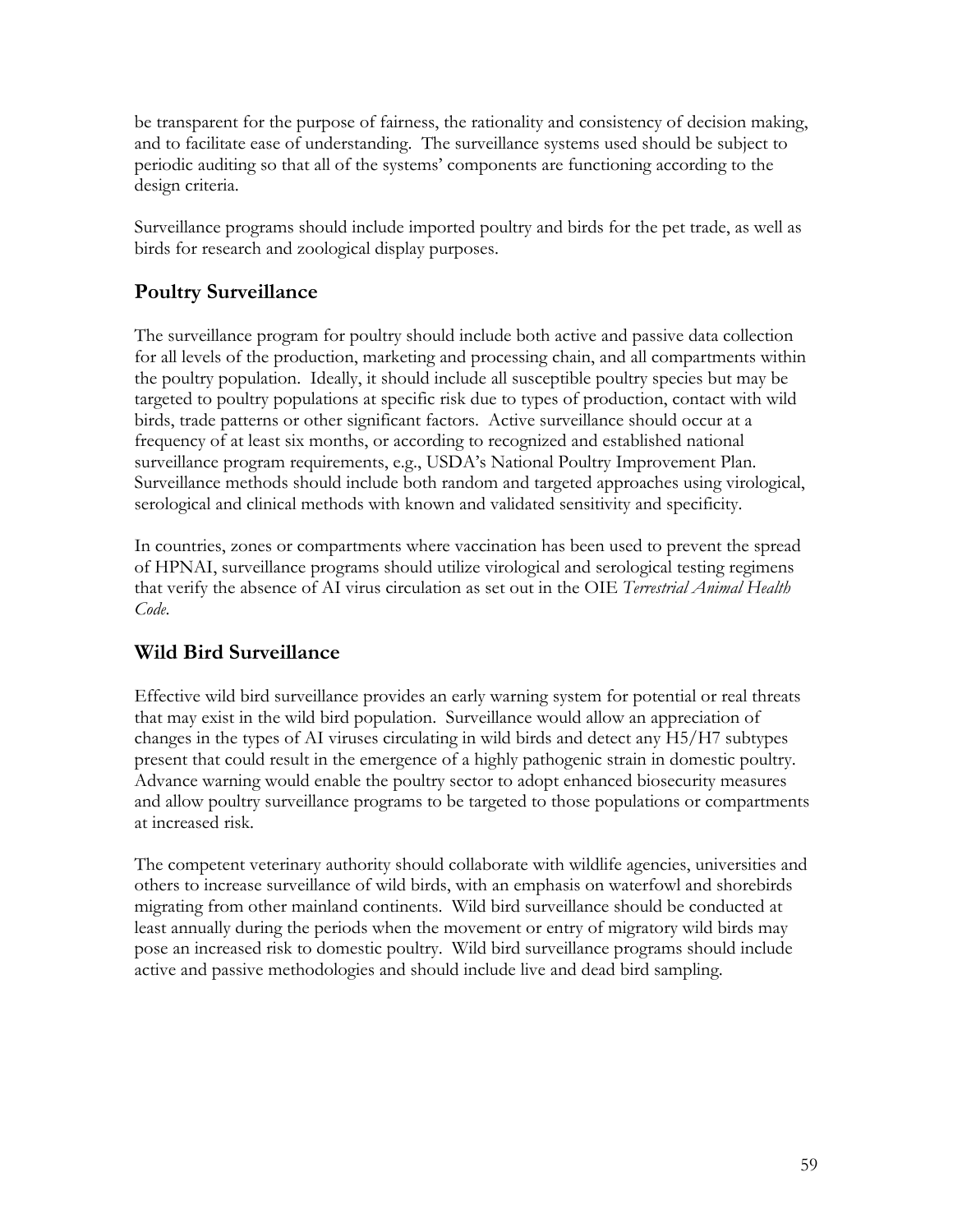# **Border Control Measures Associated with Notifiable Avian Influenza**

Each country should apply proper and proportional import health measures when NAI is confirmed and reported. These measures are intended to maintain the animal health status of the importing country while minimizing the impact on the trade of poultry, poultry products and other products from avian species among Canada, Mexico and the United States. Import measures applicable to NAI should be based on the OIE *Terrestrial Animal Health Code*, including chapters on NAI and Zoning and Compartmentalization, and consistent with the WTO Agreements, particularly the WTO SPS Agreement and the NAFTA, particularly Chapter Seven, Part B (Sanitary and Phytosanitary Measures).

To enable a common approach that is both consistent and uniform among the countries, Canada, Mexico and the United States recognize that conditions for regional trade should be established to minimize unnecessary trade disruptions among the three countries. This is reflected in the understanding entitled *Guidelines for Providing "Assistance" under the North American Plan for Avian and Pandemic Influenza* and was signed by the Chief Veterinary Officers of the three countries in 2010, contained in Annex III.

The competent veterinary authorities in each country should establish links with their respective border control agencies to develop procedures to control legal imports and to detect illicit imports.

When a highly pathogenic variety of avian influenza exists outside North America, each of the three countries should enhance inspection methods to detect illicit trade in animals and commodities from the affected countries. Regulatory enforcement information related to the detection of illegal trade should be shared among Canada, Mexico and the United States.

# **Laboratory Practices**

The laboratories conducting testing for the avian influenza virus should be authorized or certified by the country's Reference Laboratory to perform these test methods, and should follow the tests and procedures recommended in the OIE *Manual of Diagnostic Tests and Vaccines for Terrestrial Animals*. These include serological tests, virus identification/isolation and virus characterization. Reporting to OIE should be based on the "recognized standard," which includes virus isolation, complete subtyping of any H5/H7, the genetic sequencing of the hemagglutinin (HA) cleavage site and Intravenous Pathogenicity Index (IVPI) testing in chickens. All viral isolations and characterizations should be confirmed at a Reference Laboratory.

Procedures should be developed so that adequate supplies of diagnostic materials/reagents are available in the event of an NAI outbreak. These procedures should include provisions for the import/export of diagnostic materials/reagents among Canada, Mexico and the United States, as well as contingencies for the rapid cross-border movement of diagnostic specimens and isolates.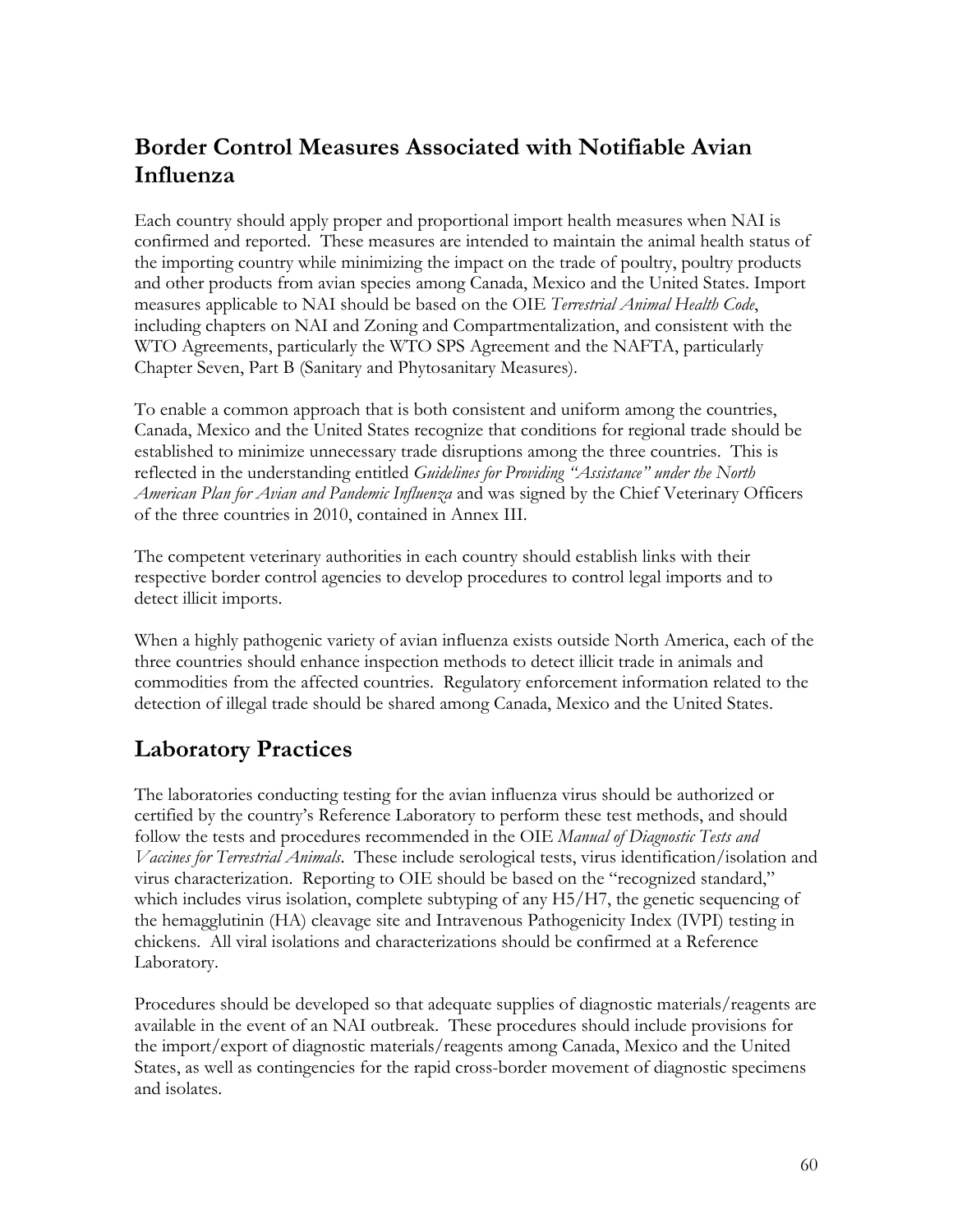Harmonization efforts under the NALS among animal health, avian-influenza-virus testing laboratories in the three countries should continue to evaluate needs for diagnostic improvements in tests used for the diagnosis of avian influenza. Linkages should be established/strengthened between the animal health and the public health laboratory systems in each country to improve the exchange of information and to enhance public health surveillance. Information technologies should be examined to identify opportunities that would enhance rapid data transfer.

# **Avian Influenza Vaccines**

Vaccination is recognized as a valuable tool and as part of an overall comprehensive management strategy to control and eradicate avian influenza in the affected and at-risk avian populations. Although vaccination has been shown to increase resistance to infection and reduce virus shedding, it is understood that the virus is still able to infect and replicate in clinically healthy vaccinated birds. Countries employing vaccination should be able to differentiate infected from vaccinated animals, or determine the absence of NAI virus through comprehensive surveillance programs that include environmental sampling, in accordance with the OIE *Manual of Diagnostic Tests and Vaccines for Terrestrial Animals*.

Each country should develop and implement a vaccination strategy that is effective within the scope of its disease control methodologies. This strategy should include a reliable system of monitoring and surveillance to identify rapidly any serious problems arising from the use of vaccines.

The competent veterinary authorities of the three countries intend to develop protocols to harmonize the circumstances under which vaccines would be employed. International arrangements or agreements should be developed to provide for an adequate supply of avian influenza vaccine in the event of a North American outbreak, including a mechanism for the rapid cross-border movement of vaccines.

## **Personnel**

The three countries should regularly assess the capacity of their operational and laboratory systems provide for sufficient capacity for the performance of routine surveillance as well as of expanded surveillance during NAI isolation in domestic poultry or wild birds. The competent veterinary authority should have emergency disease response contingency plans in place and the capacity to deploy properly trained staff to manage and direct disease eradication and control measures when required.

The three countries may seek the assistance of staff with skills and experience from international sources to respond to an avian influenza outbreak. Contingency plans to expand the available resource base should be in place in the event that current resources are exceeded, and should be shared among Canadian, Mexican and United States veterinary authorities. Procedures that would allow rapid entry and deployment of emergency responders across international, provincial and state jurisdictional boundaries should be considered within the contingency plans of each country. The competent veterinary authorities should identify and address barriers to the movement of animal health/veterinary personnel across international,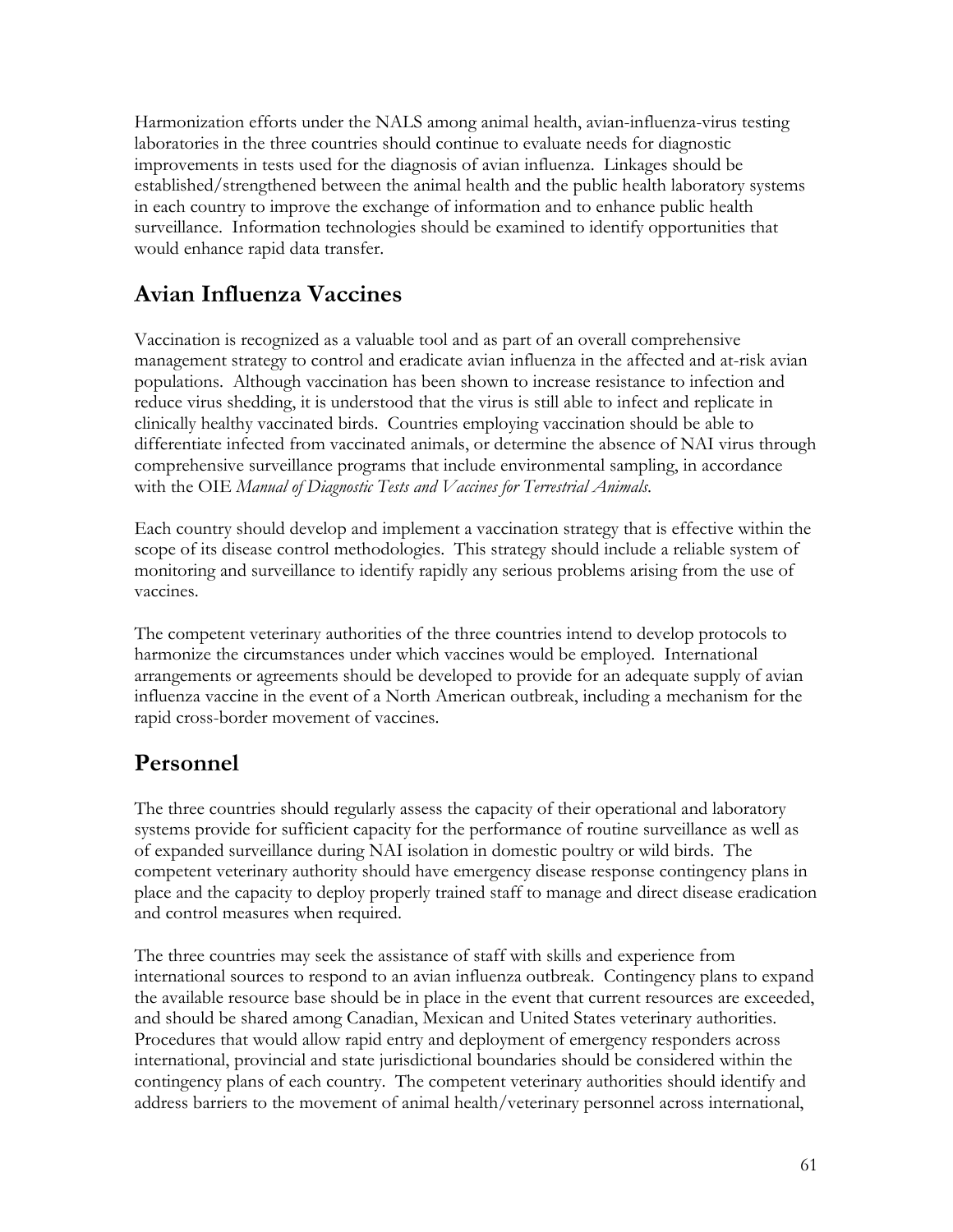provincial and state jurisdictional boundaries. Countries should have well-developed health and safety protocols for personnel that may be exposed to the virus, including the use of influenza vaccines and antiviral medications where necessary. Contingencies should include the possibility of exposure to NAI strains, which have the potential to result in human-tohuman transmission.

# **Avian Health Information Sharing and Notification**

The three countries should strive for open communication and sharing of information regarding the occurrence of NAI virus in domestic poultry so that proper, responsible and proportional import health measures can be applied by each country when NAI virus is confirmed and reported. When requested, Canada, Mexico and the United States intend to share with one another information on their isolates of NAI virus in poultry and highly pathogenic avian influenza (HPAI) virus in wild birds, and in birds other than poultry. Confirmation of NAI should include virus isolation, H5/H7 complete subtyping and genetic sequencing of the HA cleavage site of the HA protein. Notifications of any NAI should follow OIE guidelines as well as chief-veterinary-officer-to-chief-veterinary-officer formal arrangements, and should occur between the corresponding import/export staff of each country. These notifications should minimize the impact such measures would have on the trade of poultry, poultry products and other products from avian species among the countries.

# **Avian and Human Health Interface**

The emergence of the highly pathogenic H5N1 viruses has demonstrated the potential zoonotic impacts of certain strains of HPAI viruses given a coincident combination of epidemiologic factors – susceptible host, agent and environment – according to the principles of the epidemiological triad. Two of the most effective methods of protecting human populations from exposure to NAIs are by prevention and control of any exposure to domestic poultry of NAIs and by rapid containment and eradication of NAI-infected birds should an introduction occur. Prevention of domestic poultry exposure can be best achieved through the implementation of comprehensive surveillance programs, biosecurity protocols and adoption of effective import controls. Prevention of human exposure can be best achieved by adopting procedures to protect the health of individuals working in environments where HPAI virus may be found and by organizing public education programs on the importance of good hygiene and sanitation practices. Human health authorities should develop contingency plans that identify the risk to human health of low pathogenicity and highly pathogenic avian influenza viruses in wild and domestic birds, and should adopt appropriate response measures to manage the potential risks for the human population at risk.29

Human health authorities in Canada, Mexico and the United States should share best practices in occupational health, infection control and personal protective measures to reduce potential risk to human populations.

 $\overline{a}$ 29 The Public Health Agency of Canada has developed guidelines entitled "Human Health Issues Related to Avian Influenza in Canada," available at http://www.phac-aspc.gc.ca/publicat/daio-enia/pdf/nat-ai-guide-2006\_e.pdf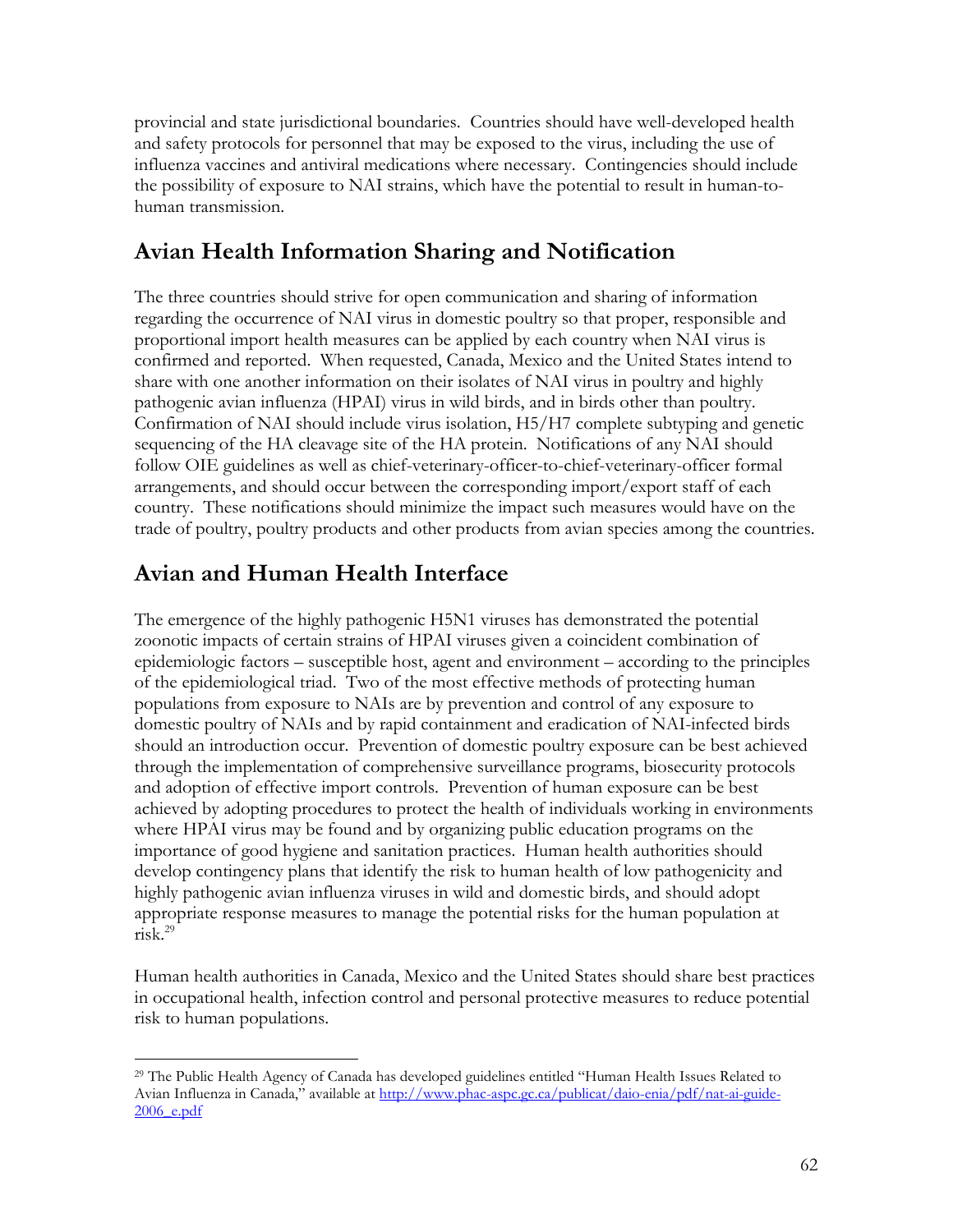The competent veterinary authorities in the three countries should establish the appropriate contacts within their respective public health sectors for the purpose of consistency in the approach to public communications. Regular meetings should be held to review the communications framework, to identify emerging issues and to share communication products, where appropriate.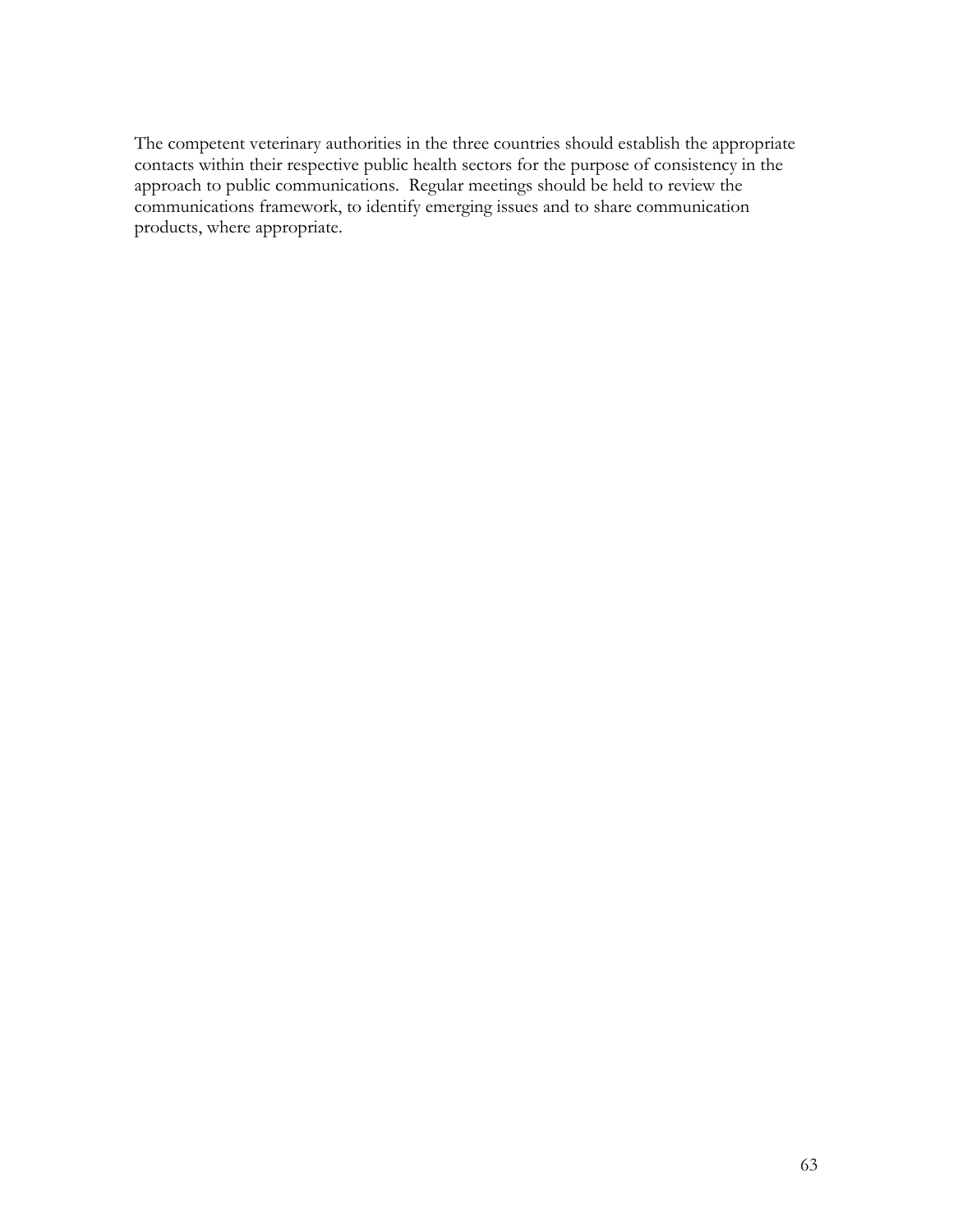# **ANNEX III: CHIEF VETERINARY OFFICERS AGREEMENT**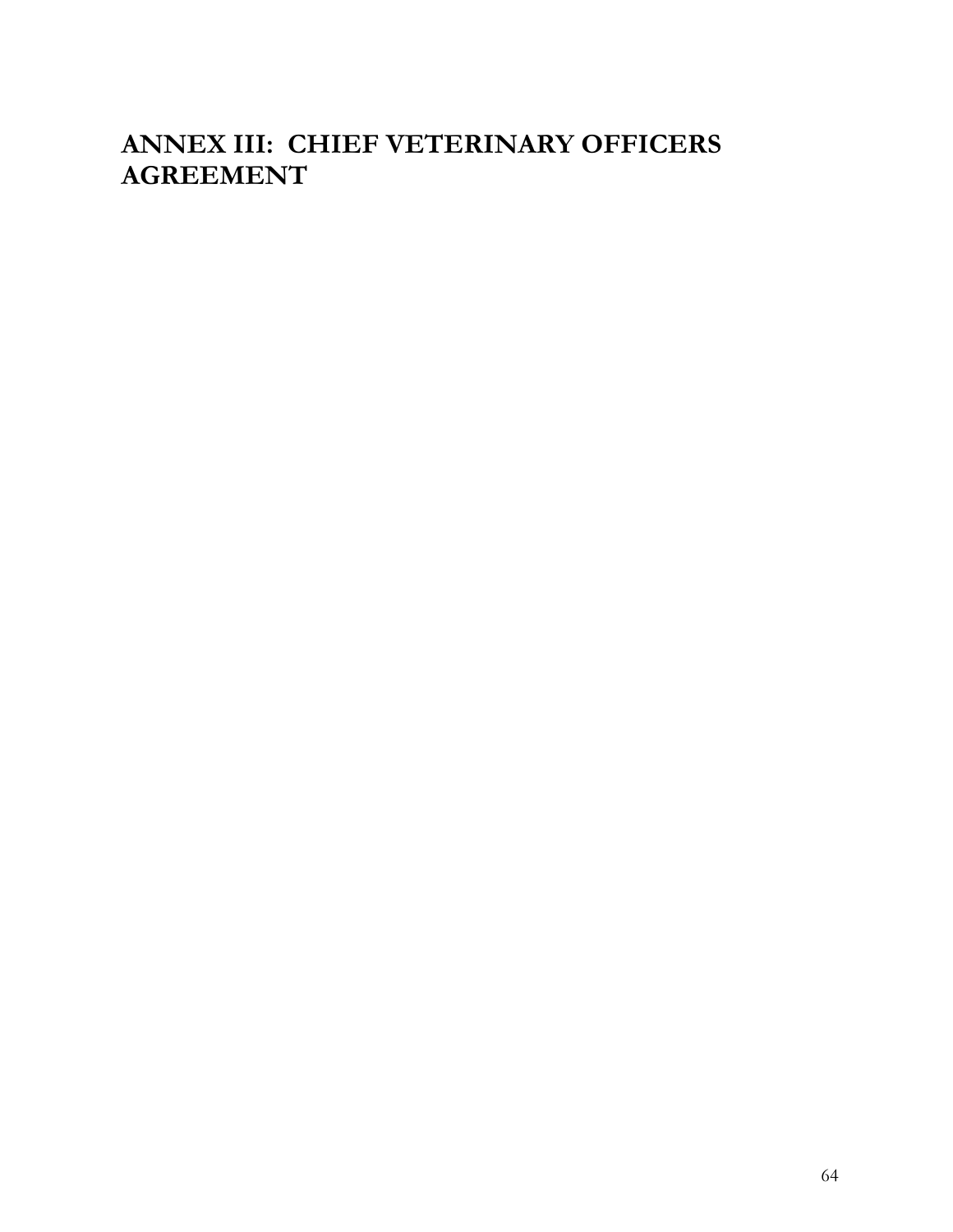

GUIDELINES FOR PROVIDING "ASSISTANCE" UNDER North American Plan *For Avian* & *Pandemic Influenza*  (A) CHIEF VETERINARY OFFICERS' ARRANGEMENT FOR SHARING OF AVIAN INFLUENZA VACCINE and (B) CONTINGENCY PLANS TO EXPAND PERSONNEL WHEN HIGHLY PATHOGENIC AVIAN INFLUENZA HAS BEEN CONFIRMED IN CANADA, MEXICO OR THE UNITED STATES<sup>1</sup>







## APRIL2009

<sup>&</sup>lt;sup>1</sup> ANNEX 1 Chapter 3 Avian Influenza Tasks A + B from Major Tasks from North American Plan For Avian & Pandemic Influenza (August 2007), pg., 34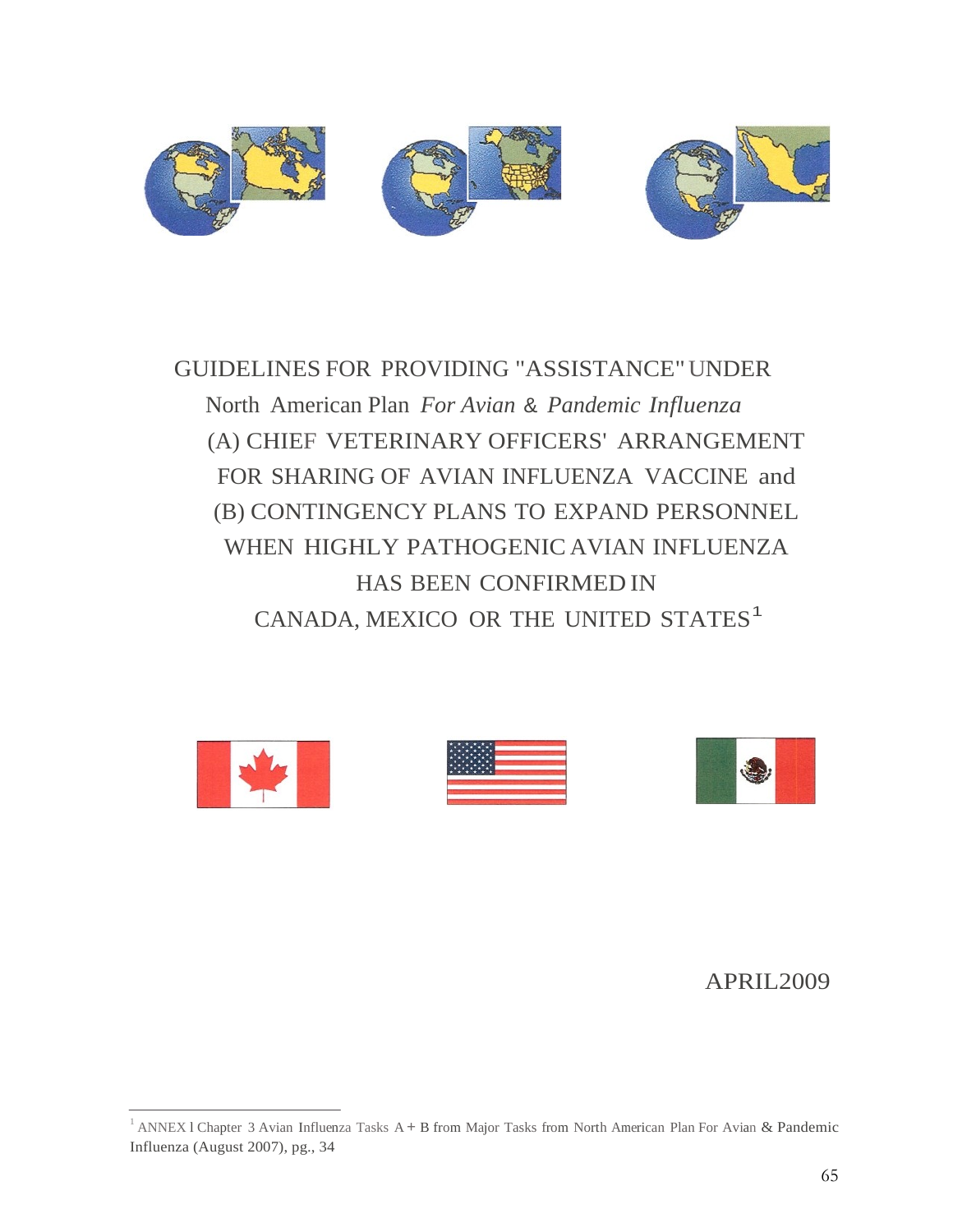### Forward

The "North American Plan *For Avian* & *Pandemic Influenza"* was developed as part of the Security and Prosperity Partnership of North America in August 2007. Annex 1listed "Major Tasks"in accordance with the North American Plan for Avian and Pandemic Influenza and in furtherance of the goals set forth therein. The Governments of Canada, Mexico and the United States committed to continue to work together to accomplish actions. The Annex was developed to assist the SPP Coordinating Body for Avian and Pandemic Influenza to follow-up on efforts to put the "Plan" into action.

Specific Tasks for the CFIA, USDA and Ministry of Agriculture for Mexico were:

### TASK A:

 Develop international arrangements or agreements to provide for and adequate supply of avian influenza vaccine in the event of a North American outbreak, including a mechanism for the rapid cross-border movement of vaccines

### TASKB:

• Put in place and share contingency plans to expand the available personnel resource base in the event a nation's current personnel resources are exceeded

### TASKC:

 Share best practices in occupational health, infection control and personal protective measures to reduce potential risk to human populations

Only Tasks A & B are addressed in this document.

The Deputy Administrator, Veterinary Services, USDA APIDS initiated an exchange of letters on April14, 2008 with the Chief Veterinary Officers for Canada and the USDA to make arrangements for the *Sharing of Avian Influenza Vaccine when Highly Pathogenic Avian Influenza has been Confirmed in Canada, Mexico or the United States.* Canada signed the Agreement on April 24, 2008 and Mexico on May 8, 2008. This was TASK A, sharing of vaccine. The exact text and signatures have been copied into Part A of this document.

In October 2008, the CVOs for Canada, Mexico and the United States tasked the NAAH Emergency Management Working Group to develop a mechanism to implement the sharing of personnel using the International Animal Health Emergency Reserve (IAHER) framework to which Canada and the USDA were signatories in Mary 2004. This framework has been adapted for use within North America to be agreed in October 2009.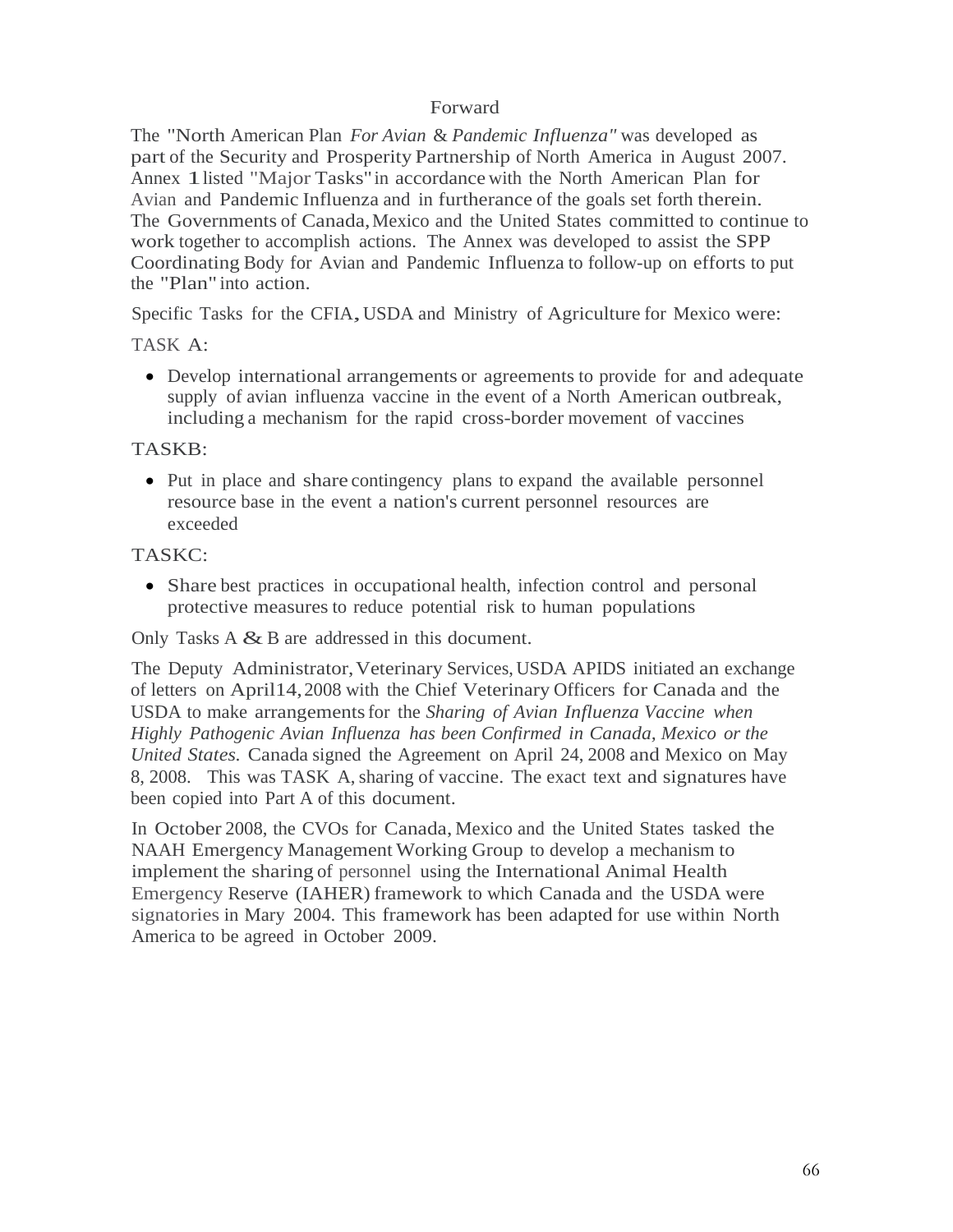**(A) CHIEF VETERINARY OFFICERS' ARRANGEMENT FOR SHARING OF AVIAN INFLUENZA VACCINE WHEN HIGHLY PATHOGENIC AVIAN INFLUENZA HAS BEEN CONFIRMED IN CANADA, MEXICO OR THE UNITED STATES** 

- CANADA THE CANADIAN FOOD INSPECTION AGENCY [CFIA];
- MEXICO MEXICAN SECRETARIAT OF AGRICULTURE, LIVESTOCK, RURAL DEVELOPMENT, FISHERIES AND FOOD [SAGARPA];

#### AND

UNITED STATES DEPARTMENT OF AGRICULTURE, ANIMAL AND PLANT HEALTH INSPECTION SERVICE [USDA APHIS]

Referred to as "the Countries" collectively and the "Country" individually

#### **PART I-INTRODUCTION**

 share resources. To ensure appropriate resources are made available as countermeasures against an 1. The Security-Prosperity Partnership provides opportunity for the United States, Mexico, and Canada to outbreak of highly pathogenic avian influenza that threatens the poultry industries, international trade, and economic health of North America, the Chief Veterinary officers of the United States, Mexico, and Canada developed a process for requesting, receiving, sharing and reimbursing each respective country's stockpiles of avian influenza vaccines.

### **PART II- GENERAL GUIDELINES**

States, Mexico, and Canada will abide by the conditions presented in this document. 2. To ensure a common approach to sharing of avian influenza vaccines among and between the Countries, movement of vaccines across borders, and re-imbursement process to replenish the respective country stockpiles of avian influenza vaccines, the Chief Veterinary Officers of the United

#### **PART III-REQUESTING STOCKPILED VACCINES**

 The consultation will include discussions regarding a decision by the respective infected Country to 3. The Chief Veterinary Officers of the United States, Mexico,and Canada will consult when a confirmed case of highly pathogenic avian influenza virus has been identified in a respective Country. vaccinate and if there will be a need for assistance<sup>2</sup> from the other Countries.

Each Country will consider the epidemiology of the spread of the disease as part of the criteria needed to make a decision to share stockpiled vaccine. The requesting Country should provide evidence such as the North American Disease Spread Model<sup>3</sup> results as well as surveillance and other epidemiologic data that support containment of the virus and justifies use of vaccine to control and eradicate the remaining infection of the disease.

Once a decision is made to share vaccines, the Chief Veterinary Officers will implement emergency operations to include rapid issuance of permits to export and waivers, if needed, to import the shared vaccines. Each Country will need to develop specific standard operating procedures for issuing permits and tracking movement of the vaccines.

### **PART IV-REIMBURSEMENT OF COSTS FOR SHARED VACCINES**

<sup>2</sup> Guidelines for providing assistance (human resources) are outlined on pg. 3 to 8 of this document  $67$ <br><sup>3</sup> The actual name of the model is North American Animal Disease Spread Model 67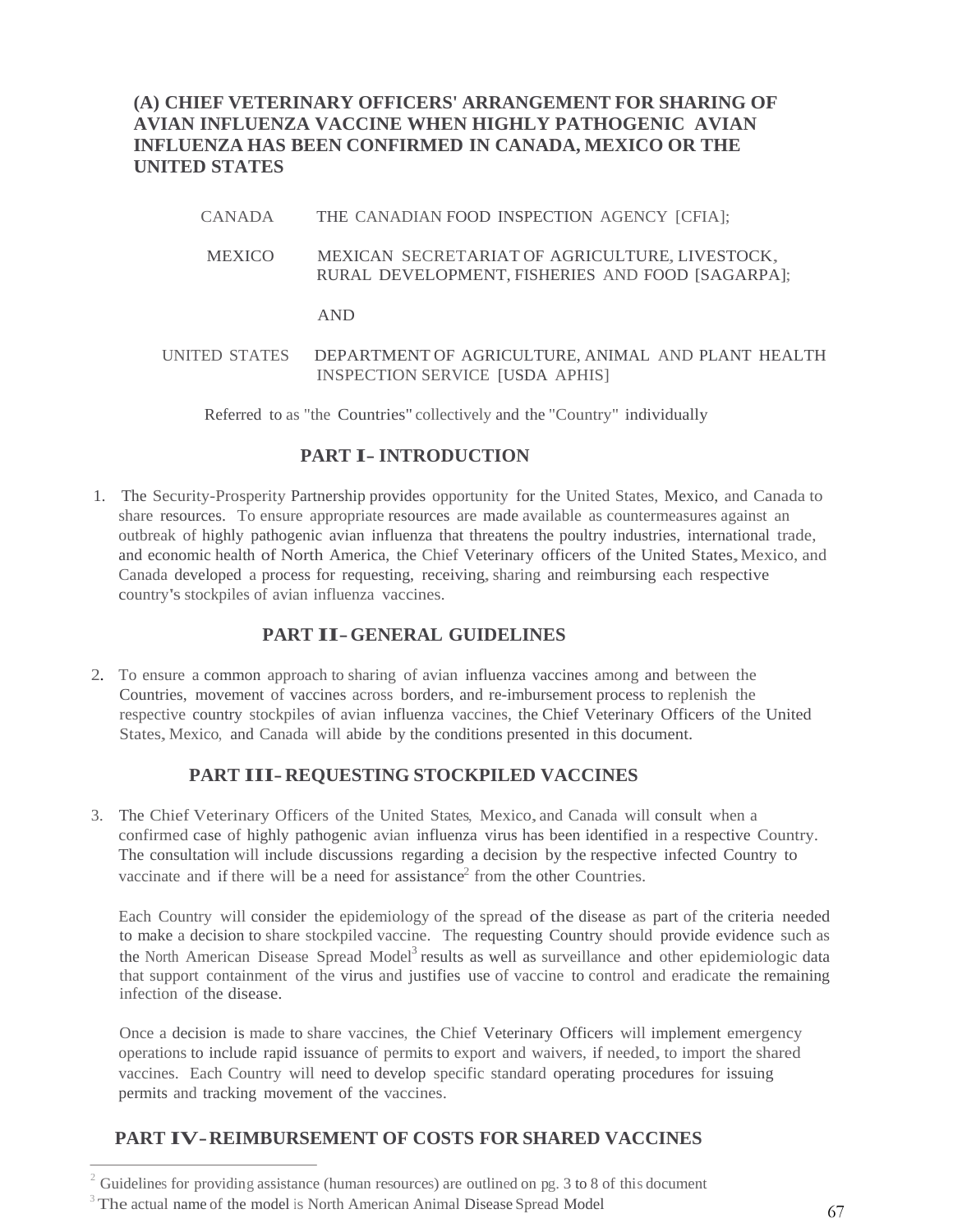4. Each Country holding avian influenza vaccines as an asset in responding to an outbreak of the disease shared vaccines. Details of how the infected and requesting Country will reimburse the donating Country will be discussed during the consultation. Following the agreed to method of reimbursement discussed in the consultation, the requesting Country will provide the donating Countries an official in their respective Country must be reimbursed for costs of purchase, storage, and shipment of all declaration of how the reimbursement will proceed including a time line for when stockpiles will be replenished.

**UNITED STATES OF AMERICA4**  United States of America Zhief Veterinary Officer<br>John R. Clifford <sub>J</sub>John R. Clifford<br>Deputy Administrator USDA, APIDS, Veterinary Services **CANADA** Francis Lord, Defuty CUO

Dr. Brian R. Evans Chief Veterinary Officer Executive Vice-President Canadian Food Inspection Agency 59 Camelot Drive Ottawa, Ontario KlA OY9

**MEXICO**

**Marde** García Dr. Francisco Chief Véterinary Officer Director of Animal Health Municipio Libre No. 377 Santa Cruz Atoyac Delegacion Benito Juarez Mexico, D.F. CP03310 MEXICO

 Clifford; later signed by Dr Lord April 24 and Dr Velarde 13 May 2008 for which signatures were copied <sup>4</sup>\*Note: text is re-formatted verbatim from a letter sent by the USDA on April 14 signed by Dr JereL Dick for Dr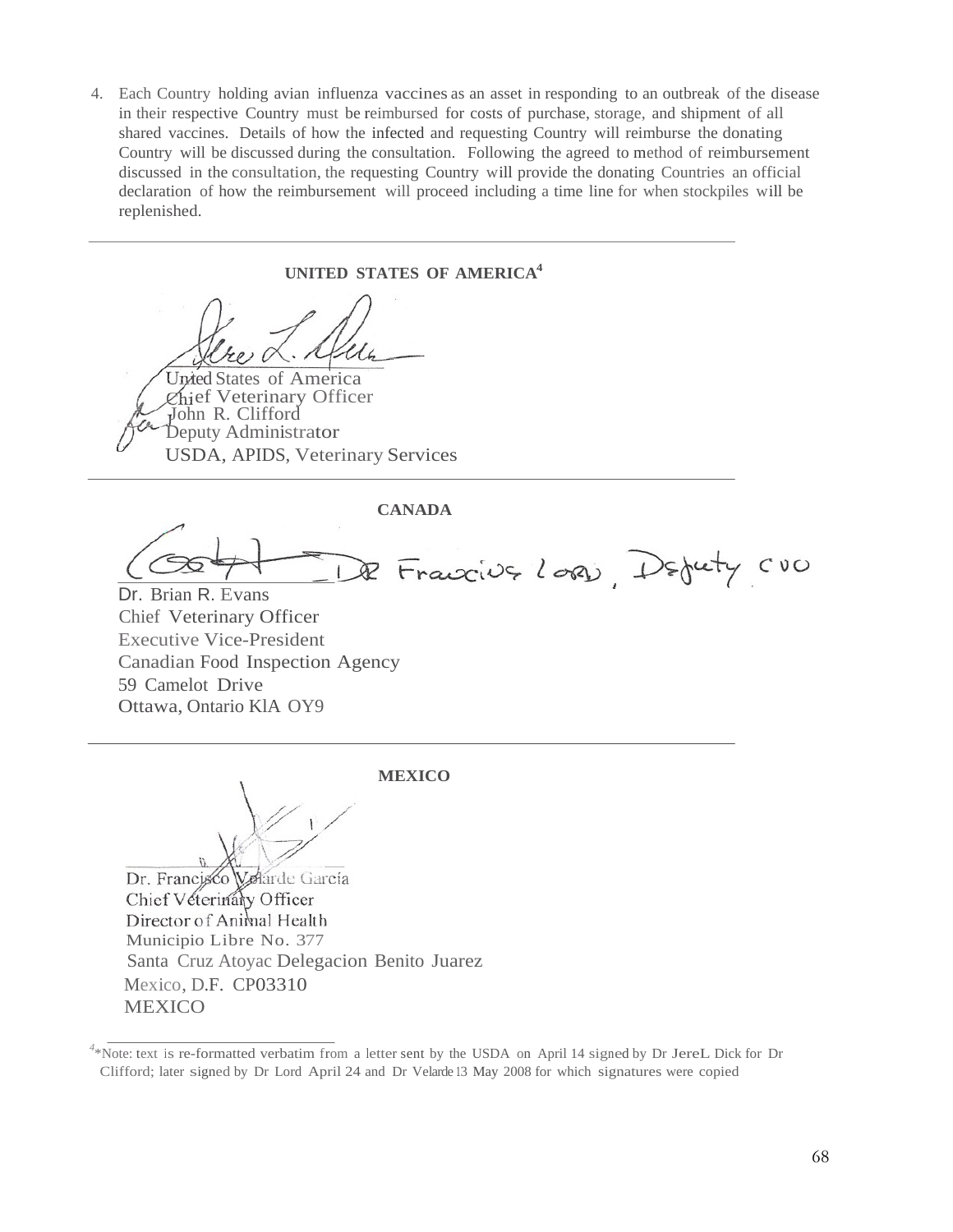### **(B) Guidelines for Implementing "ASSISTANCE" Under the CHIEF VETERINARY OFFICERS' ARRANGEMENT FOR SHARING OF AVIAN INFLUENZA VACCINE WHEN HIGHLY PATHOGENIC AVIAN INFLUENZA HAS BEEN CONFIRMED IN CANADA, MEXICO OR THE UNITED STATES**

### **RESPONSIBILITIES**

Each Country will:

- A. Designate an official representative, who will activate the CHIEF VETERINARY OFFICERS' ARRANGEMENT FOR SHARING OF AVIAN INFLUENZA VACCINE WHEN HIGHLY PATHOGENIC AVIAN INFLUENZA HAS BEEN CONFIRMED IN CANADA, MEXICO OR THE UNITED STATES [CVO HPAI ARRANGEMENT] by requesting assistance, acting as liaison and administering activities conducted under this Agreement.
- B. Implement emergency operations for dealing with highly pathogenic avian influenza.
- C. Assess the adequacy of their respective Country's veterinary resources available to deal with highly pathogenic avian influenza.
- D. Provide skilled and competent personnel to an infected Requesting Country on a mutually arranged basis. Skilled and competent personnel include, but are not limited to, Veterinarians and Veterinary Specialists, Animal Health Technicians, Laboratory Diagnosticians and Emergency Managers. Criteria for skilled and competent personnel are established by the Requesting Country.
- E. Make arrangements between the Requesting Country and the Donating Country as outlined in *Annex A.*
- F. Make arrangements as the Requesting Country as outlined in *Annex B.*
- G. Make arrangements as the Donating Country as outlined in *Annex* C.
- representative and will abide by the public service code of conduct and all regulations brought to their provide full and effective briefings on these requirements. 5. Personnel of Donating Countries are under the supervision of the Requesting Country's official attention by the responsible Requesting Country's official representative. The Requesting Country will

### **EXTENT OF COMMITMENT**

- 6. This CVO HPAI ARRANGEMENT is intended to serve as the framework for the mutual working relationship should an outbreak of highly pathogenic avian influenza occur. In the event of an emergency outbreak, a bilateral agreement will be entered into that will outline the funding and liability arrangements.
- 7. Nothing in this CVO HPAI ARRANGEMENT is intended to preclude individual Countries from providing additional assistance outside of this CVO HPAI ARRANGEMENT.

### **LIMITATIONS OF COMMITMENT**

 8. The terms and conditions of this CVO HPAI ARRANGEMENT and any continuation thereof by any Country is contingent upon the availability of funds appropriated by the legislative body or bodies of to require the Countries to obligate or transfer any funds. If fiscal resources are to transfer, the such Country in declaring an emergency response. Nothing in this CVO HPAI ARRANGEMENT is Countries are to develop a separate arrangement. Specific bilateral arrangements that may be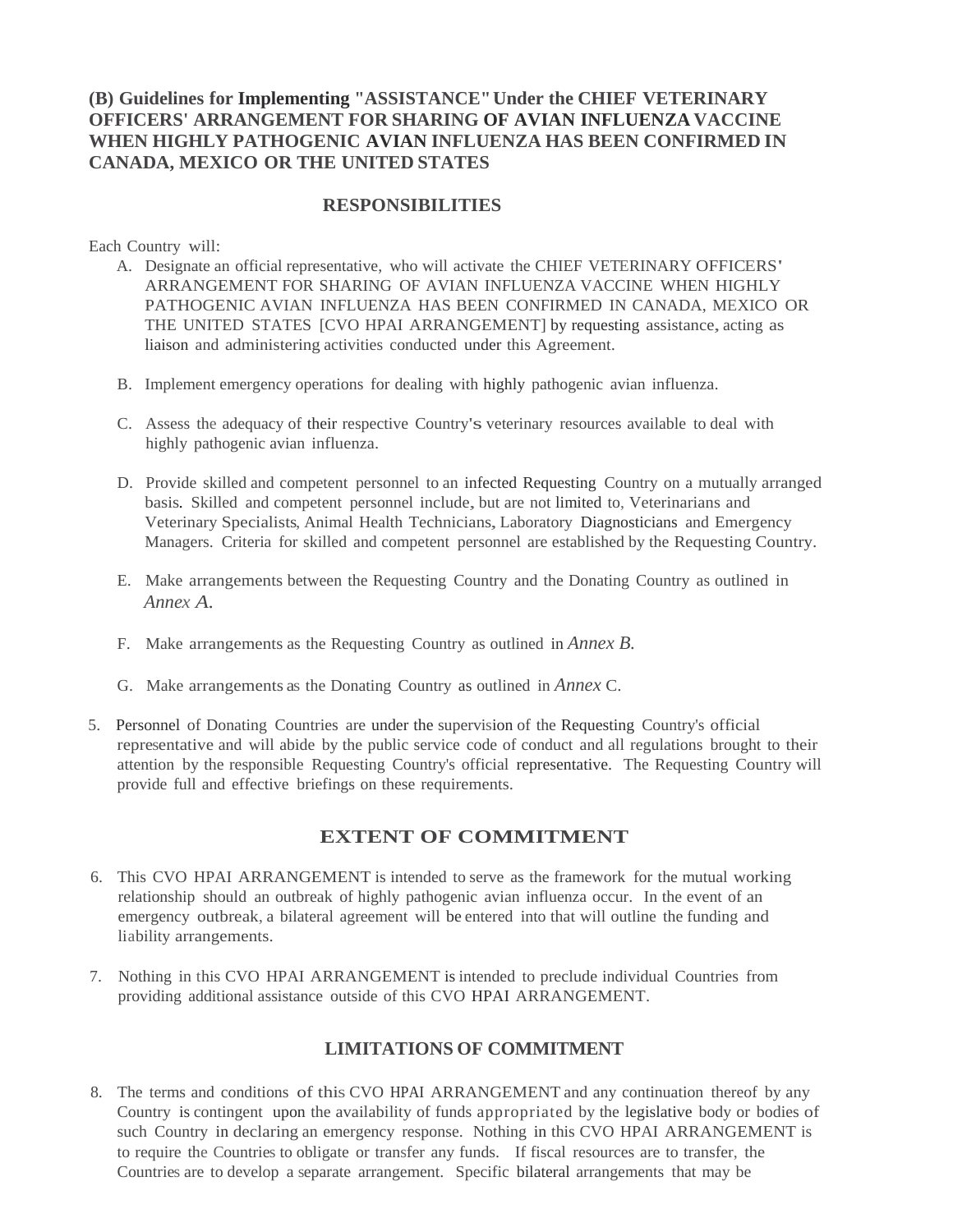established in the future pursuant to this CVO HPAI ARRANGEMENT are to be contingent upon the availability of personnel and resources and funds appropriated by the legislative bodies of the Countries. Any monies allocated for purposes covered by this CVO HPAI ARRANGEMENT are to be expended in accordance with its terms and the manner prescribed by the fiscal regulations and/or administrative policies of the Country making the funds available

## **DISPUTE RESOLUTION**

9. Should there be differences of opinion and interpretation of this CVO HPAI ARRANGEMENT or the activities and work hereunder; the Countries will resolve such differences in an amicable manner.

### **AMENDMENTS**

IO. This CVO HPAI ARRANGEMENT may only be amended by agreement in writing of all the Countries, specifying the dates on which such amendments will enter into effect.

# **DURATION**

 11. This CVO HPAI ARRANGEMENT enters into effect on the date of its execution and will remain in effect for a period of five years, and will be automatically extended for a further five year period, unless the Countries agree otherwise.

### **TERMINATION**

- 12. Termination of this CVO HPAI ARRANGEMENT will not terminate or affect completion of any activities or work being carried on under this CVO HPAI ARRANGEMENT at the date of termination
- 13. If at any time this CVO HPAI ARRANGEMENT no longer reflects the intentions of a Country, then that Country is to promptly so notify the other Countries in writing.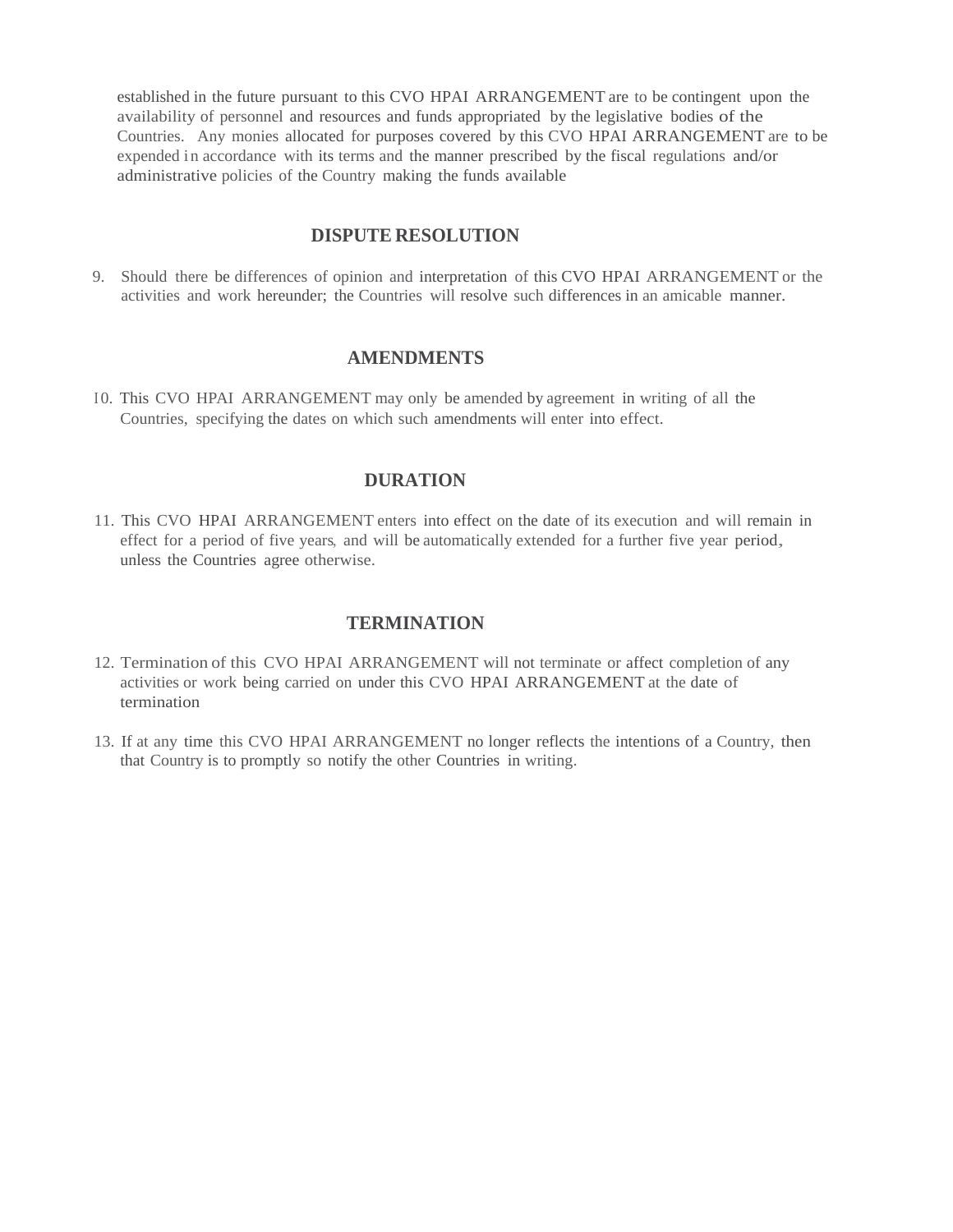### **UNITED STATES OF AMERICA**

 $7/20/10$ United States of America

Chief Veterinary Officer John R. Clifford Deputy Administrator USDA, APHIS, Veterinary Services

**CANADA**

Dr. Francine Lord Chief Veterinary Office Executive Vice-President Canadian Food Inspection Agency 59 Camelot Drive Ottawa, Ontario KIA OY9

**MEXICO**

Ī۸

Dr. Francisco Velarde García Chief Veterinary Officer Director of Animal Health Cuauhtémoc No. 1230 Santa Cruz Atoyac Delegacion Benito Juarez Mexico, D.F. CP 0331 0 MEXICO

 $J_{U}/_{10}$  13/2010

July 13/2010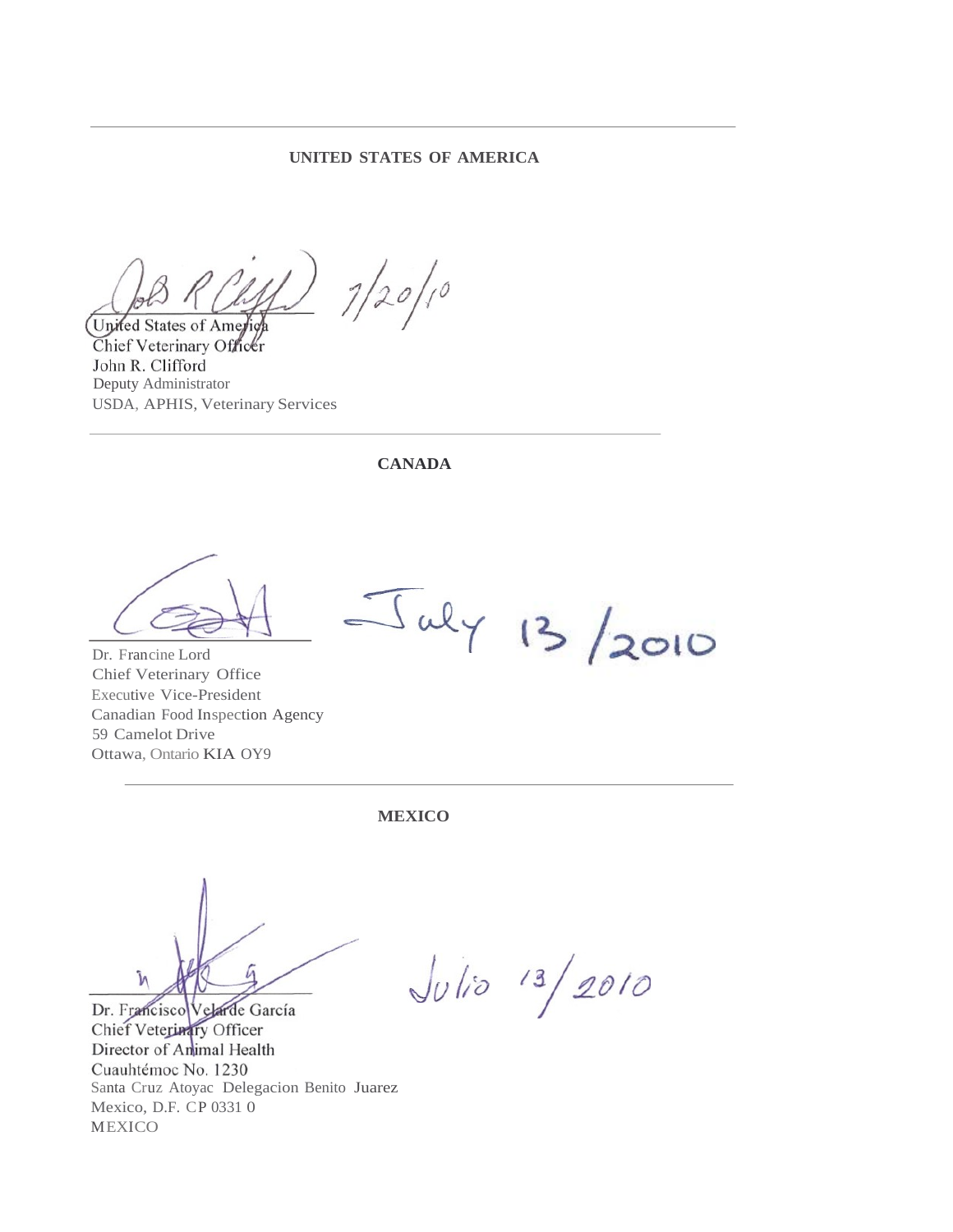### **ANNEX A**

#### ARRANGEMENTS TO BE MADE BETWEEN THE REQUESTING COUNTRY AND THE DONATING COUNTRY

The Requesting Country and the Donating Country will work together to:

- A. Jointly, review the adequacy and availability of any health, travel and other insurance coverage for injury or loss to personnel while in transit to or while on assignment in the Requesting Country.
- and the use of personnel, equipment, or other items regarded as necessary to implement the B. Seek authorisation within their respective national legislative authorities for the transfer of funds activities anticipated under this CVO HPAI ARRANGEMENT.
- C. Develop an implementation plan to include the following specific details:
	- (1) The proposed schedules for the temporary assignment of personnel, including the proposed commencement date and estimated duration. The estimated duration of each person's assignment, which would generally be a minimum of 4 weeks, is subject to the circumstances of the emergency disease outbreak prevailing at the time.
	- (2) Arrangements for the Donating Country to pay the salary and overtime of animal health personnel provided by the Donating Country under this CVO HPAI ARRANGEMENT on the basis that such staff remains an employee of the Donating Country.
	- (3) Recovery time/rest for personnel after extended travel to the temporary duty station in accordance with the Requesting Country's travel regulations.
	- (4) Provision of stress counselling services for Donating Country personnel.
	- (5) Amicable consultation between the Countries to resolve any difficulties in the administration of this CVO HPAI ARRANGEMENT.
	- (6) A process by which the Requesting Country would determine the hours of work of the personnel provided by the Donating Country. The process would also specify that although the overtime would be the same as the personnel would be entitled to for overtime worked in the Requesting Country would determine the hours of work, the entitlement to payment for Donating Country.
	- costs include, but are not limited to, those for arranging flights for personnel travelling to the health personnel to operate in the Requesting Country. Where the Requesting Country is unable to pay entitlements directly to the animal health personnel , arrangements should be put in place to ensure that payments are made to the personnel expeditiously, if necessary by the Donating Country, with later reimbursement of those costs from Requesting Country to (7) A process explaining the terms for reimbursement of Donating Country by the Requesting Country for all travel costs (transportation, lodging, meals and living costs); overtime necessarily incurred in the Requesting Country; and associated costs, with appropriate documentation. Living costs include telephone, laundry, and incidentals and would be reimbursed at the rate determined by the Donating Country's travel regulations. Associated Requesting Country and arranging for appropriate authorisation and registration of animal Donating Country.
	- (8) Terms by which either:
		- (a) the Requesting Country arranges for any necessary supplemental coverage for injury or loss travel, medical, health, life, public liability, baggage loss or other insurance; or, incurred by the Donating Country's personnel while in transit or on assignment, including
		- (b) at the request of the Requesting Country, the Donating Country provides coverage for such injury or loss, and is reimbursed for the costs incurred in providing this coverage by the Requesting Country.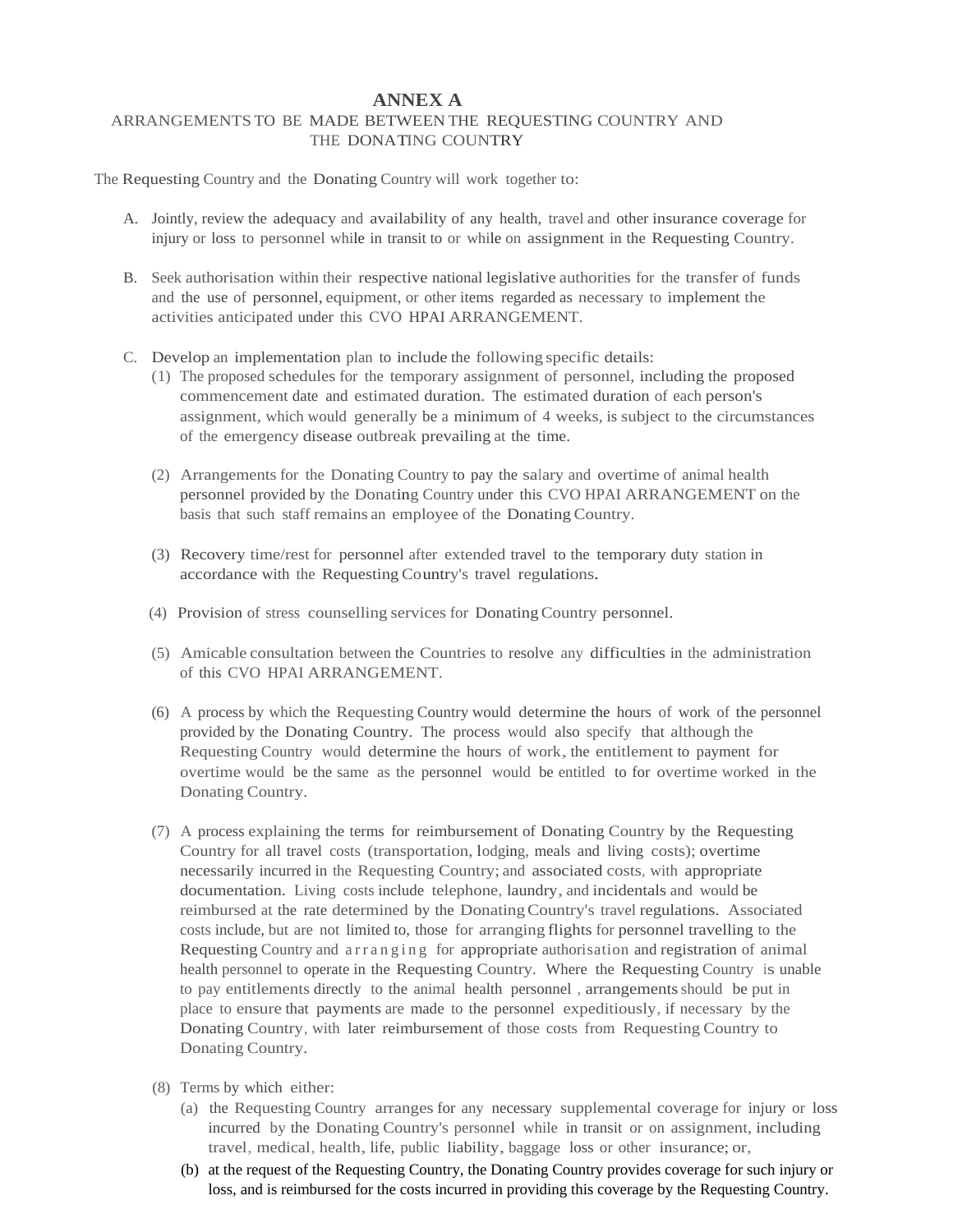- (9) Confirmation that the Donating Country will, where feasible, arrange additional insurance to cover workers' compensation in respect of any injury which may occur to Donating Country personnel during travel to, or duty in, the Requesting Country, and that the Requesting Country is to be responsible for the cost of that additional insurance, and for any other Donating Country costs incurred as a result of a claim being made in respect of any such injury.
- on a case-by-case basis. Stand-down time is the amount of time personnel would have to refrain from contact D. Establish minimum stand-down times for personnel who have participated in the emergency disease outbreak with animals after returning to Donating Country.
- E. Provide a separate listing of names, titles, and complete mailing address and telephone numbers for all key contact personnel for administrative and personnel liaison.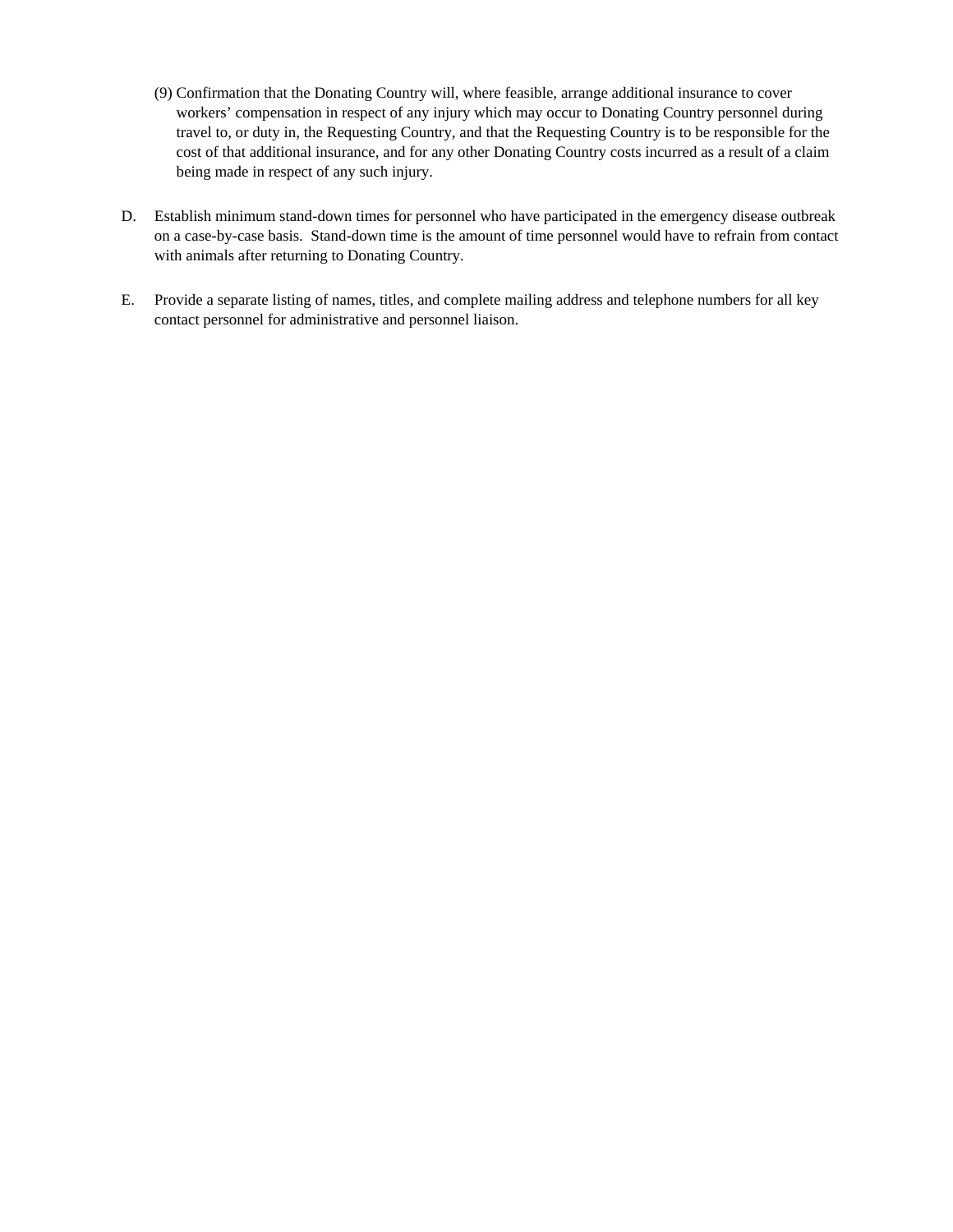# **ANNEX B**

#### ARRANGEMENTS TO BE MADE BY THE REQUESTING COUNTRY

The Requesting Country will:

- A. Prior to the arrival of Donating Country personnel in the Requesting Country,
	- (I) Assess the adequacy of its national veterinary resources available to deal with an outbreak of highly pathogenic avian influenza and whether to activate the CVO HPAI ARRANGEMENT.
	- (2) Specify the number and selection criteria for skilled and competent animal health personnel, veterinarians, animal health technicians, emergency managers, laboratory staff, specialists negotiate a projected schedule for assistance including commencement date and estimated (epidemiologists, pathologists, virologists) - in consultation with the Donating Country and duration.
	- (3) Forward the necessary material to the Donating Country for a pre-arrival briefing. This material would include technical information about the response (history, epidemiology, strategy) and administrative information (such as powers, lines of communication, cultural and behavioural expectations). Briefing notes and fact sheets would be prepared and provided to the Donating Country to provide to each individual prior to departure for their assignment.
	- (4) Provide advice to the Donating Country on all work permits, visa, immigration, health insurance and other requirements of the Requesting Country.
	- (5) Advise the Requesting Country's local immigration offices of the relationship anticipated under this CVO HPAI ARRANGEMENT with the Donating Country so as to ensure the efficient transition of personnel into the Requesting Country.
	- (6) Advise the Donating Country of a preferred date for arrival of animal health personnel and proposed domestic itinerary for transport from the international airport to the Requesting Country's work site/office and lodging accommodations.
	- (7) Provide for authorisation and registration of animal health personnel to operate in the Requesting Country, i.e. veterinary licensure, when required.
- B. After the arrival of Donating Country personnel in the Requesting Country,
	- (1) Where possible, provide liaison staff to facilitate the movement of the Donating Country's personnel through the airport and to the operation site and/or headquarters.
	- materials, manuals of procedure, and equipment required to carry out the work. At a minimum, topics covered would include orientation to the outbreak from a national (2) Provide an entry briefing for animal health personnel to include training in the local public service code of conduct, regulations, proposed work program, instruments of authority, perspective, personal disinfection, surveillance procedures, familiarisation with equipment, infected premises procedures including lines of authority; case reporting procedures, situation briefs on commencement in the local outbreak centre, and cultural and behavioural expectations.
	- (3) Advise Donating Country and in-country personnel of any proposed cancellation, variation, or extension of visit.
- C. Prior to departure, conduct an exit briefing of Donating Country animal health personnel. The Requesting Country will consolidate responses and provide feedback to the CVO HPAI ARRANGEMENT Countries to improve future outbreak responses.